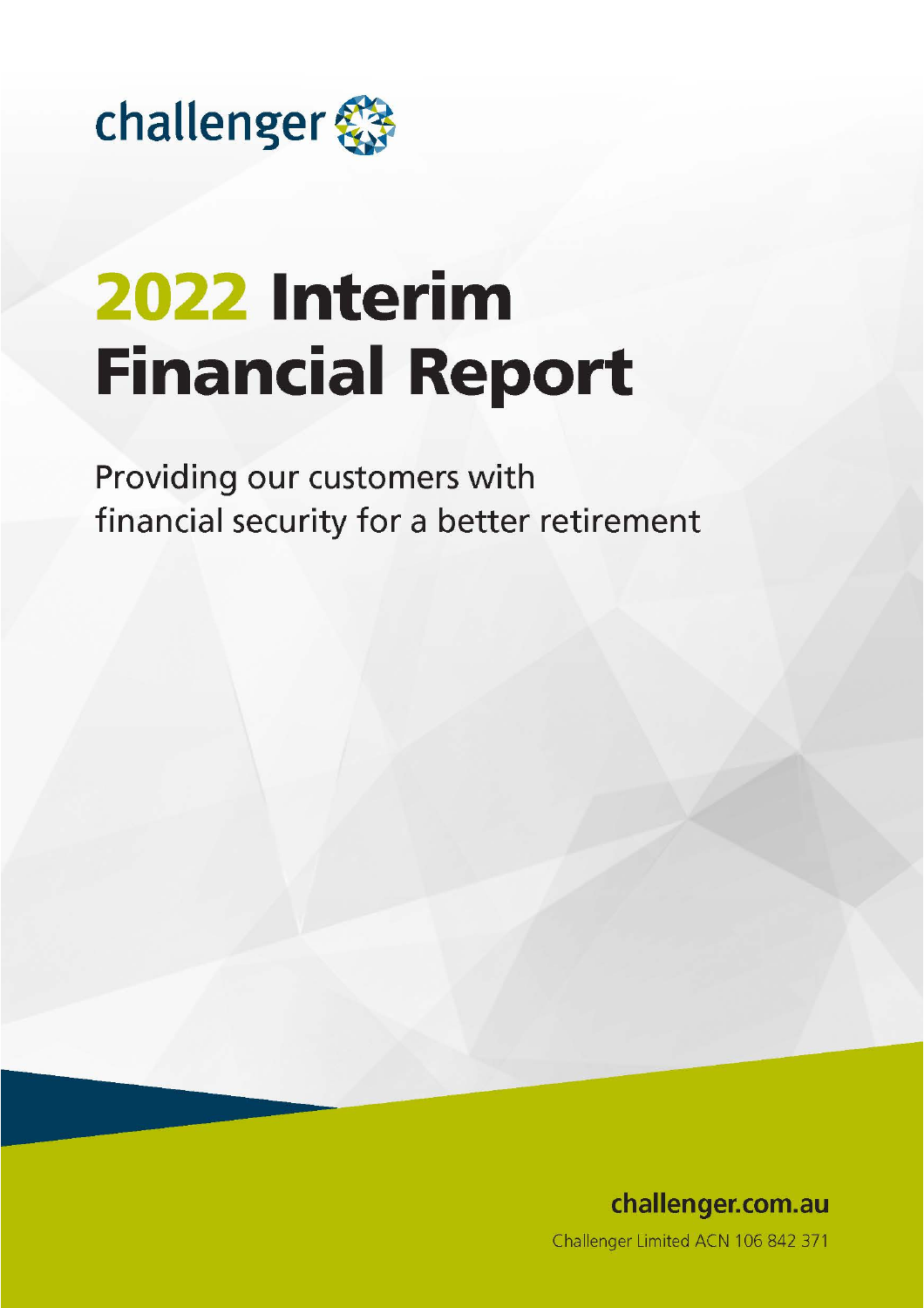# **Contents**

| <b>Operating and financial review</b>         | 1              |                                                                                                     |
|-----------------------------------------------|----------------|-----------------------------------------------------------------------------------------------------|
| About Challenger                              | 1              |                                                                                                     |
| Operating segments and principal activities   | 1              | <b>DO 3</b>                                                                                         |
| Challenger's purpose and strategic priorities | 2              |                                                                                                     |
| Risk management                               | $\overline{2}$ |                                                                                                     |
| Challenger's 1H22 strategic progress          | 3              | <b>Key dates</b>                                                                                    |
| Market overview                               | 7              | <b>22 March 2022</b>                                                                                |
| Key performance indicators (KPIs)             | 10             | Interim dividend payment date                                                                       |
| Normalised profit and investment experience   | 12             | 21 April 2022                                                                                       |
| Life segment results                          | 14             | Third quarter performance update                                                                    |
| Funds Management segment results              | 14             | 2 May 2022                                                                                          |
| Bank segment results                          | 15             | Investor day                                                                                        |
| Corporate and other segment results           | 15             | <b>16 August 2022</b>                                                                               |
| Guidance for the 2022 financial year          | 15             | Full year financial results                                                                         |
| Directors' report                             | 16             | 21 September 2022                                                                                   |
| <b>Directors</b>                              | 16             | Final dividend payment date<br>27 October 2022                                                      |
| Significant events after the balance date     | 16             | 2022 Annual General Meeting                                                                         |
| Rounding                                      | 16             |                                                                                                     |
| Authorisation                                 | 17             | Full listing of key dates available at:                                                             |
| Auditor's independence declaration            | 17             | > challenger.com.au/shareholder/shareholder-                                                        |
| <b>Financial statements</b>                   | 18             | information/key-dates                                                                               |
| Statement of comprehensive income             | 19             |                                                                                                     |
| Statement of financial position               | 20             | Dates may be subject to change. Any change in<br>dates will be advised to the Australian Securities |
| Statement of changes in equity                | 21             | Exchange.                                                                                           |
| Statement of cash flows                       | 22             |                                                                                                     |
| <b>Signed reports</b>                         | 51             |                                                                                                     |

### **About this Interim Financial Report**

The 2022 Interim Financial Report can be downloaded from Challenger's online Shareholder Centre at:

> **challenger.com.au/shareholder**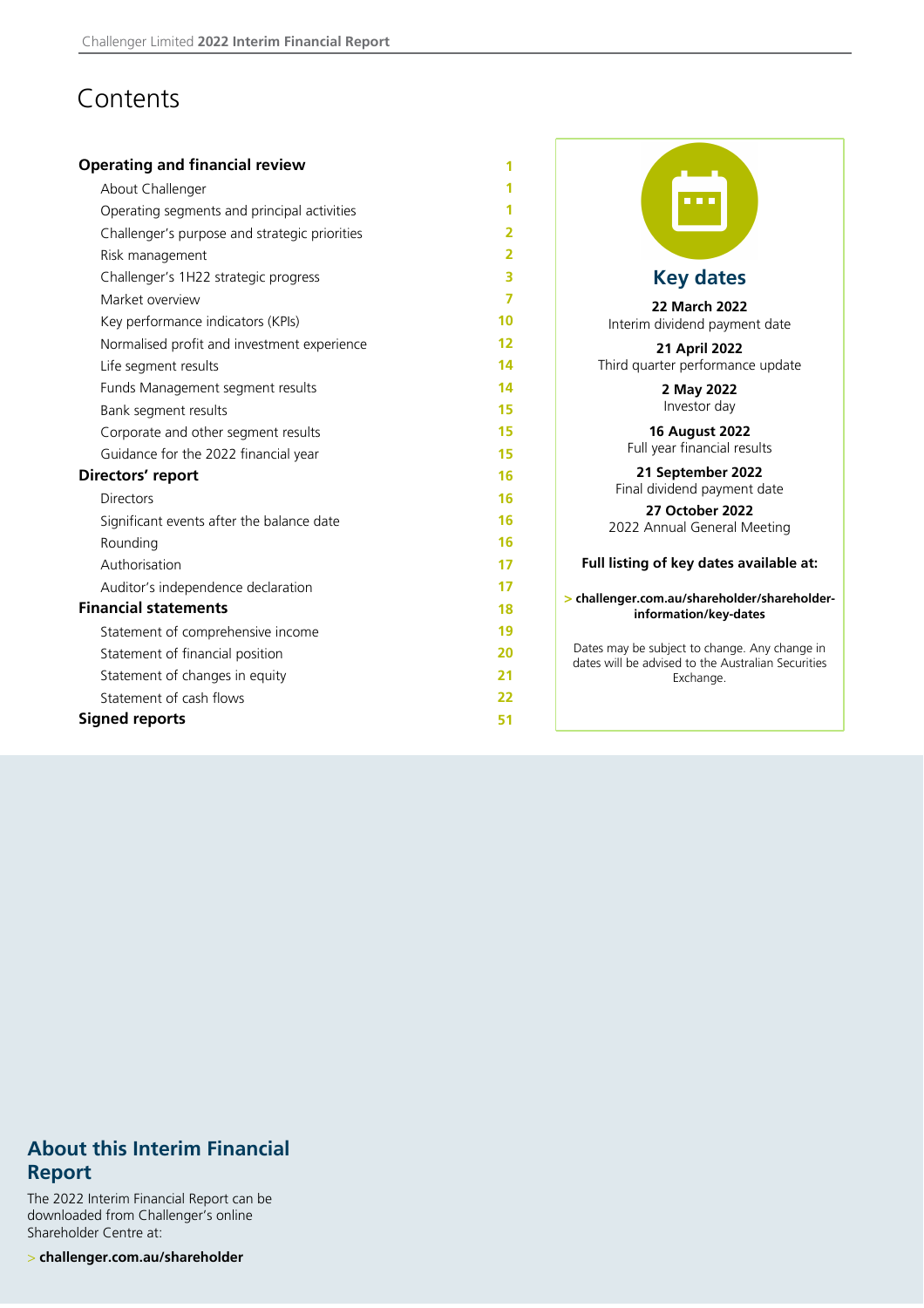# <span id="page-2-0"></span>Operating and financial review

### **1 About Challenger**

Challenger Limited (Challenger, CGF, the Group or the Company) was founded in 1985 and is Australia's largest annuity provider<sup>1</sup> as well as one of its largest<sup>2</sup> active fund managers.

Challenger is listed on the Australian Securities Exchange (ASX) and has offices in Australia, London, Singapore and Tokyo. At 31 December 2021, Challenger employed 735 people on a full-time equivalent (FTE) basis.

Challenger is regulated by the Australian Prudential Regulation Authority (APRA), the Australian banking, superannuation and insurance regulator. Challenger's activities are also subject to supervision by other regulatory agencies both in Australia and the other offshore markets in which it operates.

Challenger's assets under management (AUM) were \$114.9 billion, increasing by 19.6% for the period ended 31 December 2021 (31 December 2020: \$96.1 billion).

Normalised net profit before tax (NPBT) for the period was \$237.5 million, increasing by \$41.3 million or 21.0% (31 December 2020: \$196.2 million). This increase was driven by the 19.6% increase in Group AUM.

Normalised net profit after tax (NPAT) was \$165.6 million, increasing by \$28.8 million or 21.1% for the period (31 December 2020: \$136.8 million).

Statutory net profit after tax was \$282.0 million, which includes investment experience, being the valuation movements on assets and liabilities supporting the Life business, and increased by \$59.2 million for the period (31 December 2020: \$222.8 million).

Challenger's total equity as at 31 December 2021 was \$4.1 billion (31 December 2020: \$3.5 billion).

### **2 Operating segments and principal activities**

Challenger's purpose is to provide customers with financial security for a better retirement. To fulfil this purpose, Challenger leverages capabilities across its three operating segments, Life, Funds Management and the recently acquired Bank. These core operating segments are supported by Group functions which are responsible for providing centralised regulatory, compliance, financial reporting, legal, tax, risk management and human resource services.

**Life** — The Life operating segment focuses on the retirement spending phase of superannuation, providing products that help customers convert retirement savings into safe and secure income in retirement. The Life segment includes Challenger Life Company Limited (CLC), an APRA-regulated life insurance company which is Australia's leading provider of annuities and guaranteed retirement income products.

As Australia's leading provider of annuities<sup>1</sup>, Challenger Life is expected to benefit from the long-term growth in Australia's superannuation system and regulatory reforms designed to enhance the retirement phase.

The purpose of the superannuation system is to provide income in retirement to substitute or supplement the Government-funded age pension. With the transition from Government-funded age pensions to private pensions, retirees are seeking retirement income products that convert savings into regular and secure income, helping to provide financial security in retirement.

Challenger has been recognised as a retirement income product innovator and has won the Association of Financial Advisers 'Annuity Provider of the Year' for the last 13 years, and remains the dominant retirement income brand in Australia.

Challenger is also focused on building institutional partnerships with large superannuation funds. As their members transition to retirement, major superannuation funds are increasing their focus on providing more comprehensive retirement solutions to their members. As the retirement system develops, the profit-for-member sector provides a significant growth opportunity for Challenger.

Life has an annuity relationship with Mitsui Sumitomo Primary Life Insurance Company Limited (MS Primary), a leading provider of Australian dollar and US dollar annuities in Japan. MS Primary is part of MS&AD Insurance Group Holdings Inc. (the MS&AD Group).

The retirement incomes which Life pays are backed by a highquality investment portfolio, predominantly invested in fixed income and commercial property investments. These longterm investments generate regular and predictable investment income which is used to fund retirement income paid to Life's customers.

**Funds Management** — The Funds Management operating segment focuses on building savings for retirement. As people work and save for retirement, the business supports them to build their wealth and savings by providing investment strategies that seek to deliver superior investment returns.

Funds Management is Australia's fastest growing<sup>3</sup> and third largest active fund manager<sup>2</sup> and is diversified globally with operations in the United Kingdom, Europe, Japan and more recently Singapore.The Funds Management operating segment comprises two business divisions: Fidante Partners and CIP Asset Management (CIPAM).

Fidante Partners generally holds minority equity interests in individually branded boutique investment management firms. Fidante Partners provides distribution, administration and business support services to the boutique investment managers and shares in the profits of these businesses through equity ownership.

Fidante Partners' business model has allowed it to attract and build successful active equity, active fixed income and alternative investment managers, which deliver strong investment performance.

CIPAM principally originates and manages fixed income and commercial real estate, along with providing investment solutions for leading global and Australian institutions, including CLC.

<sup>&</sup>lt;sup>1</sup> Plan for Life – September 2021 – based on annuities under administration.

<sup>2</sup> Calculated from Rainmaker Roundup, September 2021 data.

<sup>&</sup>lt;sup>3</sup> Based on Rainmaker Roundup, September 2021 and September 2016 - 5-year CAGR for active managers.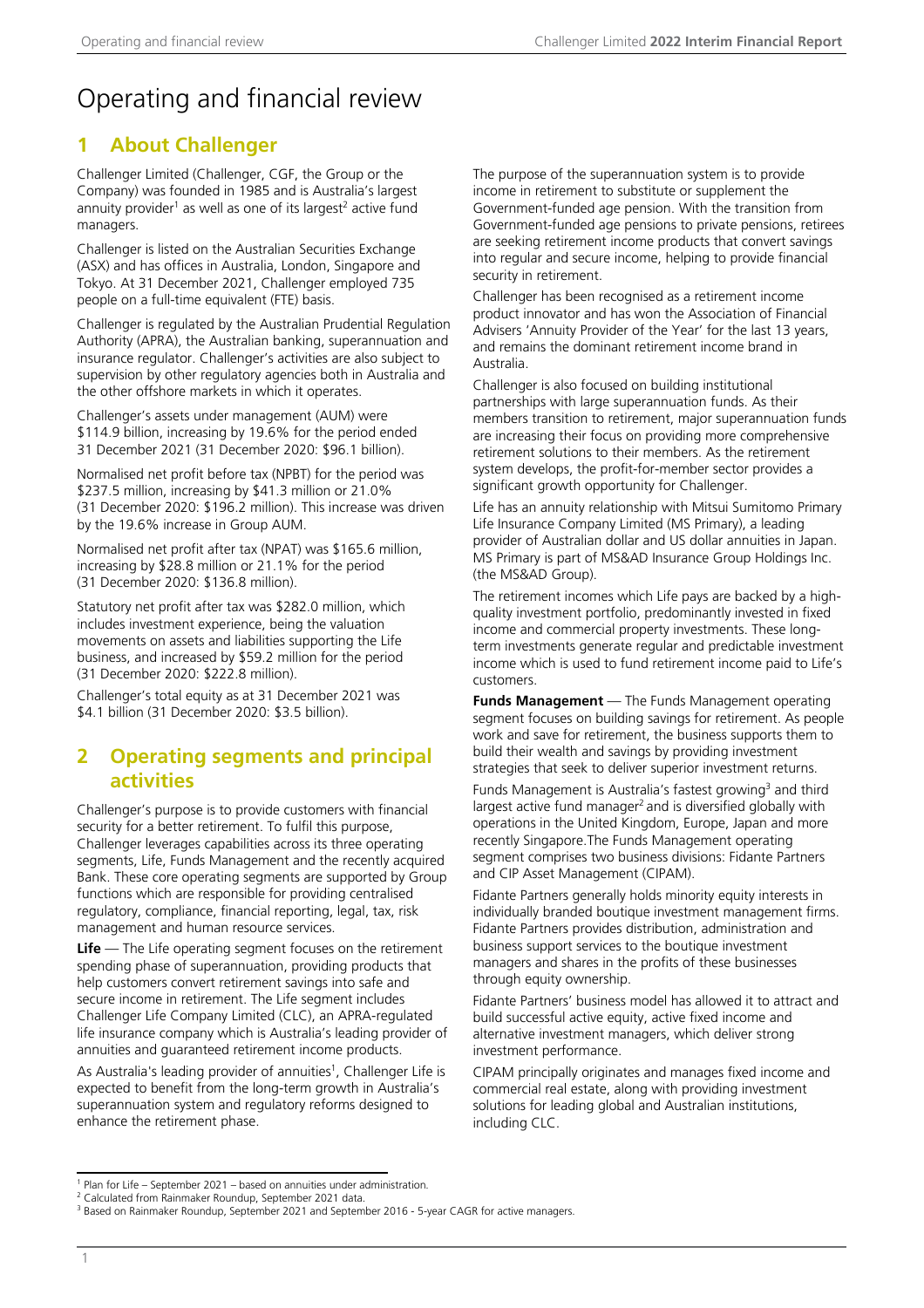### <span id="page-3-0"></span>**2 Operating segments and principal activities (continued)**

**Bank** — The Bank operating segment provides the Group a highly strategic opportunity to significantly expand its secure retirement income offering, and access to Australia's term deposit market.

The Bank provides retail financial services and banking products to consumers in Australia, in the form of deposit and loan products. The Bank provides Challenger with access to a wide range of customers through multiple distribution channels, including direct and intermediated channels.

**Principal activities** — During the period Challenger acquired an Australian-based customer digital bank MyLifeMyFinance Limited (MLMF) and created a new business segment - Bank. There have been no other significant changes in the nature of the principal activities of the Group during the period.

### **3 Challenger's purpose and strategic priorities**

Challenger's purpose is to provide customers with financial security for a better retirement.

Challenger also introduced explicit vision statements for each key stakeholder group: customers; shareholders; employees; and the community, to help clarify Challenger's objectives and long-term ambitions.

These vision statements will be achieved through the execution of four core strategic priorities.

- Broaden the ways customers can access products across multiple channels;
- Expand the range of products and services offered to support a better retirement;
- Leverage the combined capabilities of the Group; and
- Continue to strengthen the resilience and sustainability of Challenger.

### **4 Risk management**

The management of risk is fundamental to Challenger's business and to building long-term shareholder value. The Board's Risk Appetite Statement outlines the level of risk that is acceptable and is combined with an effective risk management framework which monitors, mitigates and manages the risks to which Challenger is exposed.

The Board recognises the broad range of risks that Challenger faces as a participant in the financial services industry. These include:

- funding and liquidity risk;
- investment and pricing risk;
- counterparty risk;
- strategic, business and reputation risk;
- operational risk;
- climate change risk;
- conduct risk; and
- licence and regulatory risk.

An integral part of risk management for Challenger is the maintenance of a strong risk culture amongst its employees. Challenger's expectations of its employees are encapsulated in the 'Challenger I ACT' values of:

- Act with integrity;
- Aim high;
- Collaborate; and
- Think customer.

All employees are assessed against the Challenger I ACT values as part of the annual performance review process, and this outcome contributes to their overall performance rating and individual remuneration outcomes.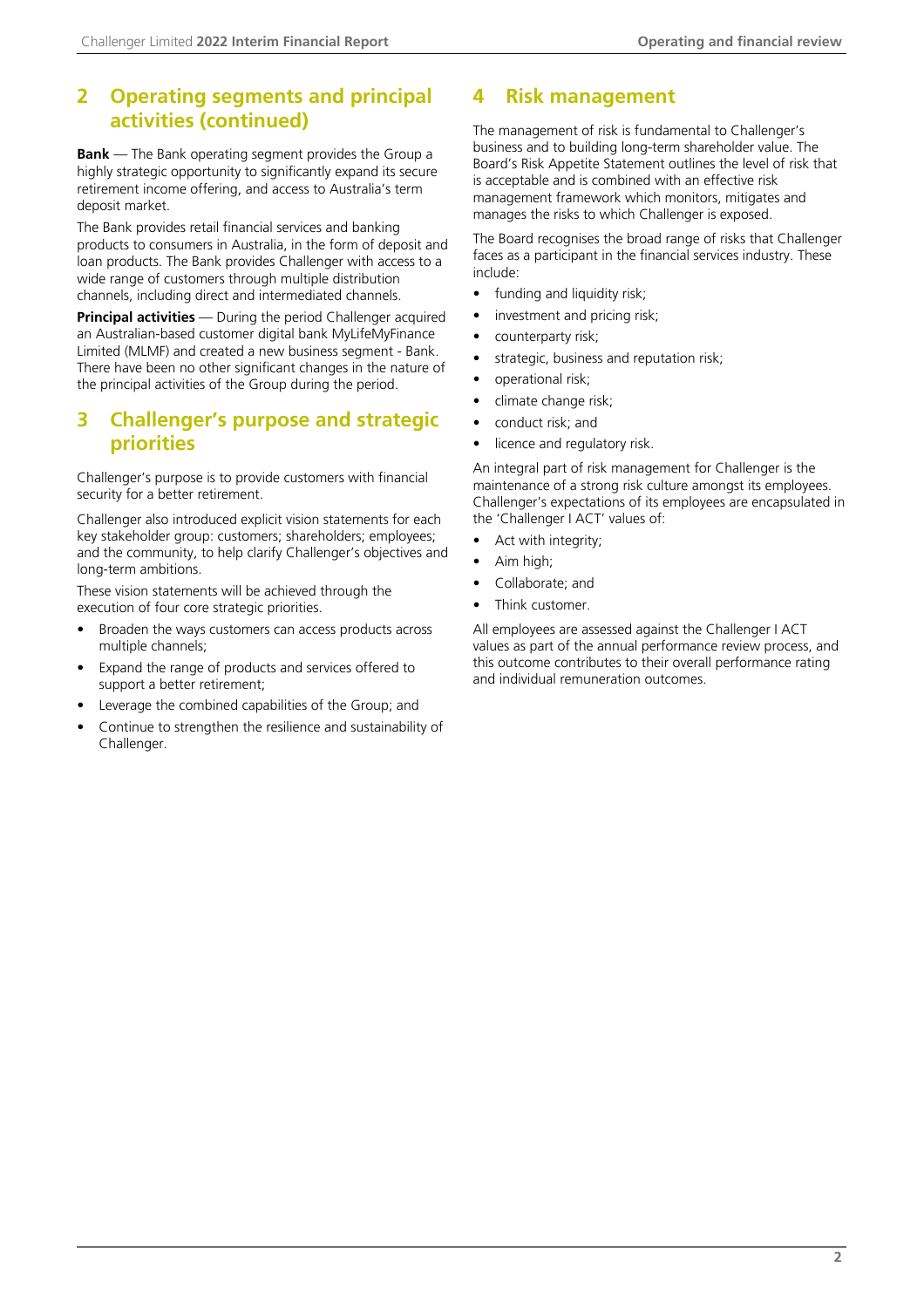### <span id="page-4-0"></span>**5 Challenger's 1H22 strategic progress**

Progress over 1H22 has been measured against the execution of Challenger's four core strategic priorities.

#### **1. Broaden customer access across multiple channels**

Challenger is focused on broadening the ways customers can access products and solutions across multiple channels to help provide them with financial security for a better retirement.

#### **1H22 progress:**

#### **Diversification strategy delivering record Life sales – up 44% to \$4.9 billion**

Challenger is building more resilient sales by diversifying across a range of retail and institutional products and clients.

In 1H22, Life achieved both record sales and record annuity sales, despite the disruption from the COVID-19 pandemic, which particularly impacted retail sales.

Record sales were primarily driven by strong growth in institutional sales, representing institutional term annuities and the Challenger Index Plus product.

Total institutional sales were \$3.4 billion in 1H22 (up 91%) and represented 69% of total Life sales. Sales are benefiting from an expansion in the institutional product offering, including the introduction of institutional term annuities, and a growing institutional client base. With the low interest rate environment, Challenger's institutional clients are focused on diversifying their investments and maximising returns. Institutional term annuity sales were \$1.0 billion in 1H22 and increased by 146% on 1H21.

#### **Building institutional partnerships**

Challenger is focused on providing institutional investors with targeted solutions that help address their strategic and fiduciary objectives. Challenger does this by offering innovative strategies catering to the needs of superannuation funds, insurance companies and multi-managers.

Challenger's offering provides institutional clients with access to Challenger Life's capabilities, including:

- investment and structuring skills;
- asset and liability management; and
- intellectual property and thought leadership, especially around retirement income.

Challenger Life's institutional business continues to grow strongly, with the number of clients increasing fourfold over the past five years.

The focus on more comprehensive solutions, including using guaranteed income products, by retail and profit-for-member superannuation funds represents a significant growth opportunity for Challenger.

Superannuation fund clients are increasing their focus on providing retirement income solutions for their members and are engaging with Challenger as they build more comprehensive retirement solutions for their members. The Retirement Income Covenant is also increasing superannuation funds' focus on providing their members with products that provide longevity risk protection.

#### **Stable retail sales throughout COVID-19 pandemic**

Since March 2020, the COVID-19 pandemic has impacted the ability of financial advisers to meet new clients, and their focus has been on servicing their existing client base, rather than onboarding new clients. New clients on-boarded at the point of retirement represent an opportunity to recommend annuities, particularly lifetime and aged care focused annuities.

Retail annuity sales remained stable in 1H22 throughout the COVID-19 pandemic lockdowns.

#### **Extending customer reach and entering Australia's term deposit market**

The acquisition of MLMF in July 2021 is highly strategic and provides Challenger the opportunity to expand its secure retirement income offering, including entering Australia's term deposit market.

Adding an Authorised Deposit-Taking Institution (ADI) capability to sit alongside the Life and Funds Management businesses will broaden both Challenger's product and distribution reach and help fulfil Challenger's purpose to provide customers with financial security for a better retirement. Term deposits are Government guaranteed<sup>1</sup>. They are a familiar product among both retirees and those approaching retirement and form a significant portion of their wealth.

The acquisition also provides Challenger the opportunity to attract and engage with customers at an earlier age as they approach and enter the retirement phase, increasing Challenger's brand recognition in early age demographics. Initial sales of MLMF branded term deposits were \$73 million, with 75% of term deposit sales to customers above 50 years of age.

#### **International Funds Management expansion**

Funds Management continues to see significant growth opportunities in Australia and recognises the significant opportunity to diversify globally. In recent years, Funds Management has expanded into Europe through its UK office and established a presence in Japan. More recently, Fidante Partners opened a Singapore office, which will provide a distribution hub and access to Asian investors.

Fidante Partners has also established Undertakings for Collective Investment in Transferable Securities (UCITS) funds to support its clients and provide access to its investment products. This includes an Ardea specific UCITS fund.

Fidante Partners offshore distribution efforts are succeeding, including winning a €1 billion (~A\$1.5 billion) UK fixed income mandate, which was received in early January 2022.

In addition, the team won a significant mandate from a USbased investor, with Fidante Partners' product included in the clients multi-manager fund.

In Europe, the business also secured a new German client and commitments from a new Italian client to invest into Whitehelm Capital's Low Carbon Core Infrastructure Fund. This follows both wins in the Nordics and the strategic sale of Whitehelm Capital to PATRIZIA AG.

<sup>&</sup>lt;sup>1</sup> Bank term deposits are guaranteed under the Financial Claims Scheme up to \$250,000 per account-holder per authorised deposit-taking institution (ADI).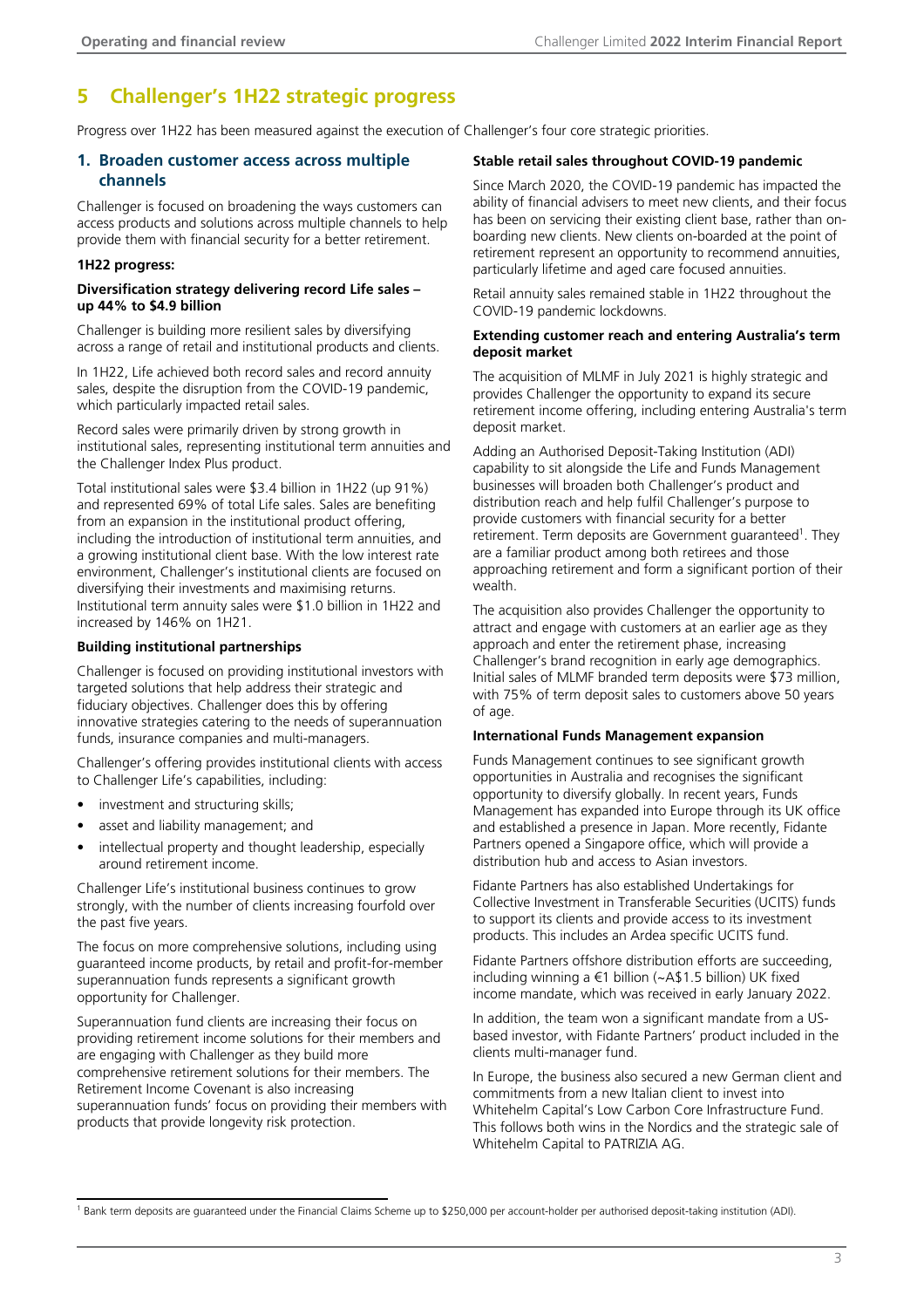### **5 Challenger's 1H22 strategic progress (continued)**

#### **1. Broaden customer access across multiple channels (continued)**

Resonance Asset Management, a UK-based boutique manager specialising in environmental assets including wind, water and waste treatment, closed further commitments into its second Wind Fund, taking total commitments to £150 million, and is close to fully deployed as at January 2022.

In 1H22, Ardea Investment Management (Ardea), a Fidante Partners fixed income manager with over \$25 billion of funds under management, established a UK office. This represents the first Australian-based boutique to establish a business presence offshore. Ardea has now received Financial Conduct Authority authorisation and will commence managing money in 2H22.

#### **2. Expand the range of financial products and services for a better retirement**

Challenger is focused on expanding the range of products and services it provides customers to support a better retirement.

#### **1H22 progress:**

#### **Innovative new retirement income solutions**

In October 2021, Challenger introduced innovative marketlinked payment options to its award-winning Liquid Lifetime annuity.

The market-linked lifetime annuity complements Challenger's existing lifetime annuity, providing customers with the ability to link future payments to changes in investment markets.

Customers can gain exposure to investment markets by choosing from five different indexation options: cash, conservative, conservative balanced, balanced, or growth. The indexation options are constructed from different combinations of investment market indices, including the AusBond Bank Bill; AusBond Government; MSCI World and S&P/ASX200 index returns.

Combining the benefit of a monthly income with exposure to investment markets, with the flexibility to review this annually, is a compelling option for clients and their advisers.

The market-linked lifetime annuity was introduced via a soft launch in October 2021. Initial focus has been on research agencies and seeking approval for the product to be included on Approved Product Lists to enable advisers to recommend the product to their clients. While some initial sales were made in 1H22, sales volumes are not expected until the product is on Approved Product Lists and supported by marketing activity, which will be undertaken during 2H22.

This product innovation is part of a broader strategy by Challenger to lead industry innovation, expand its range of innovative retirement income solutions, increase customer reach and provide retirees with better financial outcomes.

#### **Ox Capital launched by Fidante Partners**

In July 2021, Fidante Partners launched a new emerging market boutique, Ox Capital Asset Management (Ox Capital), under the leadership of Dr Joseph Lai, a renowned emerging markets investor.

Ox Capital will leverage the expertise of a five-strong team with a long and successful track record of investing across Asia and other emerging markets.

In September 2021, Ox Capital announced the launch of its flagship emerging market equity fund, the Ox Capital Dynamic Emerging Markets Fund. The fund will be a concentrated portfolio of companies in Asia ex-Japan and other emerging markets, diversified across countries, sectors and thematic exposures.

#### **Alphinity launched Global Sustainable Equity Fund**

In July 2021, Australian and global equities boutique fund manager, Alphinity Investment Management, launched a new Alphinity Global Sustainable Equity Fund which aims to invest in quality global companies that are supporting the transition to a more sustainable future and are also identified as undervalued and within an earnings upgrade cycle.

The new fund seeks to invest in a diversified portfolio of leading companies that offer attractive financial returns, have strong environmental, social and governance (ESG) practices, and are aligned with one or more of the 17 UN Sustainable Development Goals (SDGs). These SDGs cover key themes like equality, promoting healthier lives and wellbeing, building resilient infrastructure and combating climate change.

#### **Whitehelm Capital sold to PATRIZIA**

Whitehelm Capital (Whitehelm) was established in 2014 and is a global infrastructure boutique manager and investment adviser.

During 1H22, Challenger entered into an agreement to sell Fidante Partners' 30% equity interest in Whitehelm to a German-based global listed real estate manager, PATRIZIA, for €32 million (~A\$50 million). The sale was completed on 1 February 2022.

Fidante Partners seeks to build longstanding relationships with boutique partners and benefit from their long-term growth. While not its strategy to sell interests in its boutique partners, the offer provided a unique and compelling opportunity for Challenger to deliver value for shareholders while ensuring clients benefit from a much broader and more diversified infrastructure investment offering.

#### **CIPAM launched wholesale share class of Multi-Sector Private Lending Fund**

Challenger is Australia's largest fixed income manager, with Fidante Partners managing \$39 billion and CIP Asset Management (CIPAM) fixed income franchise managing over \$16 billion across multiple strategies, comprising both public and private credit investments.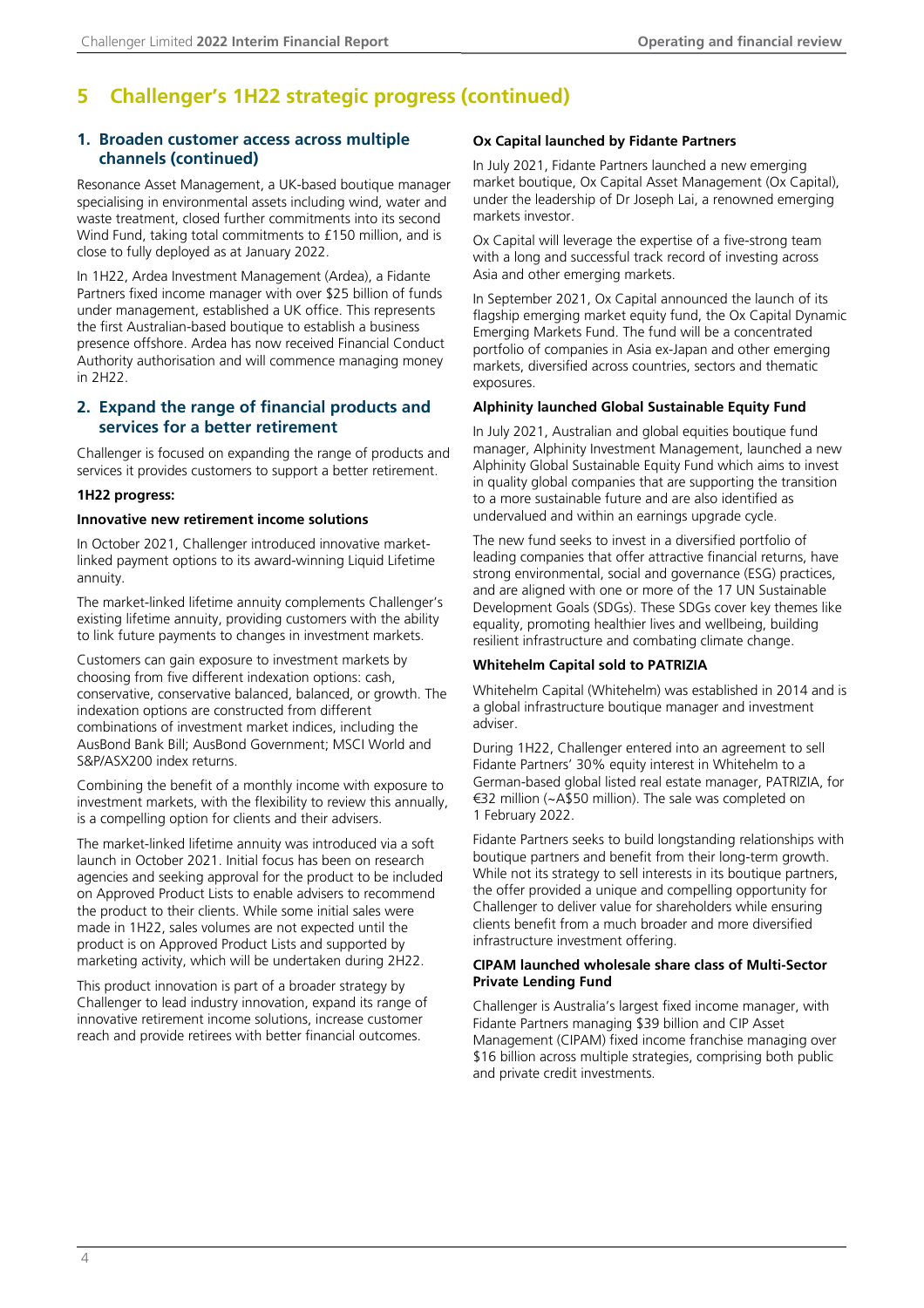### **5 Challenger's 1H22 strategic progress (continued)**

#### **2. Expand the range of financial products and services for a better retirement (continued)**

CIPAM launched a new share class of its successful CIPAM Multi-Sector Private Lending Fund, providing the opportunity for wholesale/sophisticated individual investors to access this unique offering. The fund is a multi-sector credit strategy investing in Australian and New Zealand private securitised, corporate and real estate lending.

The Fund aims to generate a consistent, high level of income by harvesting the illiquidity premium that exists in private lending markets. After first launching the fund in 2020, the wholesale share class was launched in June 2021. The fund is now over \$350 million in size and has an impressive track record with a 1-year return of 6.75%.

#### **3. Leverage the combined capabilities of the Group**

Challenger is focused on leveraging the combined capabilities of the Group to help provide its customers with financial security for a better retirement.

#### **1H22 progress:**

#### **Leverage Challenger Group to integrate MyLife MyFinance Bank**

Following the acquisition of MyLifeMyFinance Limited (MLMF or the Bank) in late July 2021, integration of the Bank into Challenger is well underway and distribution partnerships are being formed to make Challenger's term deposits available via the retail broker channel.

To maximise the potential of the acquisition and streamline the integration process, Challenger has been leveraging capability right across the Group.

In 1H22, the Bank's employees relocated to Challenger's Melbourne office and its customer contact centre has been integrated into Challenger, with the Challenger customer service team now interacting directly with Bank customers. The Bank's general ledger has been migrated to Challenger's systems, enabling significant operational efficiencies for the broader finance function, and IT systems have also been migrated, including key websites and customer interfaces.

To support the Bank's ongoing growth, a treasury capability has been established, which leverages Challenger's established operations. Challenger is also investing in the Bank's lending activities, and expects to broaden its activities from residential lending to include SME and corporate lending. This will allow the Bank to access a wider range of assets, which will support its product offering.

#### **Embed ESG across the business**

The Challenger-wide ESG Steering Committee meets on a regular basis to support the business in managing sustainability risks and opportunities. Since inception, this committee has been integral in progressing important work, educating internal stakeholders and integrating ESG risks into Challenger's risk management framework.

In 1H22, to enhance governance across all sustainability issues and initiatives, the ESG Steering Committee started reporting to the Group Risk Committee quarterly, which also ensures appropriate oversight over key sustainability risks and opportunities. In addition, formalised reporting into the board for each Funds Management boutique partner was established. Challenger has enhanced ESG monitoring, which has been implemented across its investment teams and worked with Fidante Partners' first emerging markets boutique, Ox Capital, to develop an ESG integration process.

#### **4. Strengthen resilience and sustainability of Challenger**

Challenger is focused on strengthening the resilience and sustainability of Challenger to help provide its customers with financial security for a better retirement.

#### **1H22 progress:**

#### **Market leading Life and Funds Management businesses and Bank capability**

Challenger has three complementary businesses that help provide customers with financial security for a better retirement.

The Funds Management business helps customers build savings for retirement; the Bank helps customers save and transition to retirement; and the Life business helps customers convert their retirement savings to income in retirement.

Both the Life and Funds Management businesses hold market leading positions, with Life widely recognised as a market leader in Australian retirement incomes and the Funds Management business rated one of Australia's largest and fastest growing active fund managers<sup>2</sup>. The Bank will broaden Challenger's product and distribution reach by allowing it to offer term deposits to a wider cohort of customers as they approach and enter the retirement phase.

#### **Challenger wins Longevity Cover Overall Excellence Award 2021**

In November 2021, Challenger won the Plan For Life Overall Longevity Cover Excellence Award for 2021. The award recognises Australian Life companies and fund managers who design products to assist retirees in meeting the challenges of longevity.

Challenger also won the Client & Adviser Technical Support Award, for its in-depth, ongoing support for advisers, evidenced by the frequency of questions fielded from advisers, well attended adviser webinars, and highly informative and technical information material.

#### **Fidante Partners wins Distributor of the Year and ranked number one for retail flows**

Fidante Partners' distribution capability continues to be externally recognised and, for the second consecutive year, won Zenith Investment Partners (Zenith) Distributor of the Year.

Zenith recognises the quality of Fidante Partners' boutique managers and their ratings across the product suite, strong FUM flows, and the quality of its adviser support.

2 Rainmarker Roundup, September 2021.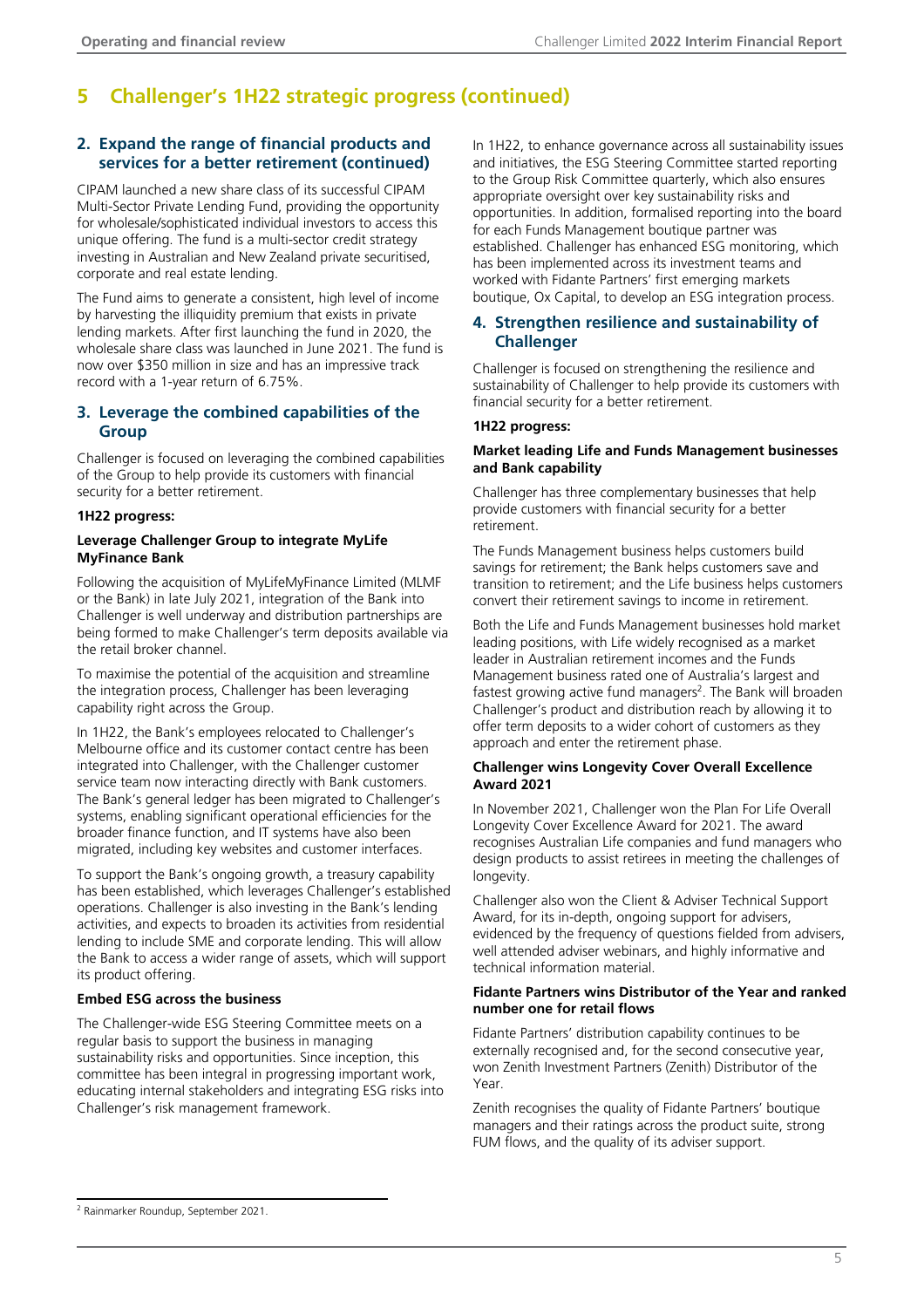### **5 Challenger's 1H22 strategic progress (continued)**

#### **4. Strengthen resilience and sustainability of Challenger (continued)**

Fidante Partners also ranked as the top Australian active manager for retail net flows in the last 12 months to September 2021, with the highest net flows among 114 active managers<sup>3</sup>. Fidante Partners ranked number one for domestic fixed income flows (out of 32 managers) and number one for equities (out of 64 active managers).

#### **Challenger and Apollo explore expanded strategic relationship**

Challenger and Apollo (NYSE:APO) have entered into a nonbinding Memorandum of Understanding with the intention to establish a joint venture to build a leading non-bank lending business in Australia and New Zealand. Apollo and Athene acquired an 18% minority interest in Challenger over the course of 2021, and Challenger and Apollo have since been engaged in confidential discussions over a number of months to explore additional opportunities to work together.

The strategic dialogue is part of a broader focus on building upon and enhancing the parties' retirement services offering in Australia. The proposed initiative is strongly aligned to Challenger's strategy and focus on pursuing growth opportunities, as well as further diversifying its business and providing important origination capability to support the growth of both the Life and Bank businesses. For Apollo and Athene, leading global providers of both guaranteed and nonguaranteed yield solutions, the proposed initiative is designed to enhance their ability to offer retirement services in scale in the region.

Challenger's relationships in Australian lending markets and its operating platform, coupled with Apollo's extensive global credit investing capabilities and range of retirement services products, provides significant opportunities and potential value for both parties over the medium term.

Further detail will be provided in due course as negotiations progress.

#### **Maintain market leading risk culture**

Challenger has a strong risk culture, which was reflected in a risk culture score of 86% in the latest employee engagement score (conducted by Willis Towers Watson in April 2021). The score was four points above the Global High Performing Norm, and 10% higher than the Australian National Norm.

Challenger has continued to monitor its risk culture and undertakes a quarterly risk culture survey, with the latest survey completed in December 2021. Challenger also makes use of external reviews of Challenger's risk culture and monitors a range of metrics to determine how Challenger's risk culture compares to its target risk culture as articulated by the Board.

Overall, these results show a strong risk culture, a culture of discussing and addressing risk management issues, and clarity of what is expected of employees with respect to their risk objectives.

#### **Second Modern Slavery statement**

In December 2021, Challenger published its second modern slavery statement, which further strengthens the approach, and implemented actions to reduce the risk of modern slavery.

#### **Supporting the community**

Challenger has been recognised as one of the 30 best workplaces for giving back to the community in the country. The 2021 'Australia's Best workplaces to give back' recognised organisations empowering their employees to create social impact through donations, fundraising and volunteering.

In 2021, Challenger launched the Good2Give payroll giving platform, which now has approximately 10% of employees participating as at 31 December 2021, supporting over 60 charities.

In December 2021, Challenger also launched the Give a Jab for Christmas campaign, making a \$5 donation (equivalent of two COVID-19 vaccines) for each vaccinated employee who took part in the initiative. These vaccines were donated to low income countries, reflecting Challenger's commitment to supporting those in need.

<sup>&</sup>lt;sup>3</sup> Plan For Life Wholesale Trust Data, September 2021.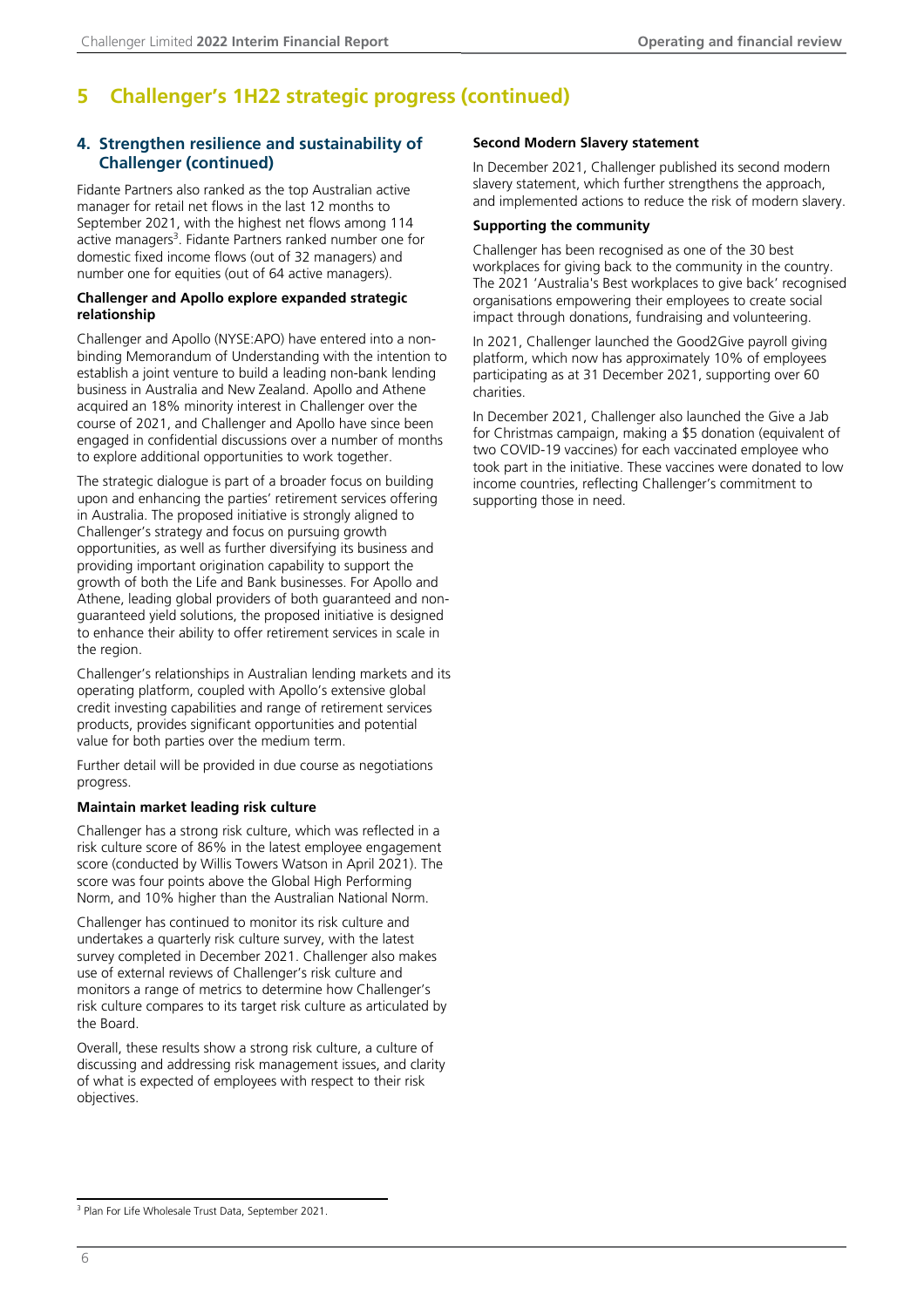### <span id="page-8-0"></span>**6 Market overview**

Challenger's purpose is to provide customers with financial security for a better retirement. To fulfil this purpose, Challenger leverages capabilities across its Life, Funds Management and recently acquired Bank businesses.

Challenger's Life, Funds Management and Bank businesses are expected to benefit from the long-term growth in Australia's superannuation system and savings culture.

Australia's superannuation system commenced in 1992 and is the fifth largest pension system globally and one of the fastest growing, with assets increasing by 11% per annum over the past 20 years<sup>1</sup>.

Critical features driving the growth of Australia's superannuation system include government-mandated and increasing contributions, tax incentives to encourage retirement savings and an efficient and competitive institutional model.

Australia's superannuation system is forecast to grow from over \$3 trillion today<sup>2</sup> to almost \$9 trillion<sup>3</sup> over the next 20 years.

Growth in the retirement phase of the system is supported by ageing demographics and the Government's focus on enhancing the retirement phase of superannuation.

#### **Life**

Life focuses on the retirement spending phase of superannuation, providing products that help customers convert retirement savings into safe and secure income in retirement.

As Australia's superannuation system grows, the retirement phase of superannuation is expected to increase significantly. The number of Australians over the age of 65, which is Life's target market, is expected to increase by 50% over the next 20 years<sup>4</sup>. Reflecting these demographic changes, and growth in the superannuation system, the annual transfer from the savings phase of superannuation to the retirement phase was estimated to be approximately \$70 billion<sup>5</sup> in 2020.

The purpose of the superannuation system is to provide income in retirement to substitute or supplement the Government-funded age pension. With the transition from Government-funded age pensions to private pensions, retirees need retirement income products that convert savings into regular and secure income, helping to provide financial security in retirement.

The Australian Government is progressing a range of retirement income regulatory reforms designed to enhance the retirement phase and better align it with the overall objective of the superannuation system.

These reforms provide an opportunity to increase the proportion of savings invested in products that deliver stable, regular and reliable retirement income. Annuities currently represent only a small part of the retirement phase, with lifetime annuities representing less than 2% of the annual transfer to the retirement phase.

As Australia's leading provider of annuities<sup>6</sup>, Challenger Life is expected to continue to benefit from the long-term growth in Australia's superannuation system and regulatory reforms designed to enhance the retirement phase.

Challenger has been recognised as a retirement income product innovator and has won the Association of Financial Advisers 'Annuity Provider of the Year' for the last 13 years and remains the dominant retirement income brand in Australia.

An important distribution channel for Life's products are thirdparty financial advisers. Life's products are included on all major advice hubs' Approved Product Lists (APLs) and are available on leading independent investment and administration platforms.

Challenger is also focused on building institutional partnerships with large superannuation funds. As their members transition to retirement, major superannuation funds are increasing their focus on providing more comprehensive retirement solutions to their members. As the retirement system develops, the profit-for-member sector provides a significant growth opportunity for Challenger.

In Japan, Life has an annuity relationship with Mitsui Sumitomo Primary Life Insurance Company Limited (MS Primary) to provide Australian dollar and US dollar annuities. MS Primary is a leading provider of annuity products in Japan and is part of MS&AD Insurance Group Holdings Inc. (MS&AD Group).

Under a reinsurance arrangement with MS Primary, which commenced in July 2019, MS Primary provides Challenger an annual amount of reinsurance, across both Australian and US dollar annuities, of at least ¥50 billion (equivalent to ~A\$600 million<sup>7</sup>) per year<sup>8</sup>. This is subject to review in the event of a material adverse change for either MS Primary or Challenger Life.

At 30 June 2021, MS&AD held ~15% of Challenger Limited issued share capital and a representative from MS&AD and an Alternate Director have been appointed Non-Executive Directors of Challenger Limited.

The retirement incomes that Life pays are backed by a highquality investment portfolio, predominantly invested in fixed income and commercial property investments. These longterm investments generate regular and predictable investment income which is used to fund retirement income paid to Life's customers.

<sup>&</sup>lt;sup>1</sup> Willis Towers Watson Global Pension Study 2021.

<sup>2</sup> APRA), as at September 2021.

<sup>3</sup> Deloitte Dynamics of the Australian Superannuation System: The Next 20 Years to 2041.

<sup>4</sup> 2021 – 2041 comparison based on Australian Bureau of Statistics, Population Projections Series B, cat no. 3222.0.

Based on Taxation Statistics 2018-19 from Australian Taxation Office.

<sup>6</sup> Plan for Life – September 2021 – based on annuities under administration.

Based on the exchange rate as at 30 June 2021

<sup>&</sup>lt;sup>8</sup> Reinsurance across both Australian and US dollar annuities, of at least ¥50b per year for a minimum of five years, commencing 1 July 2019.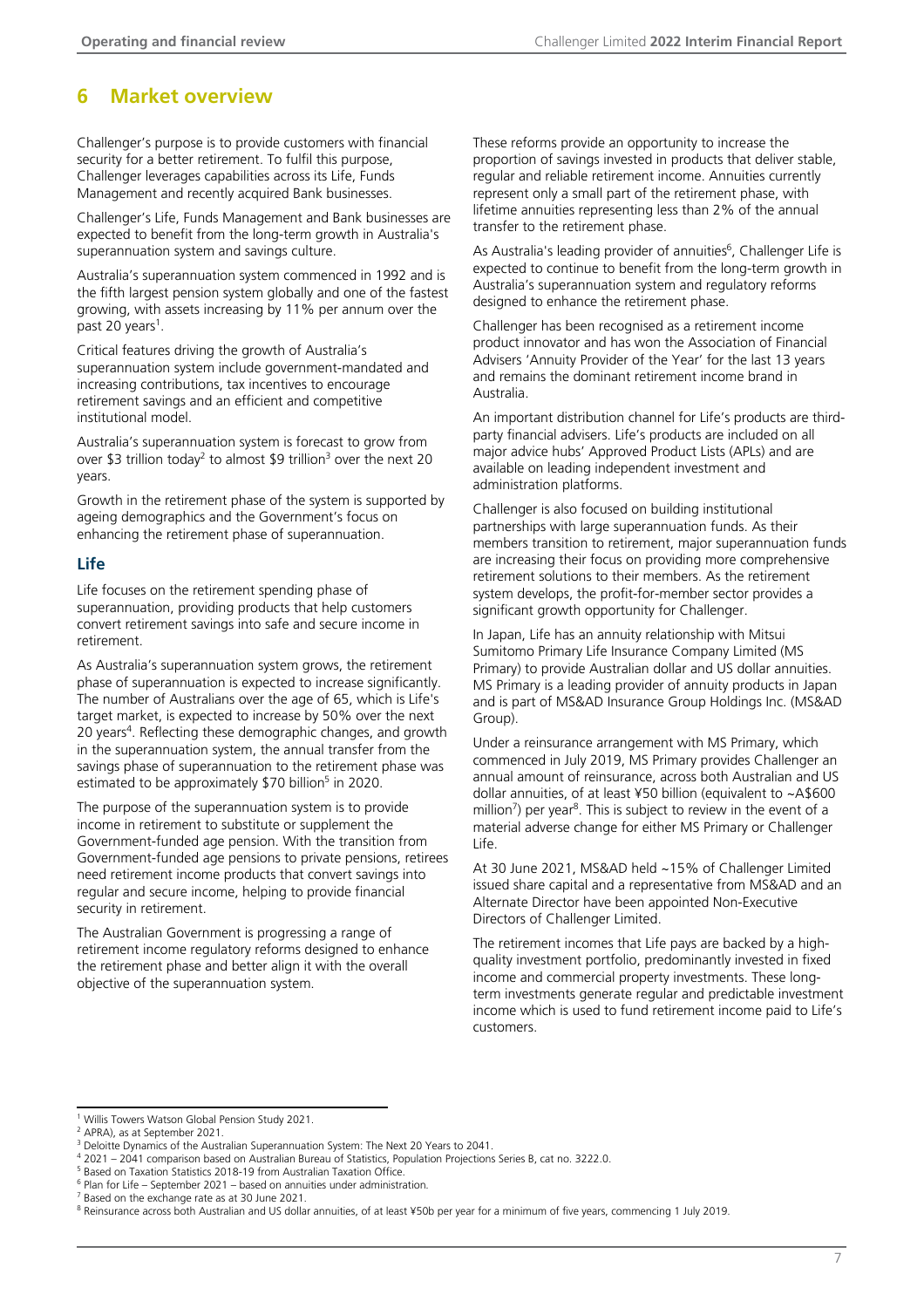### **6 Market overview (continued)**

#### **Funds Management**

Funds Management focuses on building savings for retirement. As people work and save for retirement, the business supports them to build their wealth and savings by providing investment strategies that seek to deliver superior investment returns.

Funds Management is one of Australia's fastest growing<sup>9</sup>and third largest active fund manager $10$ , and is diversifying globally with operations in the United Kingdom and Europe, Japan and more recently Singapore.

Growth in funds under management can be attributed to the strength of Challenger's retail and institutional distribution teams, a market-leading business model focused on alignment with clients and high-quality managers with strong long-term investment performance.

Funds Management is well positioned to benefit from ongoing growth in both Australia's superannuation system and global pension markets.

Funds Management comprises Fidante Partners and CIP Asset Management.

The Fidante Partners' business model involves taking minority equity interests in separately branded boutique funds management firms, with Challenger providing distribution, administration and business support, leaving investment managers to focus entirely on managing investment portfolios.

Fidante Partners' business model has allowed it to attract and build successful active equity, active fixed income and alternative investment managers, while maintaining strong investment performance. Over the last three years, long-term performance for Fidante Partners Australian boutiques remains strong with 97% of funds and mandates outperforming their respective benchmarks.

Fidante Partners is focused on broadening its product offering, which includes partnering with best-in-class managers, expanding the product offering of existing managers and accessing new distribution channels.

Funds Management has extensive client relationships, for example over 90% of Australia's top 50 superannuation funds are clients of Fidante Partners.

CIP Asset Management principally originates and manages fixed income and commercial real estate, along with providing investment solutions for leading global and Australian institutions, including Challenger Life. Challenger is committed to growing the business and building on CIP Asset Management's breadth of investment expertise.

#### **Bank**

Challenger is diversifying its product offering and extending its customer reach.

In December 2020, Challenger announced it had entered into an agreement to acquire MyLifeMyFinance Limited (MyLife MyFinance or the Bank), an Australian-based customer digital bank.

The acquisition received formal approval from the Treasurer of the Commonwealth of Australia, with the acquisition completing on 30 July 2021.

MyLife MyFinance is an Australian-based authorised deposittaking institution (ADI) and digital bank, offering a range of simple savings and lending products. MyLife MyFinance has an ADI licence with an existing term deposit offering.

The Bank provides Challenger the opportunity to significantly expand its secure retirement income offering by entering Australia's term deposit market.

Adding an ADI capability to sit alongside the existing Life and Funds Management operations broadens Challenger's product and distribution reach and helps fulfil its purpose of providing customers with financial security for a better retirement.

The Bank provides Challenger the opportunity to attract and engage with customers at an earlier age, as they approach and enter the retirement phase, increasing Challenger's brand recognition in early age demographics.

Initially, Challenger will offer government guaranteed retail term deposits<sup>11</sup>, which are familiar banking products and represent a significant portion of both retiree and pre-retiree wealth.

The Bank will provide Challenger with access to a wider range of customers through multiple distribution channels, including new intermediated channels, such as the broker term deposit market and retail aggregator websites, to help accelerate Challenger's direct to customer offering.

To ensure speed to market, term deposits have initially been marketed under the MyLife MyFinance brand, with the business to transition to the Challenger brand during 2H22.

<sup>9</sup> Based on Rainmaker Roundup, September 2021 and September 2016 - 5-year CAGR for active managers.

<sup>&</sup>lt;sup>10</sup> Calculated from Rainmaker Roundup, September 2021 data

<sup>11</sup> Bank term deposits are guaranteed under the Financial Claims Scheme up to \$250,000 per account-holder per authorised deposit-taking institution (ADI).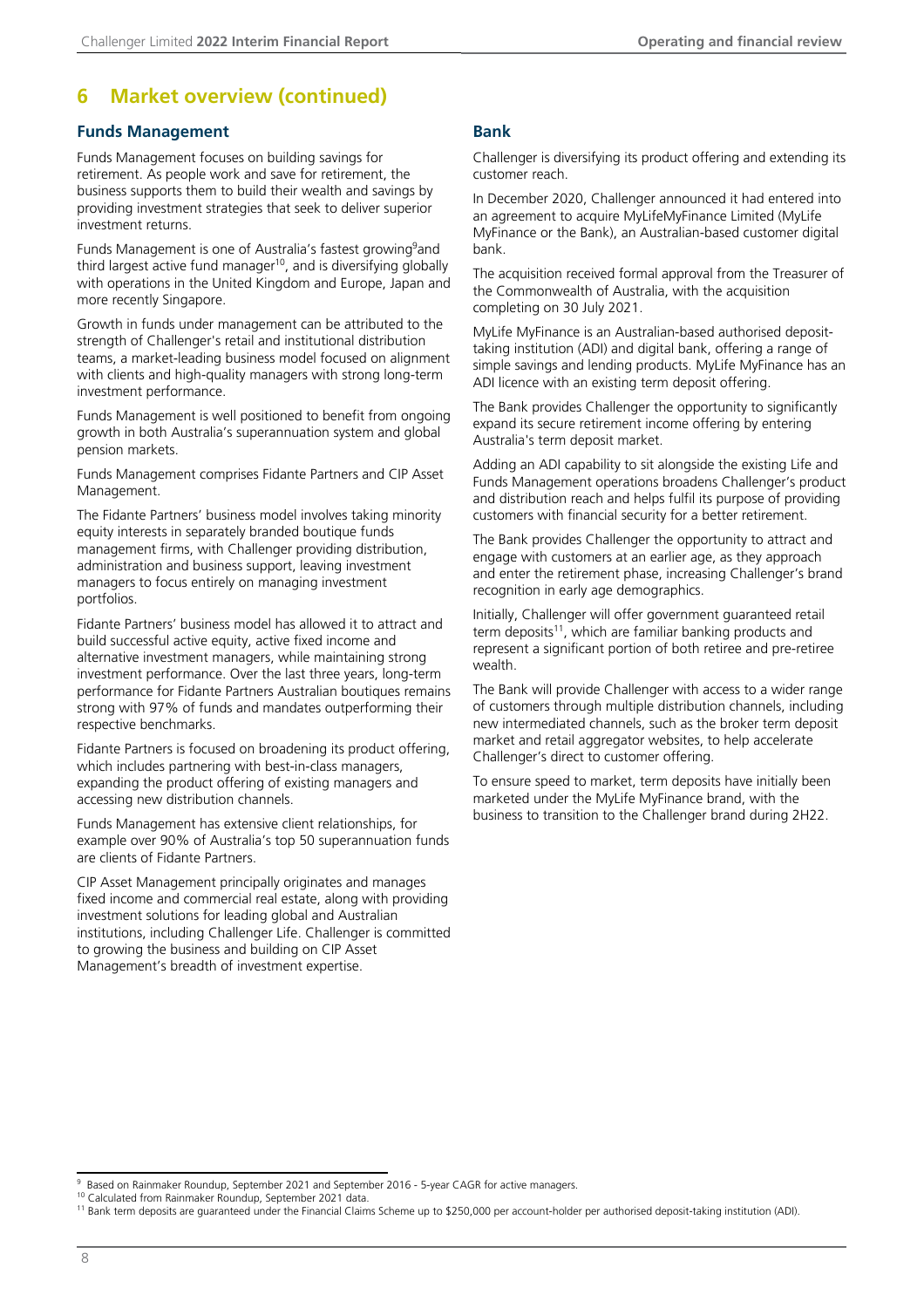### **6 Market overview (continued)**

#### **COVID-19 pandemic**

The COVID-19 pandemic has presented significant challenges to global economies and investment markets.

Looking after the health of our people during this time has been a key business priority for Challenger, which transitioned almost all its employees to working from home arrangements from mid-March 2020 and again in July 2021.

Throughout 1H22, Challenger continued to support its employees with flexible work practices so they can continue to work from home or return back to the office for those employees that are double vaccinated. Challenger continues to fully comply with national and state public health orders.

Challenger has also been supporting its customers and business partners throughout the pandemic, including advisers, superannuation fund clients and commercial property tenants.

Investment market conditions have been significantly disrupted by the COVID-19 pandemic, initially resulting in a market sell-off and increased market volatility. Following the initial pandemic related market sell-off in March 2020, Life actively repositioned its investment portfolio to more defensive settings, which have been partially maintained.

Commencing in FY22, Challenger also extended its target capital ratios and intends to operate toward the top end of its range, which will provide increased flexibility in the face of future investment market volatility and reduce the risk of realising negative investment experience during significant market shocks.

#### **Risks**

The above outlook for the Life, Funds Management and recently acquired Bank businesses is subject to the following key business risks:

- investment market volatility;
- ongoing impact of COVID-19 pandemic on the global economy and the ability of individuals, businesses and governments to operate;
- general uncertainty around the global economy and its impact on markets in which Challenger operates and invests;
- regulatory and political changes impacting financial services markets participants;
- demand for and competition with Challenger products, including annuities, term deposits and managed funds; and
- operational risk.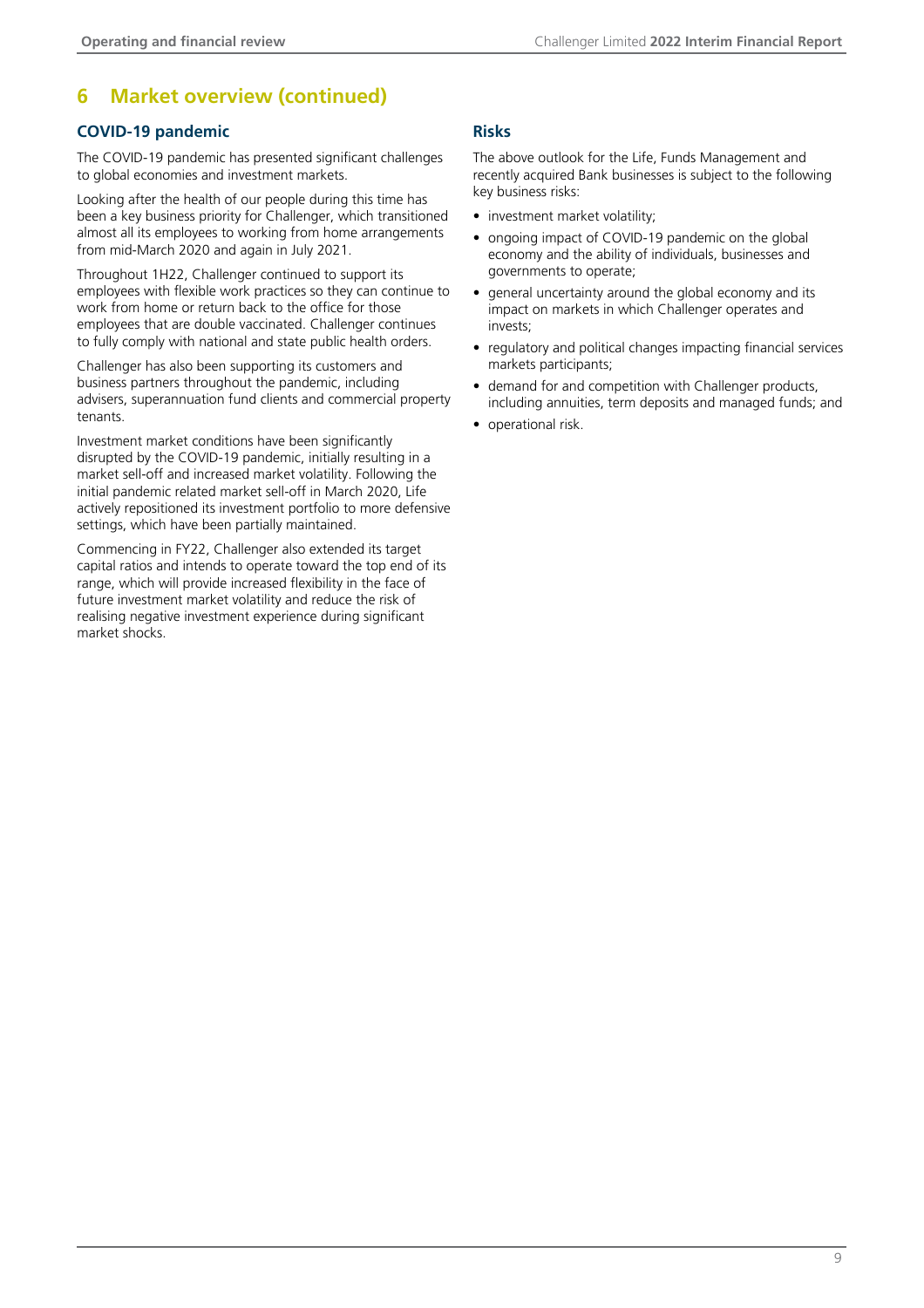### <span id="page-11-0"></span>**7 Key performance indicators (KPIs)**

#### **7.1 Profitability and growth**

KPIs for the period ended 31 December 2021 (with the period to 31 December 2020 being the prior comparative period (pcp), unless otherwise stated) are set out below.

|                                   | <b>31 Dec</b><br>2021 | 2020    | 31 Dec Change<br>℅ |
|-----------------------------------|-----------------------|---------|--------------------|
| <b>Profitability</b>              |                       |         |                    |
| Statutory profit attributable     |                       |         |                    |
| to equity holders (\$m)           | 282.0                 | 222.8   | 26.6               |
| Normalised NPBT (\$m)             | 237.5                 | 196.2   | 21.0               |
| Normalised NPAT (\$m)             | 165.6                 | 136.8   | 21.1               |
| Statutory EPS (cents)             | 41.8                  | 33.2    | 25.9               |
| Normalised EPS (cents)            | 24.5                  | 20.4    | 20.1               |
| Total dividend (cents)            | 11.5                  | 9.5     | 21.1               |
| Total dividend franking           | 100%                  | 100%    |                    |
| Normalised cost: Income           |                       |         |                    |
| ratio                             | 38.1%                 | 39.0%   | 0.9                |
| Statutory RoE after tax           | 14.3%                 | 13.0%   | 1.3                |
| Normalised RoE pre-tax            | 12.1%                 | 11.5%   | 0.6                |
| Normalised RoE after tax          | 8.4%                  | 8.0%    | 0.4                |
| Sales, Flows, AUM                 |                       |         |                    |
| Total Life sales (\$m)            | 4,943.1               | 3,437.5 | 43.8               |
| Total Life net flows (\$m)        | 1,446.0               | 708.7   | large              |
| Total Life net book<br>growth (%) | 8.4%                  | 4.7%    | 3.7                |
| Total FM net flows (\$bn)         | 0.9                   | 6.4     | (85.9)             |
| Total AUM (\$bn)                  | 114.9                 | 96.1    | 19.6               |

Challenger's statutory profit attributable to equity holders for the period ended 31 December 2021 was 26.6% higher than the pcp. The increase was driven by higher pre-tax normalised earnings and positive net fair value changes on CLC's assets and liabilities.

Normalised NPAT increased by 21.1%, and normalised EPS increased by 20.1% compared to the pcp, reflecting higher Life cash operating earnings and Funds Management net fee income offset by higher expenses.

Investment experience profit after tax was \$109.1 million compared to a \$87.1 million profit in the pcp.

An interim dividend of 11.5 cents was announced, franked at 100% (31 December 2020: 9.5 cents, 100% franked), up 21.1% on pcp.

Challenger's normalised cost to income ratio of 38.1% is lower than the pcp (31 December 2020: 39.0%). Higher normalised cash operating earnings (NCOE) for Life was the main driver of the lower normalised cost to income ratio for the period. Operating costs were higher than the pcp due to additional costs associated with operating the Bank and increased costs to support business growth.

The normalised pre-tax return on equity (RoE) was 12.1% compared to 11.5% in the pcp and increased due to higher normalised NPBT partly offset by higher average capital levels, up 15% on pcp. The normalised pre-tax RoE outcome was in line with the group's pre-tax RoE target of 12.1% (RBA cash rate plus 12%). Normalised RoE after tax increased from 8.0% in the pcp to 8.4%, primarily reflecting higher normalised NPAT.

Statutory RoE after tax of 14.3% has increased compared to the pcp (31 December 2020: 13.0%) as a result of the higher statutory NPAT primarily resulting from higher Life cash operating earnings and the positive net fair value movements on CLC's assets and liabilities.

#### **7.2 Capital management**

Challenger holds capital to ensure that under a range of adverse scenarios it can continue to meet its regulatory requirements and contractual obligations to customers.

Challenger's Australian based companies are regulated by APRA and/or the Australian Securities and Investments Commission (ASIC). Challenger's Funds Management business also has operations in Singapore, Japan, the UK and Europe, which are subject to regulation in each jurisdiction. The relevant regulatory body in each jurisdiction requires a minimum level of regulatory capital to be held. The main minimum regulatory capital requirements for Challenger's regulated businesses are determined as follows:

- CLC: capital requirements are specified under APRA life insurance prudential capital standards; and
- MyLife MyFinance: capital requirements as specified under APRA ADI prudential standards.

Challenger's capital position is managed with the objective of maintaining the financial stability of the Group, CLC and the Bank while ensuring that shareholders earn an appropriate risk-adjusted return. Challenger reports a consolidated or level 3 equivalent capital position across the entire business. At 31 December 2021, the Challenger Group was holding \$2.0 billion in excess regulatory capital, which equates to a Group Minimum Regulatory Requirement ratio (times) of 1.75 times. This ratio represents that Challenger is holding 75.0% more regulatory capital than required by its regulators.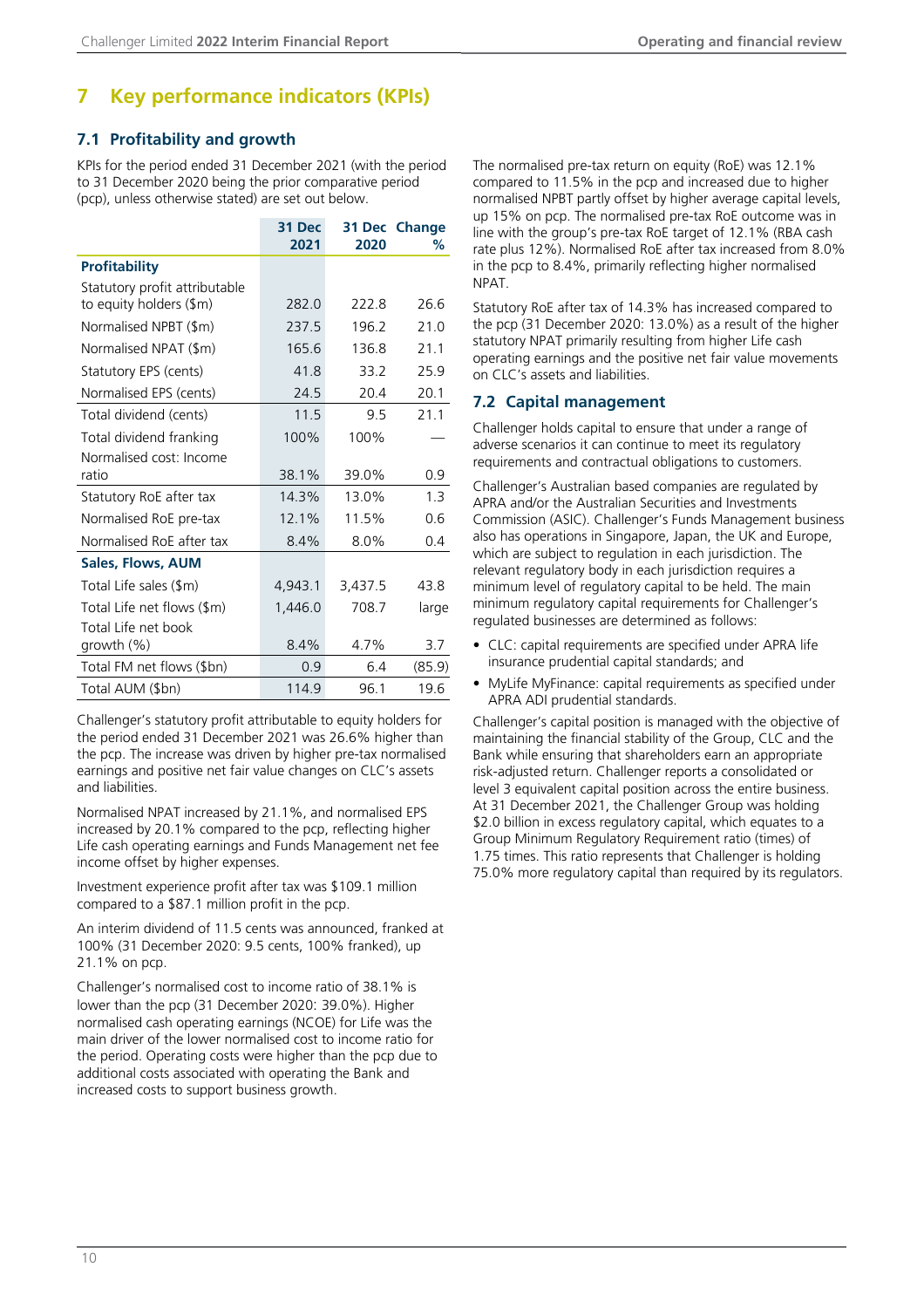### **7 Key performance indicators (KPIs) (continued)**

#### **7.2 Capital management (continued)**

The following table highlights the key capital metrics for the Group.

| Capital as at                                     | <b>CLC</b> | <b>MLMF</b> | Group <sup>1</sup> |
|---------------------------------------------------|------------|-------------|--------------------|
| 31 December 2021                                  | \$m        | \$m         | <b>Sm</b>          |
| Regulatory capital base                           |            |             |                    |
| Common Equity Tier 1 (CET1)<br>regulatory capital | 3,120.3    | 76.0        | 3,196.3            |
| Additional Tier 1 capital                         | 872.7      |             | 872.7              |
| <b>Total Tier 1 regulatory</b>                    |            |             |                    |
| capital                                           | 3,993.0    | 76.0        | 4,069.0            |
| Tier 2 capital <sup>2</sup>                       | 402.4      | 0.5         | 402.9              |
| <b>Total capital base</b>                         | 4,395.4    | 76.5        | 4,630.8            |
| Minimum Regulatory<br>Requirement <sup>3,4</sup>  | 2,593.8    | 11.0        | 2,640.7            |
| <b>Excess over Minimum</b>                        |            |             |                    |
| <b>Regulatory Requirement</b>                     | 1,801.6    | 65.5        | 1,990.1            |
|                                                   |            |             |                    |
| CET1 capital ratio (times) $5$                    | 1.20       | 6.90        |                    |
| Tier 1 capital ratio (times) <sup>6</sup>         | 1.54       | 6.90        |                    |
| Minimum Regulatory<br>Requirement ratio (times)'  | 1.69       | 6.95        | 1.75               |

<sup>1</sup> Includes CLC, MLMF, Funds Management, Corporate and other Life/Bank entities. Refer to Note 10 for detailed split.

<sup>2</sup> Refers to subordinated debt for CLC and general credit loss reserve for Bank. <sup>3</sup> Minimum Regulatory Requirement is equivalent to PCA for CLC.

<sup>4</sup>Minimum Regulatory Requirement for MLMF represents total capital requirements of 8% (of risk weighted assets) plus the capital conservation buffer of 2.5% (of risk weighted assets), as stipulated under APS 110 Capital Adequacy.

<sup>5</sup> CET1 capital ratio is Common Equity Tier 1 regulatory capital divided by Minimum Regulatory Requirement.

<sup>6</sup> Tier 1 capital ratio is Total Tier 1 regulatory capital divided by Minimum Regulatory Requirement.

<sup>7</sup>Minimum Regulatory Requirement ratio is total capital base divided by Minimum Regulatory Requirement.

#### **CLC regulatory capital**

CLC holds capital in order to ensure that under a range of adverse scenarios it can continue to meet its regulatory requirements and obligations to its customers. CLC is regulated by APRA and is required to hold a minimum level of regulatory capital. CLC's regulatory capital base and PCA (or minimum regulatory requirement) have been calculated based on the prudential standards issued by APRA.

CLC maintains a target level of capital representing APRA's PCA plus a target surplus. The target surplus is a management guide to the level of excess capital that CLC seeks to hold over and above APRA's minimum requirements. CLC's target surplus is set to ensure that it provides a buffer against adverse market conditions and having regard to CLC's credit rating. CLC uses internal capital models to determine its target surplus, which are risk-based and are responsive to changes in CLC's asset allocation and market conditions.

CLC's internal capital models currently result in a target PCA ratio range of 1.3 to 1.7 times. This range can change over time and is dependent on numerous factors.

The PCA ratio at 31 December 2021 was 1.69 times (30 June 2021: 1.63 times), within the range of 1.3 to 1.7 times. The CET1 ratio was 1.20 times at 31 December 2021 up from 1.14 times at 30 June 2021.

#### **Bank regulatory capital**

The Bank is an ADI regulated by APRA under the authority of the *Banking Act 1959*. The Bank's regulatory capital base and minimum regulatory capital requirement is specified under APRA's ADI prudential standards.

The Bank's regulatory capital base at 31 December 2021 was \$76.5 million and predominantly represents CET1 regulatory capital. The CET1 regulatory capital base is similar to the Bank's 31 December 2021 net assets. The minimum regulatory capital requirement for the Bank relates to a total capital requirement of 8% of risk weighted assets, plus a capital conservation buffer of 2.5% as stipulated under Prudential Standard APS 110 *Capital Adequacy* (APS 110). The Bank's excess over the minimum regulatory capital requirement at 31 December 2021 was \$65.5 million and the Bank capital ratios were as follows:

- Minimum regulatory requirement ratio 6.95 times;
- Common Equity Tier 1 (CET1) capital ratio 6.90 times; and
- Capital adequacy risk weighted asset ratio 72.9%.

Following its recent acquisition, the Bank is establishing its lending activities. Currently, a significant portion of the Bank's financing and lending assets are invested in cash and cash equivalents. Over time, assets will be redeployed to other forms of bank lending such as corporate, SME and commercial lending, which capture higher returns and are more capital intensive. As this occurs, it is expected the Bank's capital ratios will reduce.

#### **Funds Management and Other**

In addition to CLC's and MLMF's excess over minimum regulatory capital, Challenger maintains cash and tangible assets within legal entities outside CLC. These assets can be used to meet regulatory capital requirements. Challenger also has a corporate debt facility of \$400.0 million in place, which provides additional financial flexibility. The facility was undrawn as at 31 December 2021.

#### **Dividends and dividend reinvestment plan**

| <b>Dividends</b>           | 31 Dec<br>2021 | 31 Dec | 2020 Change |
|----------------------------|----------------|--------|-------------|
| Interim dividend (cents)   | 11.5           | 95     | 2.0         |
| Interim dividend franking  | 100%           | 100%   |             |
| Normalised dividend payout |                |        |             |
| ratio                      | 46.9%          | 46.6%  | 03          |

The Board targets a dividend payout ratio range of 45% to 50% of normalised earnings per share. The dividend payout ratio for the period ended 31 December 2021 was 46.9% (31 December 2020: 46.6%) and is within Challenger's targeted range.

The Company seeks to frank its dividends to the maximum extent possible and expects future dividends over the medium term to be also fully franked. However, the actual dividend payout ratio and franking will depend on prevailing market conditions and capital allocation priorities at the time.

The Company continued to operate its Dividend Reinvestment Plan (DRP) during the period. The participation rate for the 2021 final dividend was 19.0%, and 2,109,802 ordinary shares were issued to satisfy DRP requirements on 22 September 2021.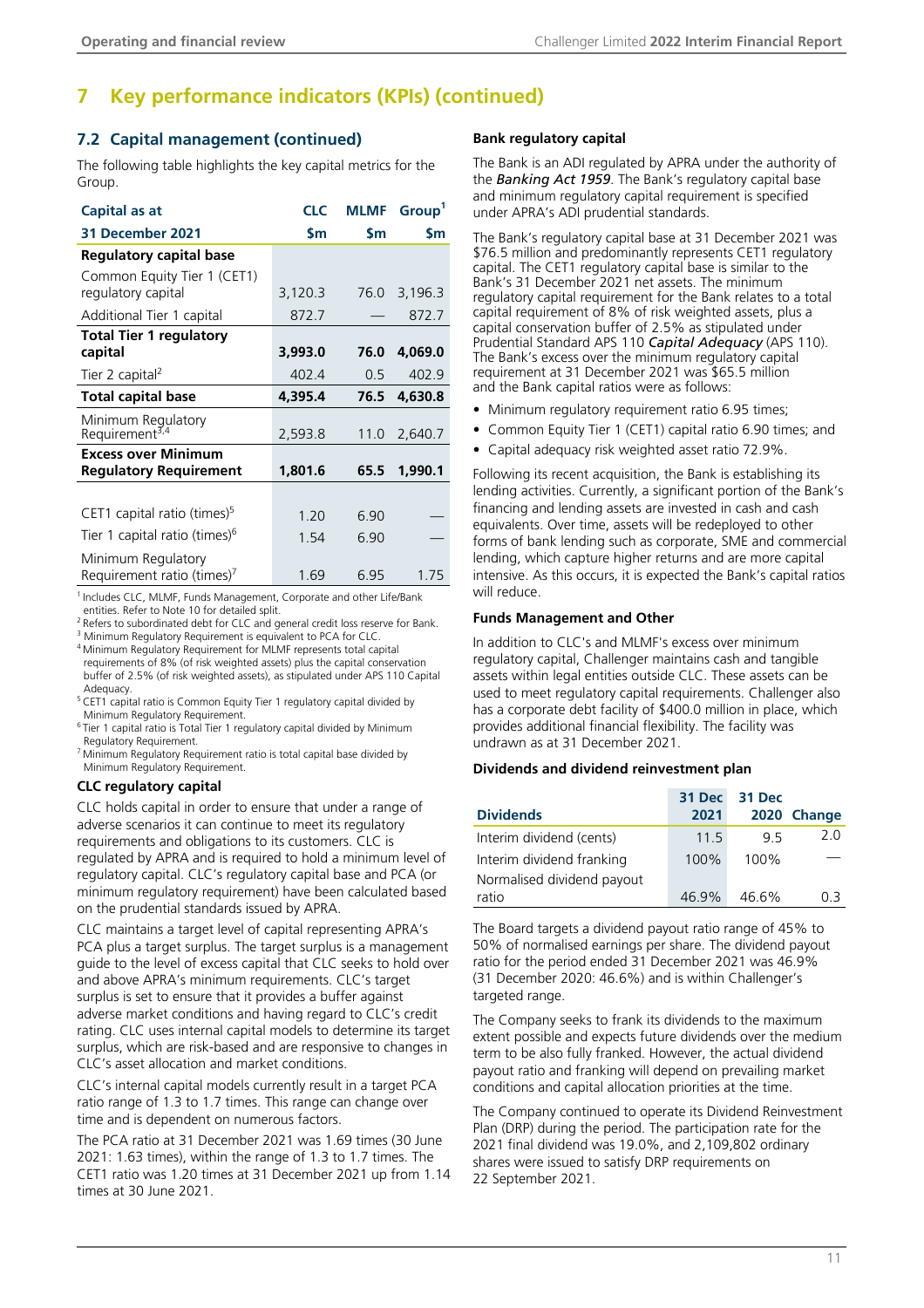### <span id="page-13-0"></span>**7 Key performance indicators (KPIs) (continued)**

#### **7.2 Capital management (continued)**

#### **Dividends and dividend reinvestment plan (continued)**

The DRP will continue in operation for the 2022 interim dividend, and the Board has determined that new shares will be issued to fulfil DRP requirements in respect of the interim dividend. The new shares will not be issued at a discount to the prevailing Challenger share price.

#### **7.3 Credit ratings**

Challenger Limited and CLC are rated by Standard & Poor's (S&P). In December 2021, S&P reaffirmed both CLC and Challenger Limited's credit ratings.

Ratings were confirmed as:

- CLC: 'A' with a stable outlook; and
- Challenger Limited: 'BBB+' with a stable outlook.

MyLife MyFinance, Challenger's recently acquired bank is currently not rated by S&P. The Bank is very strongly capitalised and Challenger expects to scale and grow the business over time. Once the Bank achieves sufficient scale, Challenger will seek to have the Bank rated by S&P.

### **8 Normalised profit and investment experience**

#### **Normalised framework (Non-IFRS)**

CLC and its consolidated entities are required by AASB 1038 *Life Insurance Contracts* to value all assets and liabilities at fair value where permitted by other accounting standards.

This gives rise to fluctuating valuation movements on assets and liabilities being recognised in the profit and loss in CLC and on consolidation in Challenger Limited. CLC is generally a long-term holder of assets, due to holding assets to match the term of life contract liabilities. As a result, Challenger takes a long-term view of the expected capital growth of the portfolio rather than focusing on short-term movements. Investment experience represents the difference between actual investment gains/losses (both realised and unrealised) and expected gains/losses based on CLC's medium to long-term expected returns together with new business strain<sup>1</sup> that results from writing new annuities. Investment experience also includes any impact from changes in economic and other actuarial assumptions.

A reconciliation between statutory revenue and the management view of revenue and net income is included in the financial report as part of Note 3 Segment information.

This note also includes a reconciliation of statutory NPAT and normalised NPAT (the management view of post-tax profit). The application of the normalised profit framework has been reviewed by Challenger's independent auditor to ensure that the reported results are consistently applied in accordance with the methodology described in Note 3 Segment information in the financial report.

#### **Management analysis – normalised results**

|                                                                               | 31 Dec<br>2021 | 31 Dec        | 2020 Change    | <b>Change</b> |
|-------------------------------------------------------------------------------|----------------|---------------|----------------|---------------|
|                                                                               | $\mathsf{S}$ m | $\mathsf{sm}$ | $\mathsf{S}$ m | %             |
| Net income <sup>1</sup>                                                       | 386.5          | 325.3         | 61.2           | 18.8          |
| Comprising:                                                                   |                |               |                |               |
| - Life normalised COE                                                         | 287.4          | 244.0         | 43.4           | 17.8          |
| - FM net income                                                               | 98.2           | 81.3          | 16.9           | 20.8          |
| $-$ Bank net income <sup>2</sup>                                              | 0.9            |               | 0.9            |               |
| Operating expenses <sup>1</sup>                                               | (147.1)        | (126.8)       | (20.3)         | (16.0)        |
| <b>Normalised EBIT</b>                                                        | 239.4          | 198.5         | 40.9           | 20.6          |
| Comprising:                                                                   |                |               |                |               |
| - Life normalised EBIT                                                        | 233.0          | 192.8         | 40.2           | 20.9          |
| - FM normalised EBIT                                                          | 45.1           | 35.3          | 9.8            | 27.8          |
| - Bank normalised<br>EBIT<br>- Corporate and<br>other normalised              | (3.3)          |               | (3.3)          |               |
| EBIT                                                                          | (35.4)         | (29.6)        | (5.8)          | (19.6)        |
| Interest and<br>borrowing costs                                               | (1.9)          | (2.3)         | 0.4            | 17.4          |
| <b>Normalised NPBT</b>                                                        | 237.5          | 196.2         | 41.3           | 21.0          |
| Tax on normalised<br>profit                                                   | (71.9)         | (59.4)        | (12.5)         | (21.0)        |
| <b>Normalised NPAT</b>                                                        | 165.6          | 136.8         | 28.8           | 21.1          |
| Investment<br>experience after tax<br>Significant items after                 | 109.1          | 87.1          | 22.0           | 25.3          |
| tax                                                                           | 7.3            | (1.1)         | 8.4            | large         |
| <b>Statutory net profit</b><br>after tax<br>attributable to<br>equity holders | 282.0          | 222.8         | 59.2           | 26.6          |

<sup>1</sup> 'Net income' and 'Operating expenses' are internal classifications and are defined in Note 3 Segment information in the financial report. These differ from the statutory revenue and expenses classifications, as certain costs (including distribution expenses, property expenses, management fees, special purpose vehicle expenses and finance costs) are netted off against gross revenues. These classifications have been made in the Directors' report and in Note 3 Segment information to reflect how management measures business performance. While the allocation of amounts to the above items and investment experience differ to the statutory view, both approaches result in the same total net profit after tax attributable to equity holders.

<sup>2</sup> Represents net normalised income generated since the acquisition of MyLifeMyFinance Limited on 30 July 2021.

<sup>&</sup>lt;sup>1</sup> New business strain is a non-cash accounting adjustment recognised when annuity rates on new business are higher than the risk-free rate used to fair value annuities. The new business strain unwinds over the life of the annuity contract.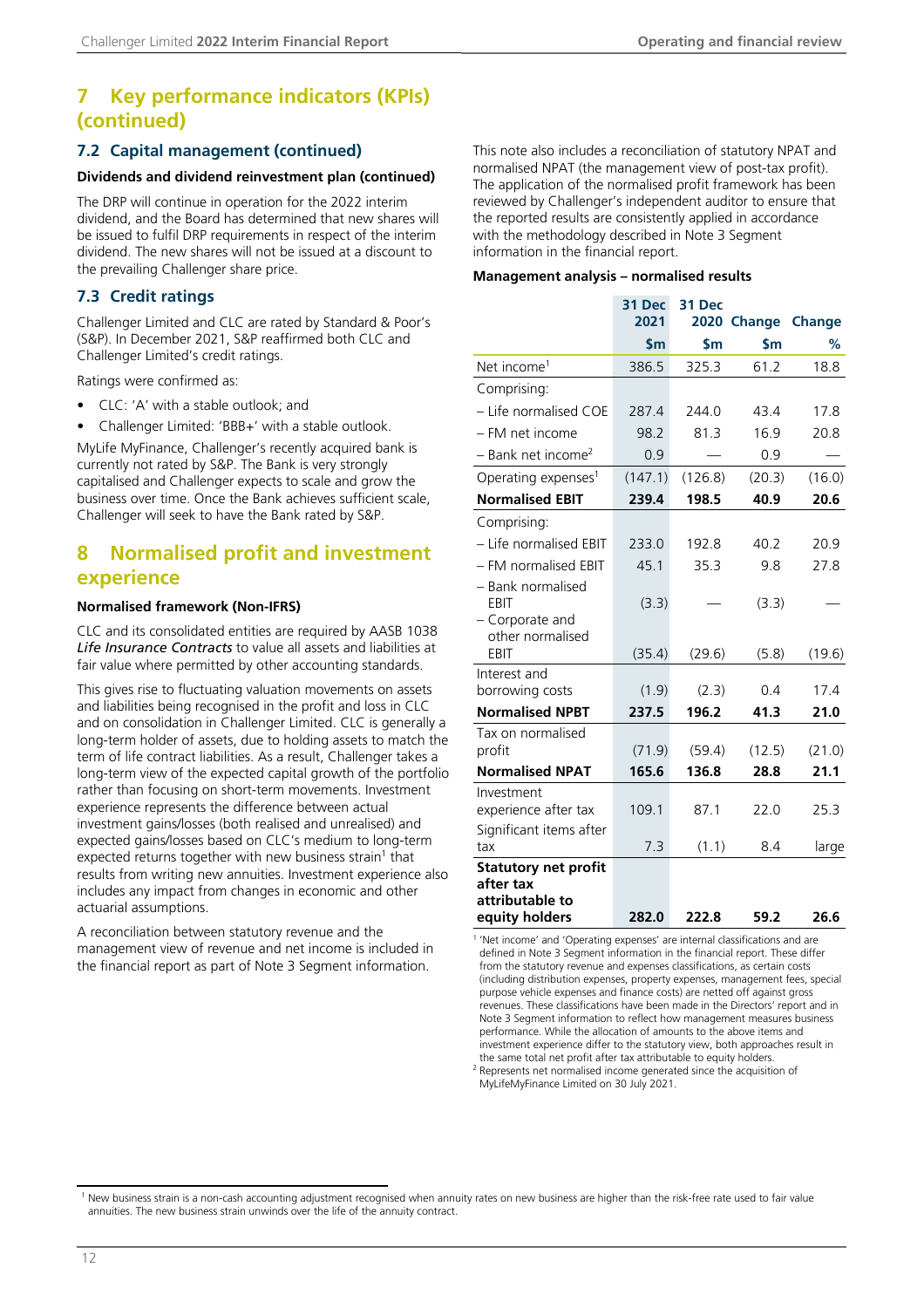### **8 Normalised profit and investment experience (continued)**

#### **Management analysis – normalised results (continued)**

Life normalised cash operating earnings (COE) and earnings before interest and tax (EBIT) increased as a result of higher Life average investment assets with a relatively stable margin.

Life's average assets under management (AUM) increased by 17.4% as a result of the net book growth in annuities and external unit holders' liabilities accompanied by favourable valuation movements on Life's investment assets.

Funds Management net income increased (up \$16.9 million) due to increased equity accounted profits and distribution fee revenue. Funds Management average FUM increased by 26.0% as a result of mark-to-market gains on investments and net inflows over the year.

Normalised NPBT includes net income of \$0.9 million for the Bank which was acquired on 30 July 2021.

Operating expenses increased by \$20.3 million (or 16.0%) for the period reflecting additional operating costs associated with operating the Bank, higher personnel costs, and higher costs to support business growth.

Challenger's full-time equivalent employee numbers increased by 26 (or 3.7%) to 735. The increase was driven primarily by the onboarding of existing MLMF employees as part of the acquisition.

The normalised effective tax rate was in line with pcp at 30.3%. The effective tax rate is similar to Australia's statutory tax rate of 30% and includes offshore earnings, which are generally taxed below 30%, and interest payments on the various Challenger Capital Notes, which are generally not tax deductible.

Significant items were \$7.3 million (after tax) in the period and represent the gain on the sale of Accurium Pty Ltd partly offset by costs associated with the acquisition and integration of MyLifeMyFinance Limited.

#### **Management analysis – investment experience**

|                                                  | 31 Dec<br>2021 | 31 Dec<br>2020 |
|--------------------------------------------------|----------------|----------------|
|                                                  | \$m\$          | \$m            |
| Actual capital growth <sup>1</sup>               |                |                |
| - Cash and fixed income                          | (6.8)          | 212.4          |
| - Equity and infrastructure                      | 20.0           | 42.4           |
| - Property (net of debt)                         | 114.8          | (9.7)          |
| - Alternatives                                   | 2.3            | 0.2            |
| <b>Total actual capital growth</b>               | 130.3          | 245.3          |
| Normalised capital growth <sup>2</sup>           |                |                |
| - Cash and fixed income                          | (29.3)         | (25.1)         |
| - Equity and infrastructure                      | 17.1           | 8.2            |
| - Property (net of debt)                         | 35.0           | 33.2           |
| - Alternatives                                   |                |                |
| <b>Total normalised capital growth</b>           | 22.8           | 16.3           |
| <b>Investment experience</b>                     |                |                |
| - Cash and fixed income                          | 22.5           | 237.5          |
| - Equity and infrastructure                      | 2.9            | 34.2           |
| - Property (net of debt)                         | 79.8           | (42.9)         |
| - Alternatives                                   | 2.3            | 0.2            |
| - Policyholder liability experience <sup>3</sup> | 84.4           | (108.4)        |
| Asset and policy liability experience            | 191.9          | 120.6          |
| New business strain <sup>4</sup>                 | (36.0)         | 3.9            |
| Investment experience before tax                 | 155.9          | 124.5          |
| Tax expense                                      | (46.8)         | (37.4)         |
|                                                  |                |                |

**Investment experience after tax 109.1 87.1** 

<sup>1</sup> Actual capital growth represents net realised and unrealised capital gains or losses and includes the attribution of interest rate, inflation and foreign exchange derivatives that are used to hedge exposures.

<sup>2</sup> Normalised capital growth is determined by multiplying the normalised capital growth rate for each asset class by the average investment assets for the period. The normalised capital growth rates represent Challenger's expectations for each asset class over the investment cycle. The annual normalised growth rate is +4.0% for equity and infrastructure, +2.0% for property, 0.0% for alternatives, and -0.35% for cash and fixed income in order to allow for credit defaults. The rates have been set with reference to medium to long-term market growth rates and are reviewed to ensure consistency with prevailing market experience.

<sup>3</sup> Policy liability experience represents the impact of changes in macroeconomic variables, including bond yields and inflation factors, expense assumptions and other factors applied in the valuation of life contract liabilities.

<sup>4</sup> New business strain is a non-cash accounting adjustment recognised when annuity rates on new business are higher than the discount rate, being a risk-free rate plus an illiquidity premium used to fair value annuities. The new business strain unwinds over the annuity contract.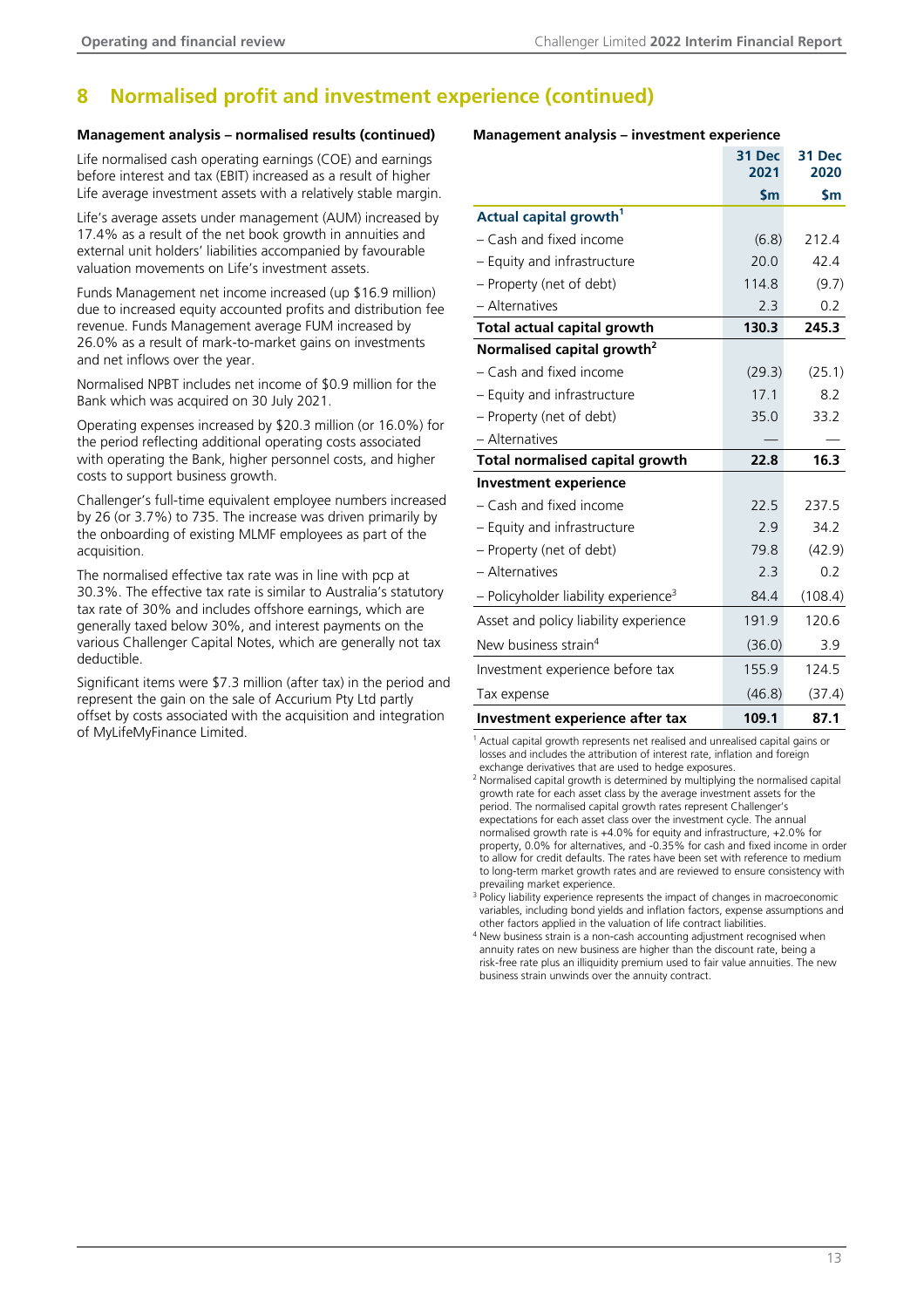### <span id="page-15-0"></span>**8 Normalised profit and investment experience (continued)**

#### **Management analysis – investment experience (continued)**

Investment experience after tax relates to changes in the fair value of Life's assets and liabilities. Investment experience is a mechanism employed to remove the volatility arising from asset and liability valuation movements and new business strain from Life business earnings so as to more accurately reflect the underlying performance of the Life business.

Pre-tax investment experience for the period comprised an asset and policyholder liability experience gain of \$191.9 million and a loss of \$36.0 million from new business strain. These gains are largely unrealised and were primarily due to increased property valuations and gains on the fixed income portfolio.

### **9 Life segment results**

| Life normalised        | 31 Dec<br>2021 | 31 Dec<br>2020 | <b>Change Change</b> |       |
|------------------------|----------------|----------------|----------------------|-------|
| results                | $\mathsf{S}$ m | <b>Sm</b>      | <b>Sm</b>            | %     |
| Normalised COE         | 2874           | 244 O          | 434                  | 178   |
| - Cash earnings        | 264.6          | <b>2277</b>    | 36.9                 | 16.2  |
| - Normalised capital   |                |                |                      |       |
| growth                 | 22 S           | 16.3           | 65                   | 399   |
| Operating expenses     | (54.4)         | (51.2)         | (3.2)                | (6.3) |
| <b>Normalised EBIT</b> | 233.0          | 192.8          | 40.2                 | 20.9  |

Life normalised EBIT increased by \$40.2 million (up 20.9%) due to higher normalised COE (up \$43.4 million or 17.8%), which was partially offset by operating expenses increasing \$3.2 million (or 6.3%).

The higher normalised COE was attributable to an increase in Life's average investment assets, which increased by 17.3%.

Life generated a normalised RoE (pre-tax) of 13.1%, up by 0.6 percentage points from the pcp driven by higher normalised EBIT.

Total Life sales increased from the prior period (up 43.8%), with increased annuity sales (up 14.8%) and other Life sales (up 94.7%).

CLC participates in the Japanese foreign currency annuity market via a reinsurance agreement with MS Primary. The reinsurance agreement with MS Primary provides CLC with an annual amount of reinsurance across both Australian and US dollar annuities of at least ¥50.0 billion (approximately A\$600.0 million based on the exchange rate at 31 December 2021)<sup>1</sup> each year for a minimum of five years commencing from 1 July 2019. MS Primary sales comprised 16.8% of Life's total annuity sales in the period.

|                             | 31 Dec<br>2021 | 31 Dec<br>2020  | <b>Change Change</b> |        |
|-----------------------------|----------------|-----------------|----------------------|--------|
| Life sales                  | <b>Sm</b>      | $\mathsf{sm}$   | <b>Sm</b>            | %      |
| Fixed-term annuities        | 2,295.5        | 1.844.4         | 451.1                | 24.5   |
| Lifetime annuities          | 220.8          | 346.6           | (125.8)              | (36.3) |
| Total Life annuity<br>sales |                | 2,516.3 2,191.0 | 325.3                | 14.8   |
| Other Life sales            | 2,426.8        | 1,246.5         | 1,180.3              | 94.7   |
| <b>Total Life sales</b>     | 4,943.1        | 3,437.5         | 1,505.6              | 43.8   |
| Annuity net flows           | 607.7          | 157.6           | 450.1                | large  |
| Other Life net flows        | 838.3          | 5511            | 287.2                | 52.1   |

Annuity net flows (new annuity sales less capital repayments) increased to \$607.7 million, driven by higher fixed-term annuity sales. Based on the opening Life annuity book for the 2022 financial year (\$12.8 billion), annuity net book growth for the period was 4.4%, up from 1.3% in the pcp.

Other Life sales represents Challenger's Index Plus products and increased as a result of sales from both new and existing clients during the period. Other Life net flows for the period were \$838.3 million, increasing by \$287.2 million compared to the pcp.

Total Life net flows were \$1,446.0 million, representing total Life net book growth of 8.4% (31 December 2020: \$708.7 million or 4.7% book growth).

### **10 Funds Management segment results**

| <b>FM</b> normalised    | 2021          | 31 Dec 31 Dec | 2020 Change Change |        |
|-------------------------|---------------|---------------|--------------------|--------|
| results                 | $\mathsf{sm}$ | <b>Sm</b>     | <b>Sm</b>          | ℅      |
| Net income              | 98.2          | 813           | 169                | 20.8   |
| <b>Fidante Partners</b> | 65.5          | 497           | 158                | 31.8   |
| <b>CIPAM</b>            | 32.7          | 316           | 11                 | 3.5    |
| Operating expenses      | (53.1)        | (46.0)        | (7.1)              | (15.4) |
| <b>Normalised EBIT</b>  | 45.1          | 35.3          | 9.8                | 27.8   |

Funds Management normalised EBIT increased by 27.8% for the period, with increased net income primarily from an increase in average FUM, which increased by 26.0% on pcp.

Fidante Partners' net income includes distribution fees, transaction fees, administration fees and a share in the equity accounted profits for the boutique investment managers in which it has an equity interest.

Fidante Partners' net income improved for the period primarily as a result of higher FUM income (up \$17.3 million) partially offset by lower performance fees (down \$2.2 million).

CIPAM's net income increased primarily due to higher net management fees (up \$2.1 million) offset by lower transaction fees (down \$1.0 million).

Funds Management's normalised RoE (pre-tax) for the period was 33.8%, up by 6.0 percentage points from the pcp.

<sup>1</sup> This is subject to review in the event of a material adverse change for either MS Primary or Challenger.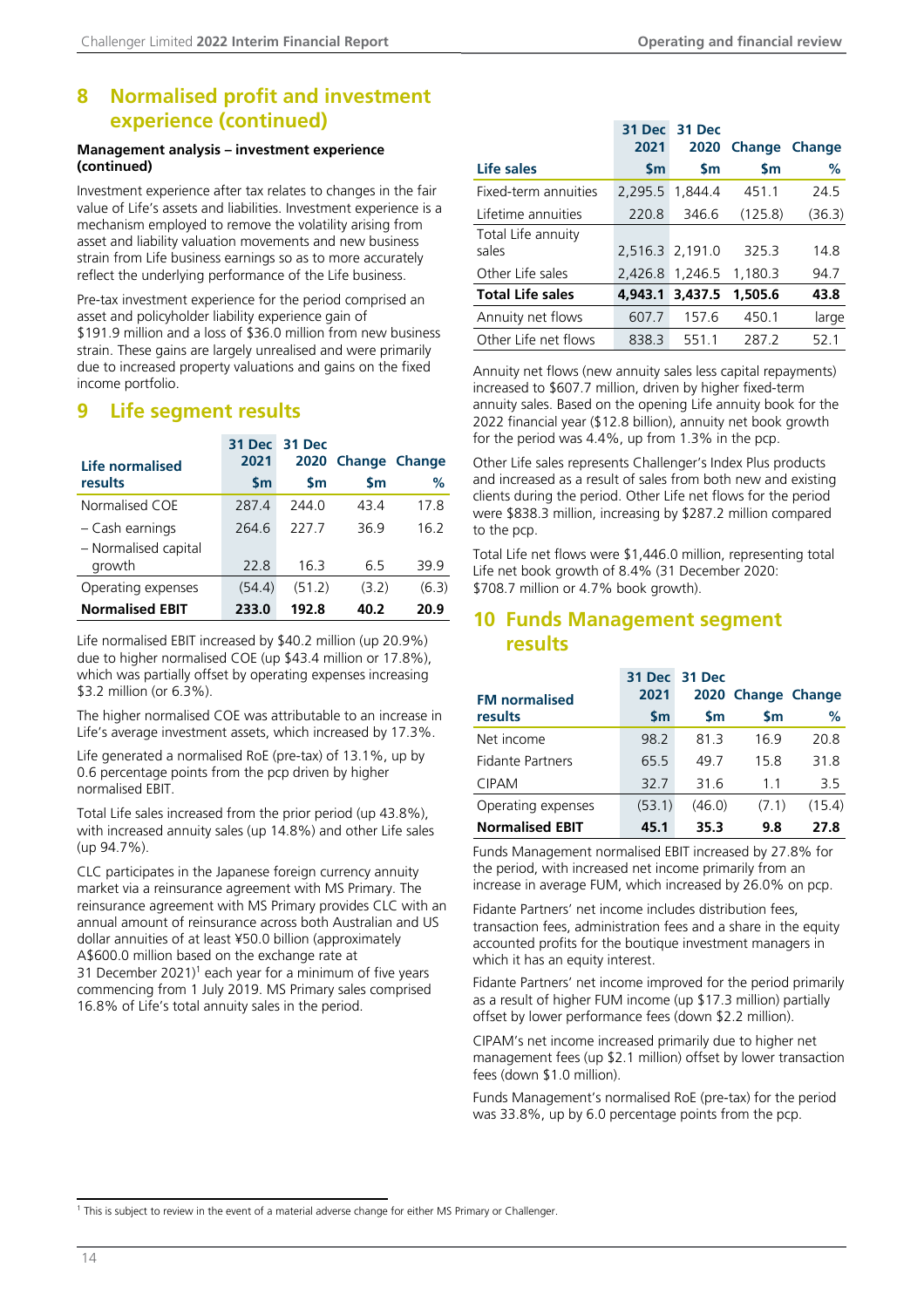### <span id="page-16-0"></span>**10 Funds Management segment results (continued)**

|                         | 31 Dec         | 31 Dec     |                      |         |
|-------------------------|----------------|------------|----------------------|---------|
|                         | 2021           | 2020       | <b>Change Change</b> |         |
| <b>FM FUM and flows</b> | \$bn           | <b>Sbn</b> | <b>Sbn</b>           | %       |
| <b>Total FUM</b>        | 109.3          | 91.2       | 18.1                 | 19.8    |
| - Fidante Partners      | 88.5           | 71.8       | 16.7                 | 23.3    |
| $-$ CIPAM               | 20.8           | 19.4       | 1.4                  | 7.2     |
| Net flows               | 0.9            | 6.4        | (5.5)                | (85.9)  |
| - Fidante Partners      | 1 <sub>1</sub> | 5.8        | (4.7)                | (81.0)  |
| $-$ CIPAM               | (0.2)          | 0.6        | (0.8)                | (large) |

Fidante Partners' FUM increased by \$16.7 billion (or 23.3%) compared to the pcp. During the period, Fidante Partners' net inflows were \$1.1 billion compared to net inflows of \$5.8 billion in the pcp.

### **11 Bank segment results**

| <b>Bank normalised</b>                                    | 31 Dec<br>2021 | 31 Dec | 2020 Change Change |     |
|-----------------------------------------------------------|----------------|--------|--------------------|-----|
| results <sup>1</sup>                                      | $\mathsf{Sm}$  | Sm     | <b>Sm</b>          | ℅   |
| Net income                                                | 09             |        | 0.9                | n/a |
| Operating expenses                                        | (4.2)          |        | (4.2)              | n/a |
| <b>Normalised EBIT</b>                                    | (3.3)          |        | (3.3)              | n/a |
| Interest and<br>borrowing costs<br><b>Normalised loss</b> |                |        |                    | n/a |
| before tax                                                | (3.3)          |        | (3.3)              | n/a |

<sup>1</sup> Represents normalised result since the acquisition of MyLifeMyFinance Limited on 30 July 2021.

Bank's normalised EBIT was a loss of \$3.3 million for the period and represents approximately five months of earnings since the acquisition completed on 30 July 2021.

Net interest income for the period was \$0.9 million and represents interest earned on the Bank's lending and financing assets (\$1.3 million), less interest costs associated with the Bank's deposit products (\$0.4 million).

Bank expenses for the period were \$4.2 million and predominantly relate to personnel expenses (\$3.0 million).

### **12 Corporate and other segment results**

|                            |               | 31 Dec 31 Dec |                    |        |
|----------------------------|---------------|---------------|--------------------|--------|
| <b>Corporate and other</b> | 2021          |               | 2020 Change Change |        |
| normalised results         | $\mathsf{Sm}$ | <b>Sm</b>     | <b>Sm</b>          | ℅      |
| Operating expenses         | (35.4)        | (29.6)        | (5.8)              | (19.6) |
| <b>Normalised EBIT</b>     | (35.4)        | (29.6)        | (5.8)              | (19.6) |
| Interest and               |               |               |                    |        |
| borrowing costs            | (1.9)         | (2.3)         | 0.4                | 174    |
| <b>Normalised loss</b>     |               |               |                    |        |
| before tax                 | (37.3)        | (31.9)        | (5.4)              | (16.9) |

Normalised EBIT for the Corporate and other segment was down \$5.8 million as a result of higher operating expenses driven primarily by higher personnel expenses. Personnel costs increased by \$5.3 million on the prior period due to increased variable reward costs and reduced annual leave uptake as a result of the COVID-19 pandemic.

Other expenses and long-term incentive costs were broadly in line with the pcp.

The financial results also include borrowing costs associated with Group debt facilities.

### **13 Guidance for the 2022 financial year**

Challenger's normalised net profit before tax guidance is a range of between \$430 million and \$480 million for the 2022 financial year. The mid-point of the guidance range (\$455 million) represents Challenger's best estimate and would result in Challenger achieving its normalised RoE (pre-tax) target (refer below) and maintaining a stable Life COE margin of approximately 2.5%.Challenger is on track to achieve the guidance with 31 December 2021 normalised net profit before tax of \$237.5 million, representing 52% of the mid-point of the guidance range.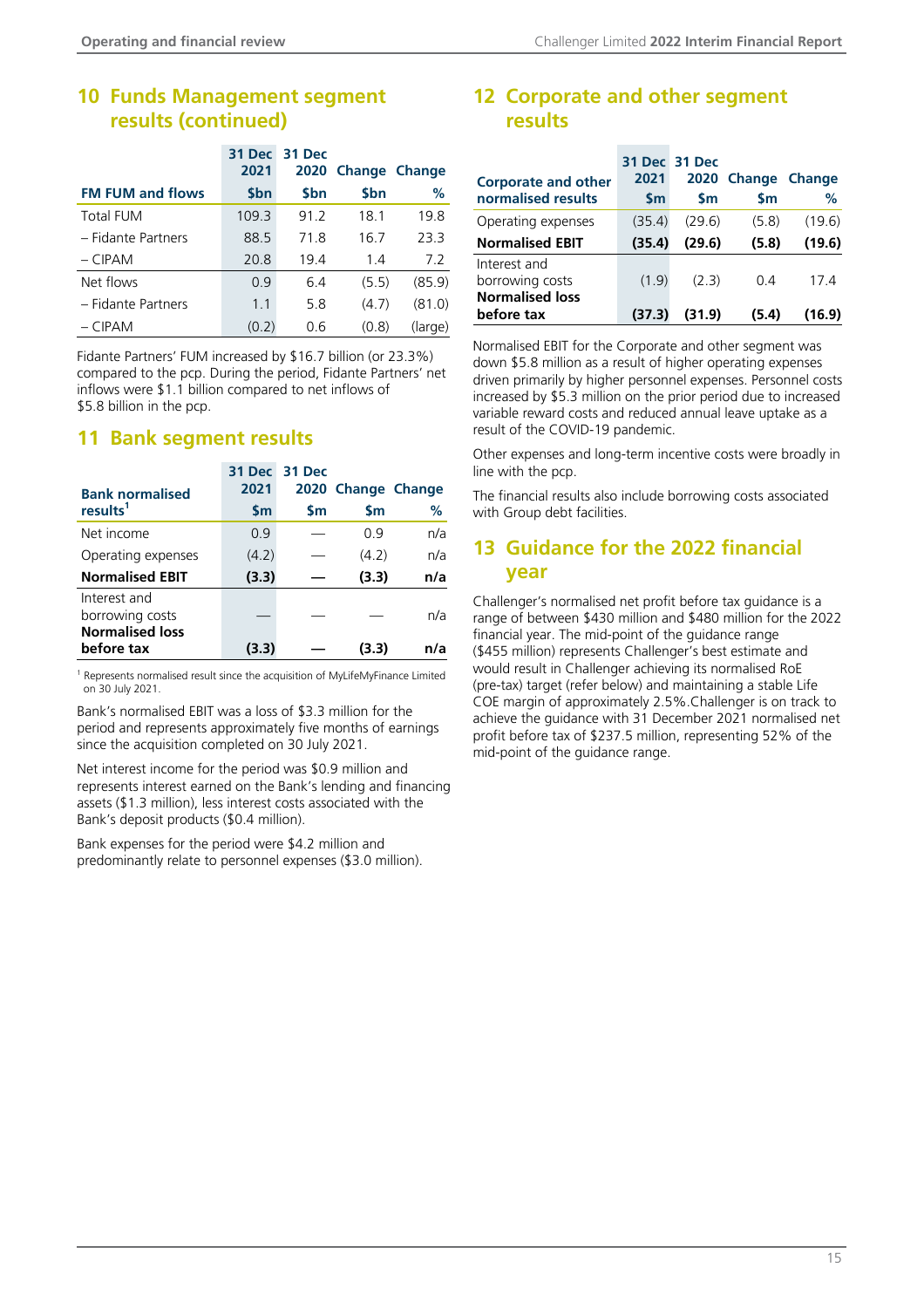# <span id="page-17-0"></span>Directors' report

The information appearing on pages 1 to 15 forms part of the Directors' report for the financial period ended 31 December 2021 and is to be read in conjunction with the following information.

### **1 Directors**

The names and details of the Directors of the Company holding office during the six months to 31 December 2021 and as at the date of this report are listed below. Directors were in office for the entire period, unless otherwise stated.

| <b>Directors</b>                              |                                                      |
|-----------------------------------------------|------------------------------------------------------|
| <b>Peter Polson</b>                           | Independent Chair                                    |
| Nick Hamilton (appointed 1 January 2022)      | Managing Director and Chief Executive Officer        |
| <b>Richard Howes (retired 1 January 2022)</b> | Former Managing Director and Chief Executive Officer |
| John M Green                                  | Independent Non-Executive Director                   |
| <b>Steven Gregg</b>                           | Independent Non-Executive Director                   |
| Masahiko Kobayashi <sup>1</sup>               | Non-Independent Non-Executive Director               |
| <b>Heather Smith</b>                          | Independent Non-Executive Director                   |
| <b>JoAnne Stephenson</b>                      | Independent Non-Executive Director                   |
| <b>Duncan West</b>                            | Independent Non-Executive Director                   |
| <b>Melanie Willis</b>                         | Independent Non-Executive Director                   |

<sup>1</sup> Hiroyuki lioka is an Alternate Director to Masahiko Kobayashi.

### **2 Significant events after the balance date**

On 13 September 2021, Challenger announced that it had entered into an agreement to sell its 30% equity interest in Whitehelm Capital Pty Ltd to PATRIZIA AG for €32.0 million (A\$51.1 million). The transaction settled on 1 February 2022 and Challenger's sale consideration was paid in full, in cash. The provisional results from the sale are set out below.

- The Group will record a \$44.6 million pre-tax gain on sale of an associate in the Statement of comprehensive income for the period ended 30 June 2022. The gain will be reported as a significant item in Note 3 Segment information in the 30 June 2022 Annual Report.
- The Group will derecognise \$6.5 million of investment in associates in the Statement of financial position.
- The Funds Management segment will derecognise \$5.2 billion of funds under management.

At the date of this financial report, no other matter or circumstance has arisen that has, or may, significantly affect the Group's operations, the results of those operations or the Group's state of affairs in future financial years which has not already been reflected in this report.

### **3 Rounding**

The amounts contained in this report and the financial report have been rounded to the nearest \$100,000, unless otherwise stated, under the option available to the Group under Australian Securities and Investments Commission (ASIC) Corporations Instrument 2016/191.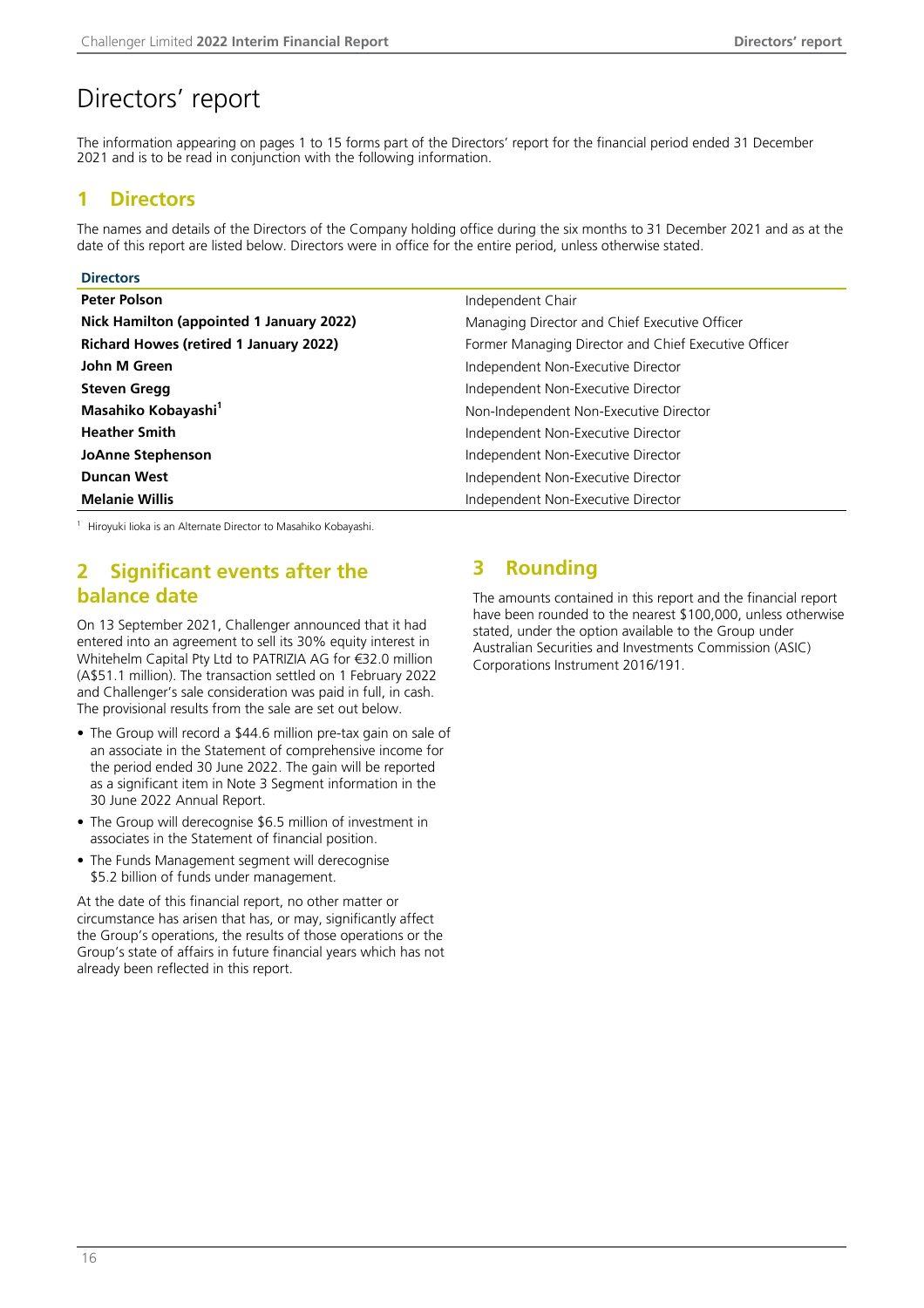### <span id="page-18-0"></span>**4 Authorisation**

Signed in accordance with a resolution of the Directors of Challenger Limited:

P Polson N Hamilton

Jul Hulk

Independent Chair **Managing Director and Chief Executive Officer** Managing Director and Chief Executive Officer 16 February 2022 16 February 2022

### **5 Auditor's independence declaration**

The Directors received the following declaration from the auditor of Challenger Limited:



Ernst & Young 200 George Street Sydney NSW 2000 Australia GPO Box 2646 Sydney NSW 2001 Tel: +61 2 9248 5555 Fax: +61 2 9248 5959 ey.com/au

#### **Auditor's independence declaration to the Directors of Challenger Limited**

As lead auditor for the review of the half-year financial report of Challenger Limited for the half-year ended 31 December 2021, I declare to the best of my knowledge and belief, there have been:

a. no contraventions of the auditor independence requirements of the *Corporations Act 2001* in relation to the review;

b. no contraventions of any applicable code of professional conduct in relation to the review; and

c. no non-audit services provided that contravene any applicable code of professional conduct in relation to the review.

This declaration is in respect of Challenger Limited and the entities it controlled during the financial period.

 $E_{mst}$  o  $7_{o\rightarrow v}$ .

Ernst & Young

Graeme McKenzie Partner Sydney 16 February 2022

A member firm of Ernst & Young Global Limited Liability limited by a scheme approved under Professional Standards Legislation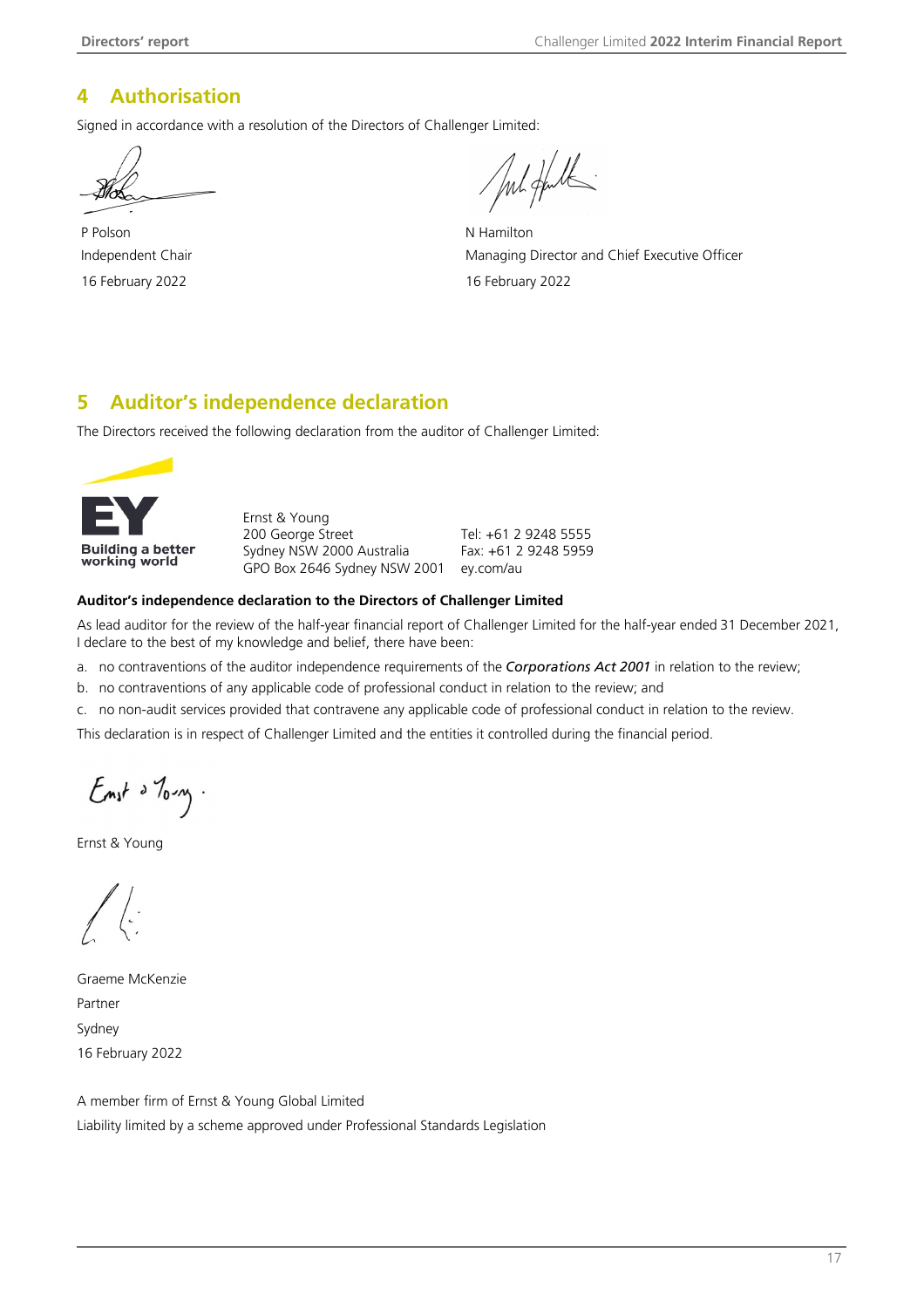<span id="page-19-0"></span>

| <b>Financial statements</b>                                              |                          |
|--------------------------------------------------------------------------|--------------------------|
| Statement of comprehensive income                                        | 19                       |
| Statement of financial position                                          | 20                       |
| Statement of changes in equity                                           | 21                       |
| Statement of cash flows                                                  | 22                       |
| Notes to the financial statements                                        |                          |
| Basis of preparation and overarching significant accounting policies     | 23                       |
| Note 1 Revenue                                                           | 26                       |
| Note 2 Expenses                                                          | 26                       |
| Note 3 Segment information                                               | 27                       |
| Note 4 Income tax                                                        | 31                       |
| Note 5 Investment assets                                                 | 32                       |
| Note 6 Investment and development property                               | 32                       |
| Note 7 Loan assets                                                       | 33                       |
| Note 8 Life contract liabilities                                         | 34                       |
| Note 9 Notes to Statement of cash flows                                  | 37                       |
| Note 10 Contributed equity                                               | 38                       |
| Note 11 Interest bearing financial liabilities                           | 40                       |
| Note 12 Deposits from customers                                          | 41                       |
| Note 13 Dividends paid and proposed                                      | 42                       |
| Note 14 Earnings per share                                               | 42                       |
| Note 15 Fair values of investment assets and liabilities                 | 44                       |
| Note 16 Collateral arrangements                                          | 48                       |
| Note 17 Acquisitions and disposals of subsidiaries                       | 48                       |
| Note 18 Contingent liabilities, contingent assets and credit commitments | 50                       |
| Note 19 Subsequent events                                                | 50                       |
| <b>Signed reports</b>                                                    |                          |
| Directors' declaration                                                   | 51                       |
| Independent auditor's review report                                      | 52                       |
| <b>Additional information</b>                                            | <b>Inside back cover</b> |

This interim financial report covers Challenger Limited (the Company) and its controlled entities (the Group or Challenger).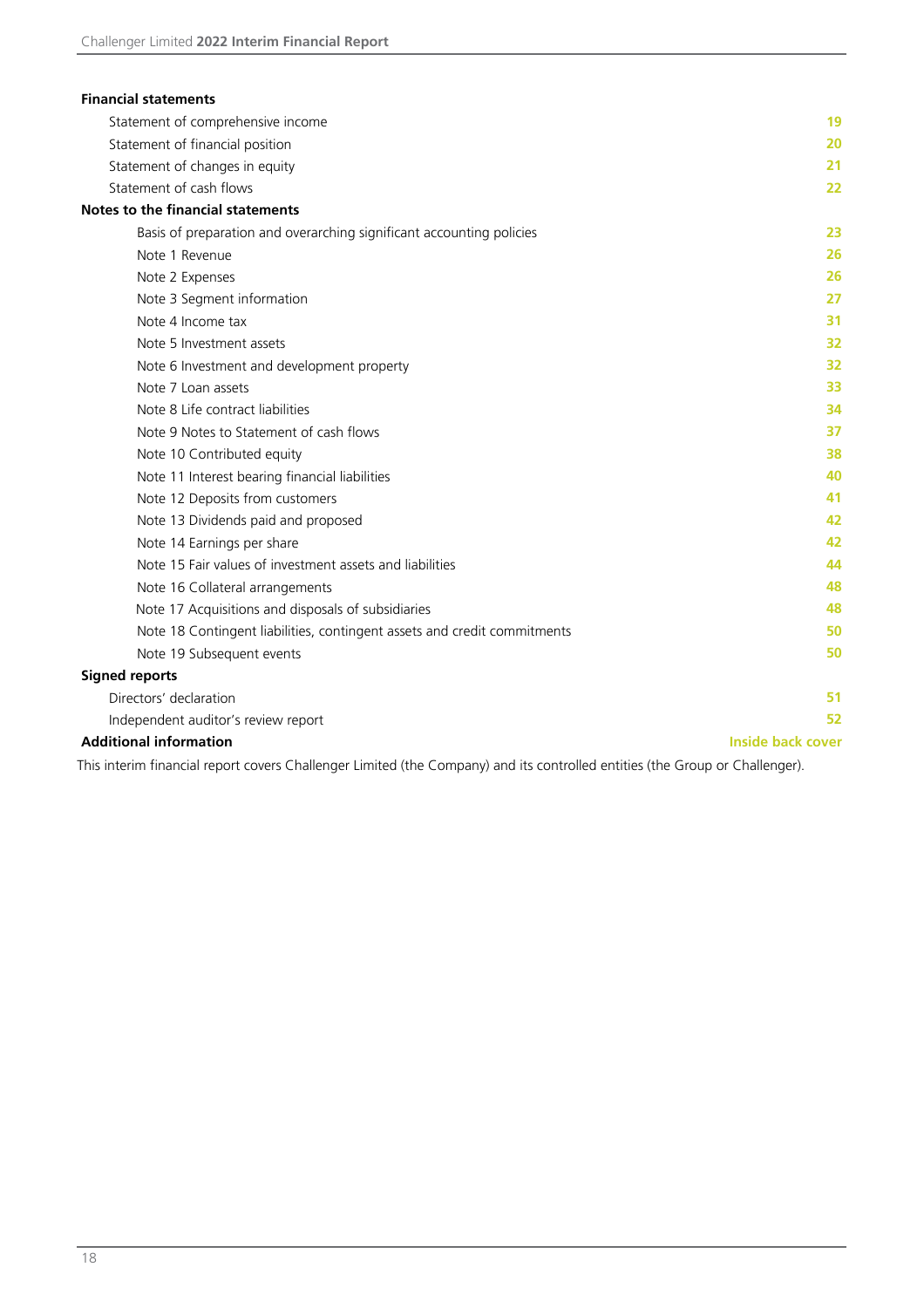**Contract Contract** 

# <span id="page-20-0"></span>**Statement of comprehensive income**

|                                                               |             | 2021         | 2020         |
|---------------------------------------------------------------|-------------|--------------|--------------|
| For the six months ended 31 December                          | <b>Note</b> | <b>Sm</b>    | <b>Sm</b>    |
| Revenue                                                       |             | 1,481.4      | 1,282.2      |
| Expenses                                                      | 2           | (938.3)      | (841.6)      |
| Finance costs                                                 |             | (172.7)      | (144.3)      |
| Share of profits of associates                                |             | 21.0         | 16.1         |
| Profit before income tax                                      |             | 391.4        | 312.4        |
| Income tax expense                                            | 4           | (109.4)      | (89.6)       |
| Profit for the period after income tax                        |             | 282.0        | 222.8        |
| Other comprehensive income                                    |             |              |              |
| Items that may be reclassified to profit and loss, net of tax |             |              |              |
| Translation of foreign entities                               |             | 6.5          | (41.9)       |
| Hedge of net investment in foreign entities                   |             | (4.0)        | 39.6         |
| Net gain/(loss) on cash flow hedges                           |             | 0.1          | (0.6)        |
| Other comprehensive income for the period                     |             | 2.6          | (2.9)        |
| Total comprehensive income for the period after tax           |             | 284.6        | 219.9        |
| Earnings per share attributable to ordinary shareholders of   |             |              |              |
| <b>Challenger Limited</b>                                     |             | <b>Cents</b> | <b>Cents</b> |
| <b>Basic</b>                                                  | 14          | 41.8         | 33.2         |
| <b>Diluted</b>                                                | 14          | 33.9         | 27.3         |

The Statement of comprehensive income should be read in conjunction with the accompanying notes.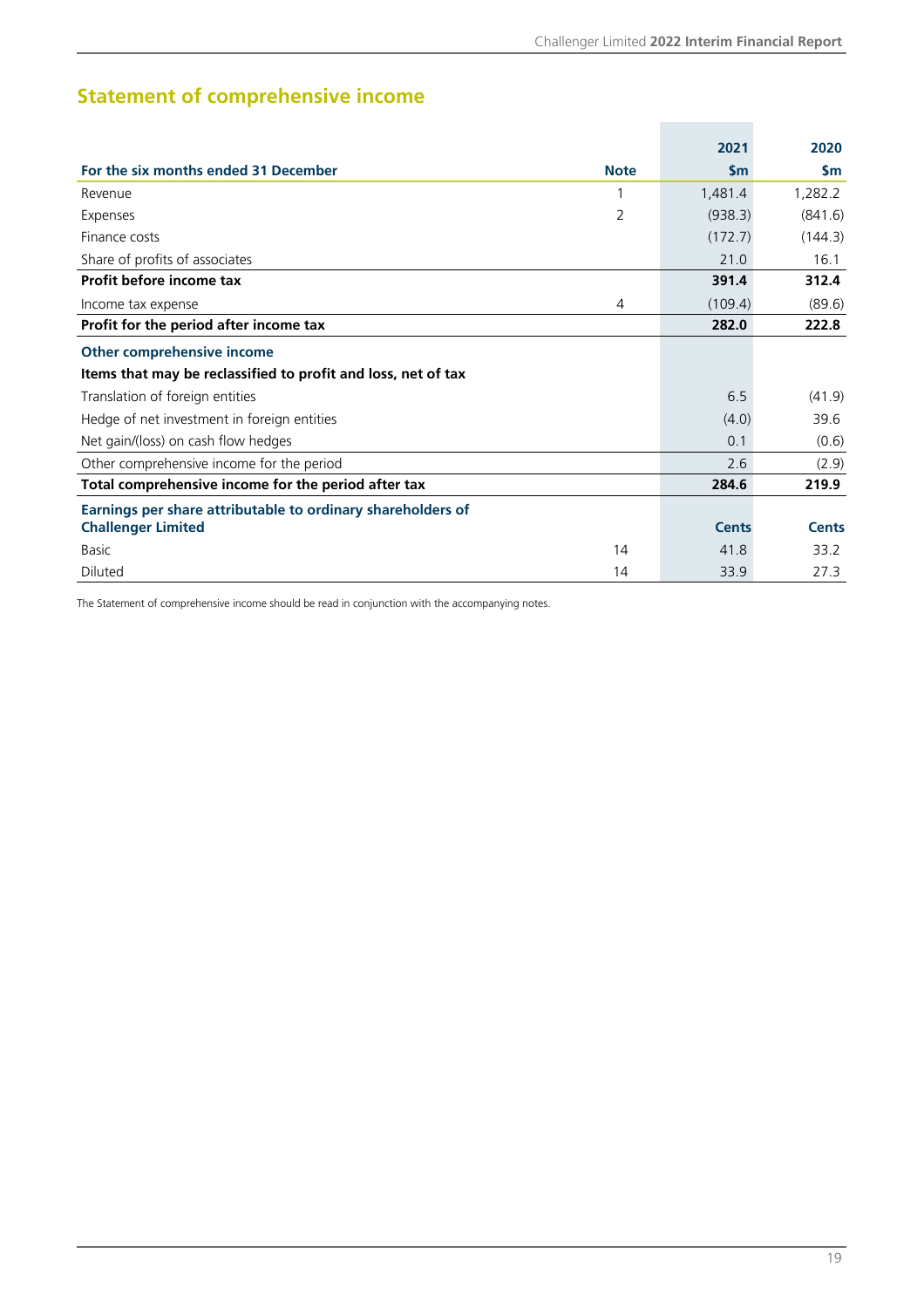### <span id="page-21-0"></span>**Statement of financial position**

|                                                         |             | 31 Dec         | 30 Jun   | 31 Dec   |
|---------------------------------------------------------|-------------|----------------|----------|----------|
|                                                         |             | 2021           | 2021     | 2020     |
| As at                                                   | <b>Note</b> | $\mathsf{S}$ m | \$m      | \$m      |
| <b>Assets</b>                                           |             |                |          |          |
| Cash and cash equivalents                               |             | 913.9          | 989.4    | 773.9    |
| Receivables                                             |             | 588.3          | 830.4    | 412.6    |
| Derivative assets                                       |             | 620.3          | 738.3    | 1,042.4  |
| Investment assets                                       | 5           | 22,356.9       | 22,174.7 | 21,094.9 |
| Investment and development property - held for sale     | 6           | 388.0          | 396.0    | 6.7      |
| Investment and development property                     | 6           | 3,496.2        | 3,389.7  | 3,656.7  |
| Loan assets                                             | 7           | 600.1          | 570.3    | 637.9    |
| Finance leases                                          |             | 22.8           | 26.8     | 30.2     |
| Property, plant and equipment                           |             | 26.4           | 28.2     | 25.1     |
| Investment in associates <sup>1</sup>                   |             | 79.7           | 83.2     | 63.3     |
| Other assets                                            |             | 58.1           | 63.1     | 61.4     |
| Right-of-use lease assets                               |             | 31.5           | 34.7     | 37.9     |
| Deferred tax assets                                     |             | 2.2            | 4.0      | 3.8      |
| Goodwill                                                |             | 599.0          | 579.9    | 579.9    |
| Other intangible assets                                 |             | 8.4            | 9.2      | 17.6     |
| Total assets of shareholders of Challenger Limited      |             | 29,791.8       | 29,917.9 | 28,444.3 |
| <b>Liabilities</b>                                      |             |                |          |          |
| Payables                                                |             | 814.3          | 1,744.1  | 985.6    |
| Current tax liability                                   |             | 46.0           | 48.1     | 10.9     |
| Derivative liabilities                                  |             | 405.8          | 507.6    | 682.3    |
| Deposits from customers                                 | 12          | 152.6          |          |          |
| Interest bearing financial liabilities                  | 11          | 5,670.7        | 6,323.5  | 7,314.7  |
| External unit holders' liabilities                      |             | 4,381.8        | 3,632.2  | 3,031.5  |
| Provisions                                              |             | 39.3           | 35.7     | 31.8     |
| Lease liabilities                                       |             | 66.3           | 70.3     | 72.4     |
| Deferred tax liabilities                                |             | 63.2           | 60.7     | 32.6     |
| Life contract liabilities                               | 8           | 14,092.5       | 13,669.9 | 12,769.7 |
| Total liabilities of shareholders of Challenger Limited |             | 25,732.5       | 26,092.1 | 24,931.5 |
| Net assets of shareholders of Challenger Limited        |             | 4,059.3        | 3,825.8  | 3,512.8  |
| <b>Equity</b>                                           |             |                |          |          |
| Contributed equity                                      | 10          | 2,451.8        | 2,425.5  | 2,422.6  |
| Reserves                                                |             | (55.0)         | (50.9)   | (55.5)   |
| Retained earnings                                       |             | 1,662.5        | 1,451.2  | 1,145.7  |
| Total equity of shareholders of Challenger Limited      |             | 4,059.3        | 3,825.8  | 3,512.8  |

<sup>1</sup> Investment in associates includes \$6.5 million investment in Whitehelm Capital Pty Ltd which is classified as held for sale. Refer to Note 19 Subsequent events for further information.

The Statement of financial position should be read in conjunction with the accompanying notes.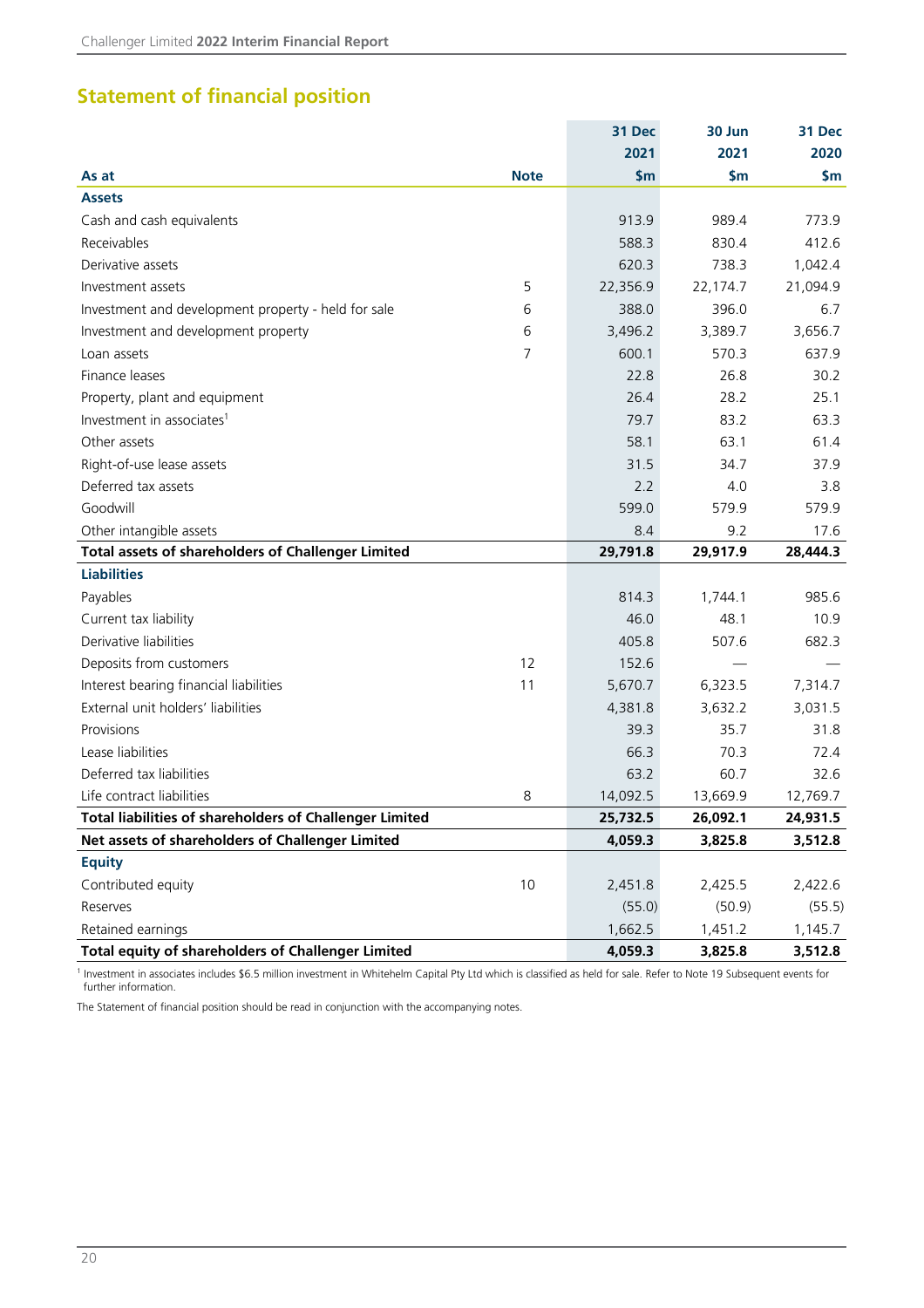# <span id="page-22-0"></span>**Statement of changes in equity**

|                                                                           |             | <b>Attributable to shareholders of Challenger Limited</b> |                                       |                               |                                               |                                                |                      |                                |
|---------------------------------------------------------------------------|-------------|-----------------------------------------------------------|---------------------------------------|-------------------------------|-----------------------------------------------|------------------------------------------------|----------------------|--------------------------------|
| For the period ended                                                      |             | Contributed<br>equity                                     | Share-<br>based<br>payment<br>reserve | Cash flow<br>hedge<br>reserve | Foreign<br>currency<br>translation<br>reserve | Adjusted<br>controlling<br>interest<br>reserve | Retained<br>earnings | Total<br>shareholder<br>equity |
| 31 December 2020                                                          | <b>Note</b> | \$m\$                                                     | $\mathsf{S}$ m                        | $\mathsf{S}$ m                | \$m\$                                         | \$m\$                                          | \$m\$                | \$m\$                          |
| <b>Balance at 1 July 2020</b>                                             |             | 2,377.6                                                   | (56.2)                                | 0.1                           | (0.5)                                         | 5.7                                            | 922.9                | 3,249.6                        |
| Profit for the period                                                     |             |                                                           |                                       |                               |                                               |                                                | 222.8                | 222.8                          |
| Other comprehensive income for the<br>period                              |             |                                                           |                                       | (0.6)                         | (2.3)                                         |                                                |                      | (2.9)                          |
| Total comprehensive income for<br>the period                              |             |                                                           |                                       | (0.6)                         | (2.3)                                         |                                                | 222.8                | 219.9                          |
| Other equity movements                                                    |             |                                                           |                                       |                               |                                               |                                                |                      |                                |
| Ordinary shares issued                                                    | 10          | 34.8                                                      |                                       |                               |                                               |                                                |                      | 34.8                           |
| Treasury shares purchased                                                 | 10          |                                                           |                                       |                               |                                               |                                                |                      |                                |
| Treasury shares vested                                                    | 10          | 10.2                                                      |                                       |                               |                                               |                                                |                      | 10.2                           |
| Settled forward purchases of Treasury<br>shares                           | 10          |                                                           |                                       |                               |                                               |                                                |                      |                                |
| Share-based payment expense net of<br>tax less releases                   |             |                                                           | (1.7)                                 |                               |                                               |                                                |                      | (1.7)                          |
| Dividends paid                                                            | 13          |                                                           |                                       |                               |                                               |                                                |                      |                                |
| <b>Balance at 31 December 2020</b>                                        |             | 2,422.6                                                   | (57.9)                                | (0.5)                         | (2.8)                                         | 5.7                                            | 1,145.7              | 3,512.8                        |
| For the period ended<br>31 December 2021<br><b>Balance at 1 July 2021</b> |             | 2,425.5                                                   | (52.8)                                | (0.4)                         | (3.4)                                         | 5.7                                            | 1,451.2              | 3,825.8                        |
| Profit for the period                                                     |             |                                                           |                                       |                               |                                               |                                                | 282.0                | 282.0                          |
| Other comprehensive income for the<br>period                              |             |                                                           |                                       | 0.1                           | 2.5                                           |                                                |                      | 2.6                            |
| Total comprehensive income for<br>the period                              |             |                                                           |                                       | 0.1                           | 2.5                                           |                                                | 282.0                | 284.6                          |
| <b>Other equity movements</b>                                             |             |                                                           |                                       |                               |                                               |                                                |                      |                                |
| Ordinary shares issued                                                    | 10          | 13.4                                                      |                                       |                               |                                               |                                                |                      | 13.4                           |
| Treasury shares purchased                                                 | 10          | (7.9)                                                     |                                       |                               |                                               |                                                |                      | (7.9)                          |
| Treasury shares vested                                                    | 10          | 12.9                                                      |                                       |                               |                                               |                                                |                      | 12.9                           |
| Settled forward purchases of Treasury<br>shares                           | 10          | 7.9                                                       |                                       |                               |                                               |                                                |                      | 7.9                            |
| Share-based payment expense net of<br>tax less releases                   |             |                                                           | (6.7)                                 |                               |                                               |                                                |                      | (6.7)                          |
| Dividends paid                                                            | 13          |                                                           |                                       |                               |                                               |                                                | (70.7)               | (70.7)                         |
| <b>Balance at 31 December 2021</b>                                        |             | 2,451.8                                                   | (59.5)                                | (0.3)                         | (0.9)                                         | 5.7                                            | 1,662.5              | 4,059.3                        |

The Statement of changes in equity should be read in conjunction with the accompanying notes.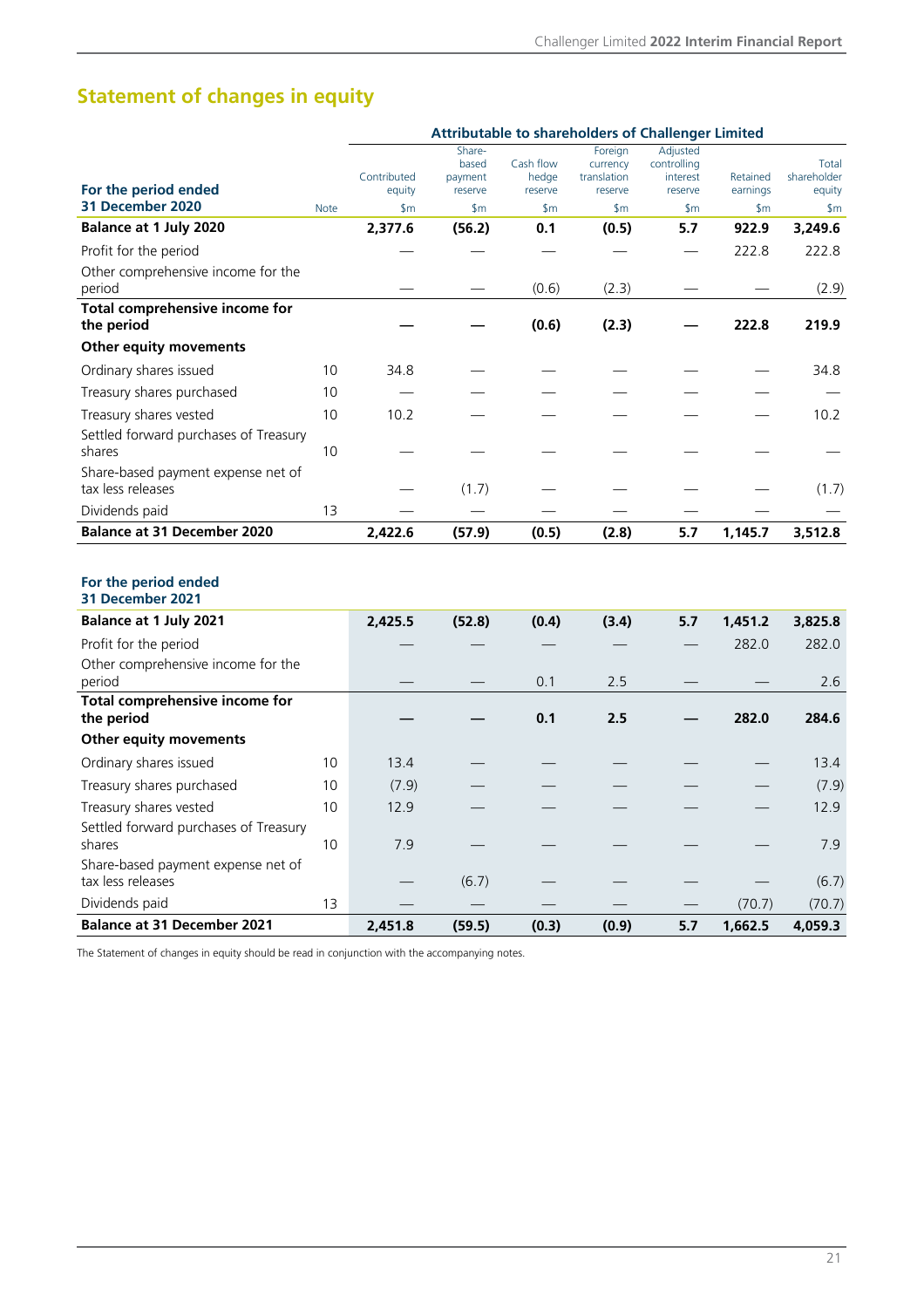### <span id="page-23-0"></span>**Statement of cash flows**

|                                                                                  |             | 2021      | 2020          |
|----------------------------------------------------------------------------------|-------------|-----------|---------------|
| For the period ended 31 December                                                 | <b>Note</b> | \$m       | $\mathsf{sm}$ |
| <b>Operating activities</b>                                                      |             |           |               |
| Receipts from customers                                                          |             | 330.0     | 308.7         |
| Annuity and premium receipts                                                     | 8           | 2,531.2   | 2,206.3       |
| Annuity and claim payments                                                       | 8           | (2,044.0) | (2, 192.3)    |
| Bank deposit receipts                                                            |             | 72.6      |               |
| Bank deposit payments                                                            |             | (54.2)    |               |
| Receipts from external unit holders                                              |             | 2,426.8   | 1,246.6       |
| Payments to external unit holders                                                |             | (1,821.9) | (744.5)       |
| Payments to vendors and employees                                                |             | (322.7)   | (297.7)       |
| Dividends received                                                               |             | 39.7      | 33.6          |
| Interest received                                                                |             | 320.7     | 325.6         |
| Interest paid                                                                    |             | (24.8)    | (26.8)        |
| Income tax paid                                                                  |             | (98.9)    | (9.0)         |
| Net cash inflows from operating activities                                       | 9           | 1,354.5   | 850.5         |
| <b>Investing activities</b>                                                      |             |           |               |
| Payments for net purchases of investments                                        |             | (773.9)   | (436.4)       |
| Proceeds from sale of controlled entity, net of disposal costs and cash disposed | 17          | 8.7       |               |
| Payments for purchase of controlled entity, net of cash acquired <sup>1</sup>    | 17          | (28.9)    |               |
| Net loan repayments                                                              |             | 84.5      | 52.2          |
| Payments for purchases of property, plant and equipment                          |             | (1.8)     | (3.5)         |
| Net cash outflows from investing activities                                      |             | (711.4)   | (387.7)       |
| <b>Financing activities</b>                                                      |             |           |               |
| Proceeds from issue of ordinary shares                                           |             | 13.4      | 35.0          |
| Costs associated with issue of ordinary shares                                   |             |           | (0.2)         |
| Net repayments of borrowings - interest bearing financial liabilities            | 11          | (656.0)   | (465.4)       |
| Payments for lease liabilities                                                   |             | (3.7)     | (3.4)         |
| (Payments for)/proceeds from Treasury shares                                     |             | (1.6)     | 2.4           |
| Net dividends paid                                                               |             | (70.7)    |               |
| Proceeds from the issue of Challenger Capital Notes 3                            |             |           | 385.0         |
| Costs associated with the issue of Challenger Capital Notes 3                    |             |           | (6.7)         |
| Repayment of Challenger Capital Notes 1                                          |             |           | (297.5)       |
| Net cash outflows from financing activities                                      |             | (718.6)   | (350.8)       |
| Net (decrease)/increase in cash and cash equivalents                             |             | (75.5)    | 112.0         |
| Cash and cash equivalents at the beginning of the period                         |             | 989.4     | 661.9         |
| Cash and cash equivalents at the end of the period                               |             | 913.9     | 773.9         |

<sup>1</sup>Payment excludes deposit of \$1.8 million and acquisition costs of \$0.7 million paid during the year ended 30 June 2021.

The Statement of cash flows should be read in conjunction with the accompanying notes.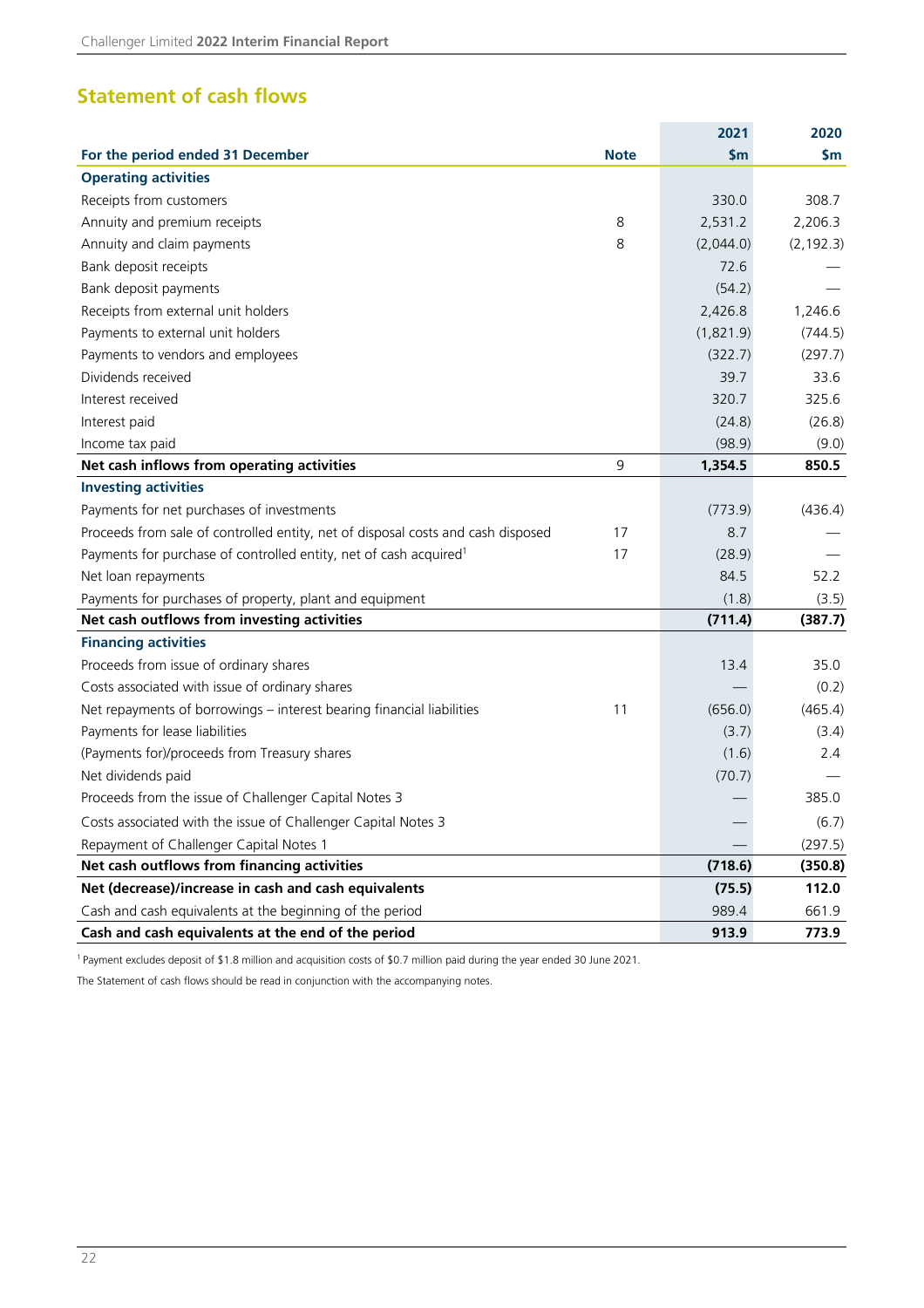### <span id="page-24-0"></span>**Basis of preparation and overarching significant accounting policies**

Challenger Limited (the Company or the parent entity) is a company limited by shares, incorporated and domiciled in Australia. Challenger shares are publicly traded on the Australian Securities Exchange (ASX).

The interim financial report for Challenger Limited and its controlled entities (the Group or Challenger) for the six months ended 31 December 2021 was authorised for issue in accordance with a resolution of the Directors of the Company on 16 February 2022.

### **(i) Basis of preparation and statement of compliance**

This is a general purpose interim financial report that has been prepared in accordance, and complies, with the requirements of the *Corporations Act 2001* and AASB 134 *Interim Financial Reporting*. Challenger Limited is a for-profit entity for the purposes of preparing financial statements.

The Group has prepared the financial statements on the basis that it will continue to operate as a going concern. The Directors consider that there are no material uncertainties that may cast significant doubt over this assumption. They have formed a judgement that there is a reasonable expectation that the Group has adequate resources to continue in operational existence for the foreseeable future, and not less than 12 months from the end of the reporting period.

The interim financial report does not include all the notes normally included in an annual financial report. It is recommended that this interim financial report be read in conjunction with the financial report for the year ended 30 June 2021 and any public announcements made by the Group in accordance with the continuous disclosure obligations of the ASX Listing Rules.

Unless otherwise stated, amounts in this interim financial report are presented in Australian dollars and have been prepared on a historical cost basis. The assets and liabilities disclosed in the Statement of financial position are grouped by nature and listed in an order that reflects their relative liquidity.

### **(ii) Significant accounting judgements, estimates and assumptions**

The carrying values of amounts recognised on the Statement of financial position are often based on estimates and assumptions of future events. The key estimates and assumptions that have a significant risk of causing a material adjustment to the recognised amounts within the next annual reporting period are disclosed individually within each of the relevant notes to the financial statements. The impact of COVID-19 has been considered in relation to the disclosures made in these financial statements.

#### **Coronavirus (COVID-19) impact**

#### **Background**

The COVID-19 pandemic and its effects on the capital markets and global economy continue to pose uncertainty for businesses worldwide. The impact of the pandemic and the related government measures is continuously evolving, which has resulted in the application of continued enhanced judgement in the areas in which significant judgement already occurs. Given the dynamic and unprecedented nature of COVID-19 and the limited certainty of the economic and financial impacts of such a pandemic, changes to the estimates and outcomes that have been applied in the measurement of the Group's assets and liabilities may arise in the future.

#### **Processes applied**

As a consequence of COVID-19 and in preparing these consolidated financial statements, management:

- assessed the carrying values of its assets and liabilities and determined any impact that may occur as a result of market inputs and variables impacted by COVID-19; and
- considered the impact of COVID-19 on the Group's financial statement disclosures.

### **(iii) New and revised accounting standards and policies**

Except for the matters referred to below, the accounting policies and methods of computation are the same as those adopted in the annual report for the period ended 30 June 2021.

#### **Changes to significant accounting policies and disclosures**

#### **Investment assets**

Effective 1 July 2021, the Group amended Note 5 Financial assets at fair value through profit and loss to Note 5 Investment assets in order to encompass changes in the asset mix following the acquisition of MyLifeMyFinance Limited (MLMF) and the trading of precious metals commodities. The precious metals commodities strategy is outlined on page 24. The strategy results in an immaterial exposure to the underlying commodity price.

Historically, the Group categorised its financial assets as financial assets – fair value through profit and loss (being initially designated as such). Assets designated as fair value through profit and loss consist of fixed income, equity, infrastructure and property securities. They are carried at fair value with unrealised gains and losses being recognised through the Statement of comprehensive income.

The newly acquired MLMF has investment assets that are primarily term deposits with ADIs and fixed income securities. These assets are measured at amortised cost as they are held within a business model to solely collect contractual cashflows and the contractual terms of the assets give rise on specified dates to cash flows that are solely payments of principal and interest (SPPI). Amortised cost is calculated by taking into account any discount or premium on the issue of the asset and costs that are an integral part of the effective interest rate. Gains and losses are recognised in the Statement of comprehensive income when the assets are derecognised or impaired.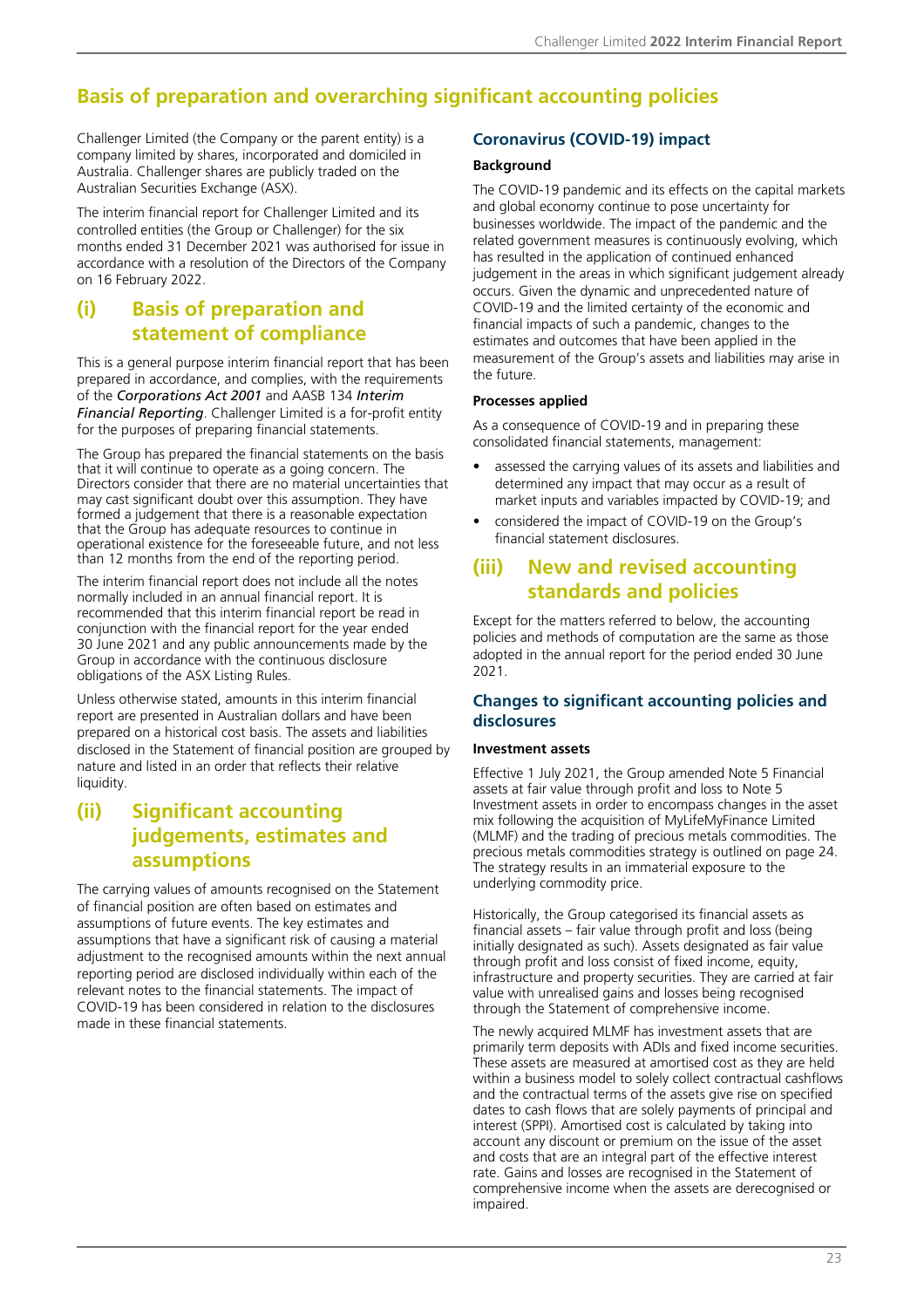### **Basis of preparation and overarching significant accounting policies (continued)**

#### **Changes to significant accounting policies and disclosures (continued)**

#### *Hedged commodities*

In July 2021, the Group commenced trading precious metals futures. Precious metals are recognised in the Statement of financial position under the 'Investment assets' line item. Precious metals are disclosed in the 'Investment assets' note under 'Other assets' as 'Hedged commodities'. Assets are measured at fair value with changes recognised in the Statement of comprehensive income under 'Realised and unrealised gains/losses on hedged commodities'. Hedged commodities are treated as Level 1 investment assets under the fair value hierarchy on the basis that they are valued using active market prices. Commodities futures are recorded as 'Derivative financial instruments' and treated as Level 1 under the fair value hierarchy. The precious metals commodities strategy provides Challenger an opportunity to earn a spread between the price of physical commodities and the price of short futures contracts, resulting in an immaterial exposure to the underlying commodity price.

#### **Loan assets**

Loan assets are defined as loans that are not held for trading purposes and include the Group's lending activities to bank customers (mortgages, personal loans, and investment loans, as well as the existing CLC mortgages held within SPV trusts), which were previously disclosed in a separate 'Mortgage assets – SPV' note. Due to the decreasing materiality of SPV related balances, other SPV specific disclosures have been reduced. Loans are non-derivative financial loan assets with fixed or determinable payments that are not quoted in an active market. They are recognised net of any credit loss provision.

#### **Deposits from customers**

Deposits from customers include variable rate at-call deposits as well as fixed rate term deposits from retail and wholesale customers. All bank customer deposits are initially recognised at the fair value of the amount received adjusted for any transaction costs. Deposits from customers are derecognised when they are extinguished, discharged, cancelled or expired. After initial recognition, deposits are measured at amortised cost using the effective interest rate method. Interest is calculated on the daily balance. Interest expense is recognised in the Statement of comprehensive income on an accrual basis.

#### **New accounting standards and amendments that are effective in the current financial period**

There have been no new or revised accounting standards or interpretations that are effective from the period beginning on or after 1 July 2021 that materially impact the financial results. Where applicable, comparative figures have been updated to reflect any changes in the current period.

#### **Accounting standards and interpretations issued but not yet effective**

#### **AASB 17** *Insurance Contracts*

AASB 17 *Insurance Contracts* replaces AASB 4 *Insurance Contracts*, AASB 1038 *Life Insurance Contracts* and AASB 1023 *General Insurance Contracts,* and is effective for Challenger from 1 July 2023. The Group is not expected to early adopt the standard. AASB 17 *Insurance Contracts* establishes globally consistent principles for the recognition, measurement, presentation and disclosure of life insurance contracts issued. Life investment contracts are currently measured under the financial instruments standard and will continue to be recognised under this standard.

AASB 17 introduces changes to the profit emergence profiles of life insurance contracts but does not affect the underlying economics or cash flows of the contracts. The impact on income tax is unknown, pending a regulatory response from the Australian Taxation Office (ATO). On 13 December 2021, APRA released a number of draft prudential and reporting standards aimed at integrating AASB 17 into the insurance and capital reporting frameworks. For the capital framework, the majority of the existing requirements for the regulatory capital calculation for life insurers will be maintained. For the reporting framework, APRA has confirmed that insurers will be able to use the AASB 17 accounting policies and principles to report financial statement information to APRA. Additional data requirements are proposed to ensure that APRA continues to have appropriate data for capital assessments and profitability monitoring.

The main changes anticipated for the Group under AASB 17 are set out below.

- Insurance contract portfolios will be disaggregated to more granular levels and will be required to be evaluated by risk type, issue year and profitability.
- Although conceptually similar, the Contractual Service Margin (CSM) recognises profit on a different basis to the current Margin on Services (MoS) approach and therefore the profit signature is likely to change for portfolios with positive profit margins.
- A new risk adjustment for non-financial risk will be introduced which reflects the compensation that the Group requires for bearing the uncertainty in relation to the amount and timing of cash flows. The confidence level associated with the risk adjustment will need to be disclosed.
- Additional disclosures will be more extensive, requiring increased granularity and more analysis of movements.

The Group has conducted a business impact assessment and has identified the following focus areas.

- Measurement model The Group will adopt the General Model approach, also referred to as the Building Block Approach (BBA). In principle, the General Model approach is similar to the current MoS methodology as prescribed under AASB 1038. The General Model approach is a more detailed methodology that will require enhanced data capture and storage for additional modelling and other processes.
- Contracts affected The Group expects that all material groups of contracts classified as insurance contracts under AASB 1038 will meet the definition of insurance contracts under AASB 17.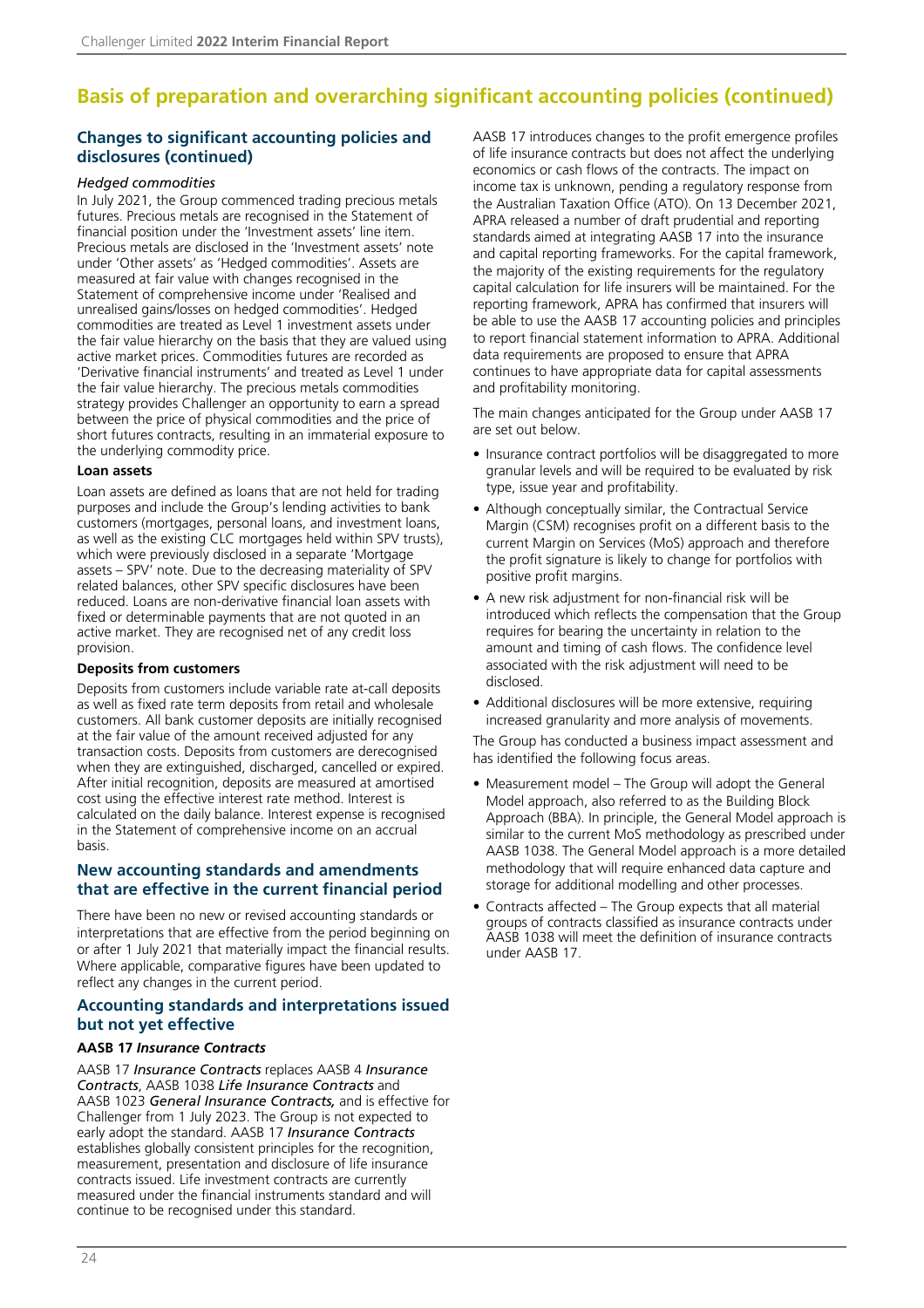### **Basis of preparation and overarching significant accounting policies (continued)**

#### **Accounting standards and interpretations issued but not yet effective (continued)**

- Separating components The Group has assessed the requirement to unbundle features and components under AASB 17 and expects that no change will be required given no contracts are currently unbundled under AASB 1038.
- Assumption review frequency Under AASB 17, assumptions are to be reviewed on an annual basis at a minimum with some items requiring more frequent review.
- Level of aggregation AASB 17 requires insurance contracts that are subject to similar risks and managed together, to be allocated to a portfolio. AASB 17 requires that each portfolio be divided into a minimum of:
	- 1. a group that is onerous (loss-making) at initial recognition;
	- 2. a group that at initial recognition has no significant possibility of becoming onerous subsequently; and
	- 3. a group of any remaining contracts in the portfolio.

The Group has conducted a high-level review of historical data to ascertain the feasibility of meeting the level of aggregation required by AASB 17. In addition, the Group will be formalising a policy for defining portfolios and contract groups. Due to the nature of the insurance products that Challenger offers its customers, the Group expects that most of the portfolios will be designated as onerous. If a portfolio is designated as onerous, a CSM calculation will not be required, however, tracking of the loss component will be required under AASB 17.

• Risk adjustment – The Group expects the risk adjustment methodology to align with the cost of capital approach.

- Disclosure AASB 17 introduces a new way of viewing life insurance revenue and expenses and accompanying financial disclosures. Under AASB 17, insurance contract revenue will be allocated to each period in proportion to the reduction in liability over the remaining coverage period. The Group has assessed the capability of the Group's general ledger system and confirms that no issues are anticipated for configuring the system to meet the new financial reporting and disclosure requirements under AASB 17.
- Insurance contracts will need to be restated at 1 July 2023 (being the date of initial application). The first full year financial statements presented under AASB 17 will be for the year ended 30 June 2024 with comparatives required for 30 June 2023. The first half year financial statements will be for the period ended 31 December 2023, with comparatives required for 31 December 2022. The Group notes that the full retrospective approach may be impracticable in some cases, especially for older cohorts where assumptions cannot be determined without hindsight.

While the standard is expected to impact the Group's comprehensive income, it is not yet practicable to determine the quantum.

#### **Existing standards and interpretations not yet effective**

Other amendments to existing standards or interpretations that are not yet effective are not expected to result in a material impact to the Group's financial statements.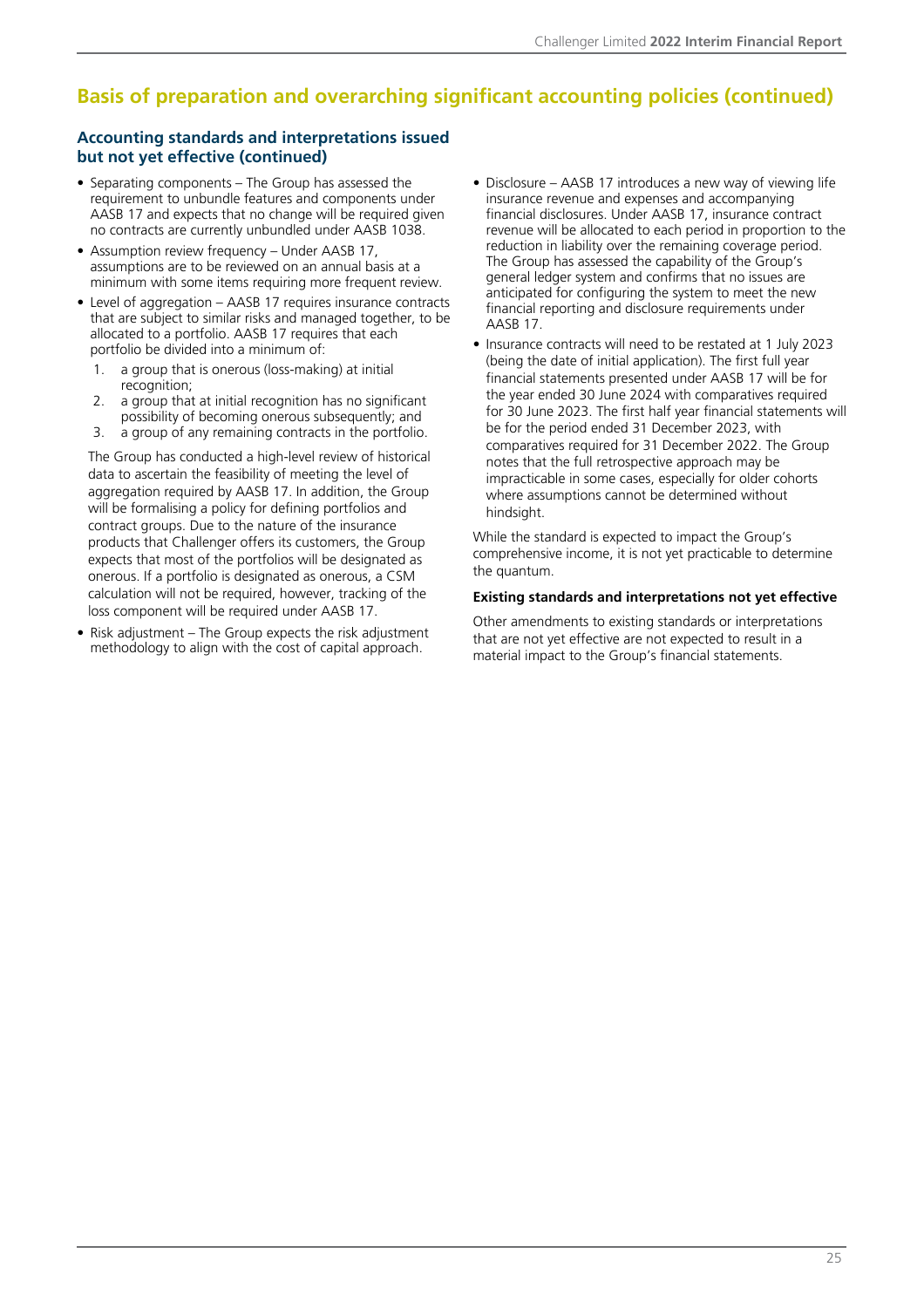#### <span id="page-27-0"></span>**Note 1 Revenue**

|                                                                                   | 31 Dec<br>2021 | 31 Dec<br>2020 |
|-----------------------------------------------------------------------------------|----------------|----------------|
|                                                                                   | <b>Sm</b>      | \$m            |
| <b>Investment revenue</b>                                                         |                |                |
| Fixed income securities and cash <sup>1</sup>                                     | 251.4          | 667.6          |
| Investment property and property securities                                       | 236.1          | 123.1          |
| Equity and infrastructure investments                                             | 33.2           | 54.6           |
| Realised and unrealised gains/(losses) on hedges and foreign exchange translation | 114.1          | (77.6)         |
| Fee revenue                                                                       | 140.3          | 111.7          |
| <b>Other revenue</b>                                                              |                |                |
| Life insurance contract premiums and related revenue <sup>2</sup>                 | 697.6          | 402.8          |
| Gain on disposal of subsidiary <sup>3</sup>                                       | 8.7            |                |
| <b>Total revenue</b>                                                              | 1,481.4        | 1,282.2        |

<sup>1</sup> This includes interest revenue earned for items measured at amortised cost using the effective interest method \$12.2 million (31 December 2020: \$15.3 million) and

interest revenue earned for items measured at fair value through profit and loss \$312.5 million (31 December 2020: \$322.6 million). <sup>2</sup> Changes in life insurance and investment contract liabilities arising from new business, annuity payments, discount rates, inflation rates and other assumptions are

recognised as revenue, with other movements being included in Note 2 Expenses. <sup>3</sup> Gain on the disposal of Accurium Pty Ltd. Refer to Note 17 for further detail.

### **Note 2 Expenses**

|                                                          | 31 Dec<br>2021 | 31 Dec<br>2020 |
|----------------------------------------------------------|----------------|----------------|
|                                                          | $\mathsf{Sm}$  | <b>Sm</b>      |
| Life insurance contract claims and expenses <sup>1</sup> | 633.0          | 577.3          |
| Cost of deposits from customers                          | 0.4            |                |
| Investment property-related expenses <sup>2</sup>        | 37.9           | 39.2           |
| Management and other fees                                | 88.5           | 67.1           |
| Distribution expenses                                    | 25.9           | 25.5           |
| Employee benefits expenses                               | 103.5          | 86.5           |
| Other expenses <sup>3</sup>                              | 49.1           | 46.0           |
| <b>Total expenses</b>                                    | 938.3          | 841.6          |

<sup>1</sup> Cost of life insurance and life investment contract liabilities recognised as an expense consists of the interest expense on the liability and any loss on the initial recognition of new business less the release of liability in respect of expenses incurred in the current period. The interest expense on the liability represents the unwind of the discount on the opening liability over the period, whereas the impacts of changes in the discount rate applied for the current valuation are included in the change in life contract liabilities, which is part of life insurance contract premiums and related revenue as disclosed in Note 1 Revenue.

2 Investment property-related expenses relate to rental income-generating investment properties.

<sup>3</sup> Includes amortisation of right-of-use lease assets \$3.0 million (31 December 2020: \$2.7 million).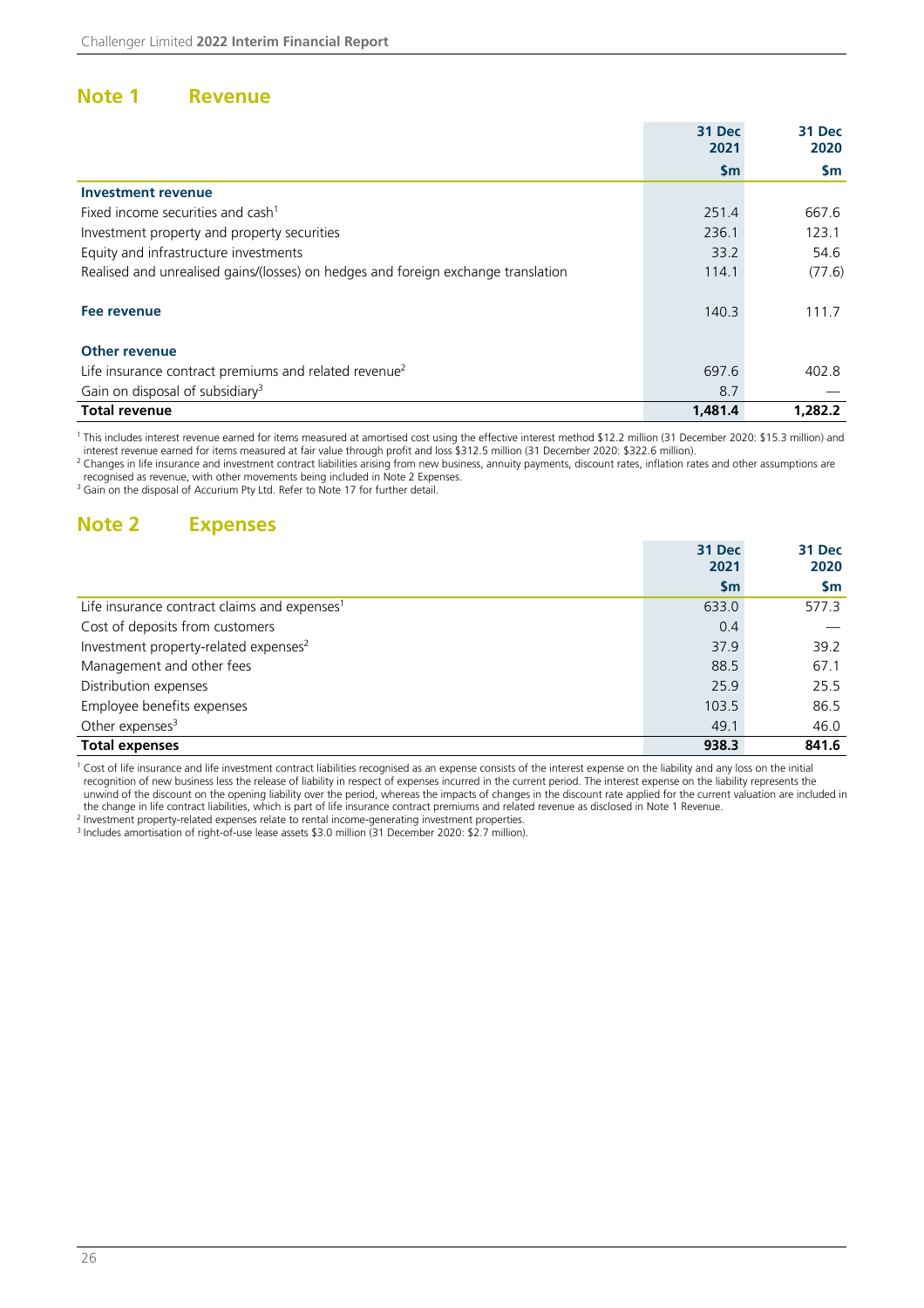### <span id="page-28-0"></span>**Note 3 Segment information**

The reporting segments<sup>1</sup> of the Group have been identified as follows.

| For the six months ended                                        |               | <b>Funds</b><br><b>Life Management</b> | <b>Bank</b>   | <b>Total</b><br>reporting<br>segments | <b>Corporate</b><br>and other <sup>2</sup> | <b>Total</b>  |
|-----------------------------------------------------------------|---------------|----------------------------------------|---------------|---------------------------------------|--------------------------------------------|---------------|
| 31 December 2021                                                | $\mathsf{sm}$ | $\mathsf{S}$ m                         | $\mathsf{Sm}$ | $\mathsf{S}$ m                        | $\mathsf{S}$ m                             | $\mathsf{Sm}$ |
| Net income                                                      | 287.4         | 98.2                                   | 0.9           | 386.5                                 |                                            | 386.5         |
| Operating expenses                                              | (54.4)        | (53.1)                                 | (4.2)         | (111.7)                               | (35.4)                                     | (147.1)       |
| <b>Normalised EBIT</b>                                          | 233.0         | 45.1                                   | (3.3)         | 274.8                                 | (35.4)                                     | 239.4         |
| Interest and borrowing costs                                    |               |                                        |               |                                       | (1.9)                                      | (1.9)         |
| Normalised net profit/<br>(loss) before tax                     | 233.0         | 45.1                                   | (3.3)         | 274.8                                 | (37.3)                                     | 237.5         |
| Tax on normalised profit                                        |               |                                        |               |                                       |                                            | (71.9)        |
| Normalised net profit after<br>tax                              |               |                                        |               |                                       |                                            | 165.6         |
| Investment experience after<br>tax                              |               |                                        |               |                                       |                                            | 109.1         |
| Significant items after tax                                     |               |                                        |               |                                       |                                            | 7.3           |
| Profit attributable to the<br>shareholders of Challenger<br>Ltd |               |                                        |               |                                       |                                            | 282.0         |
| Other statutory segment<br>information                          |               |                                        |               |                                       |                                            |               |
| Revenue from external<br>$cuts$ tomers <sup>3</sup>             | 1,021.3       | 135.4                                  |               | 1,156.7                               |                                            | 1,156.7       |
| Interest revenue                                                | 323.4         |                                        | 1.3           | 324.7                                 |                                            | 324.7         |
| Interest expense                                                | (152.2)       | (1.3)                                  | (0.4)         | (153.9)                               | (18.8)                                     | (172.7)       |
| Intersegment revenue                                            | (44.8)        | 44.8                                   |               |                                       |                                            |               |
| Depreciation and amortisation                                   | (3.3)         | (3.1)                                  | (0.1)         | (6.5)                                 | (0.9)                                      | (7.4)         |
| As at 31 December 2021                                          |               |                                        |               |                                       |                                            |               |
| Segment assets                                                  | 23,633.0      | 297.6                                  | 254.4         | 24,185.0                              | 5,606.8                                    | 29,791.8      |
| Segment liabilities                                             | (19, 973.1)   | (29.4)                                 | (158.9)       | (20, 161.4)                           | (5, 571.1)                                 | (25, 732.5)   |
| Net assets attributable to<br>shareholders                      | 3,659.9       | 268.2                                  | 95.5          | 4,023.6                               | 35.7                                       | 4,059.3       |

<sup>1</sup> Refer below for definitions of the terms used in the management view of segments.

<sup>2</sup> Corporate and other includes corporate companies and Group eliminations.<br><sup>3</sup> Funds Management revenue from external customers is predominantly management fees.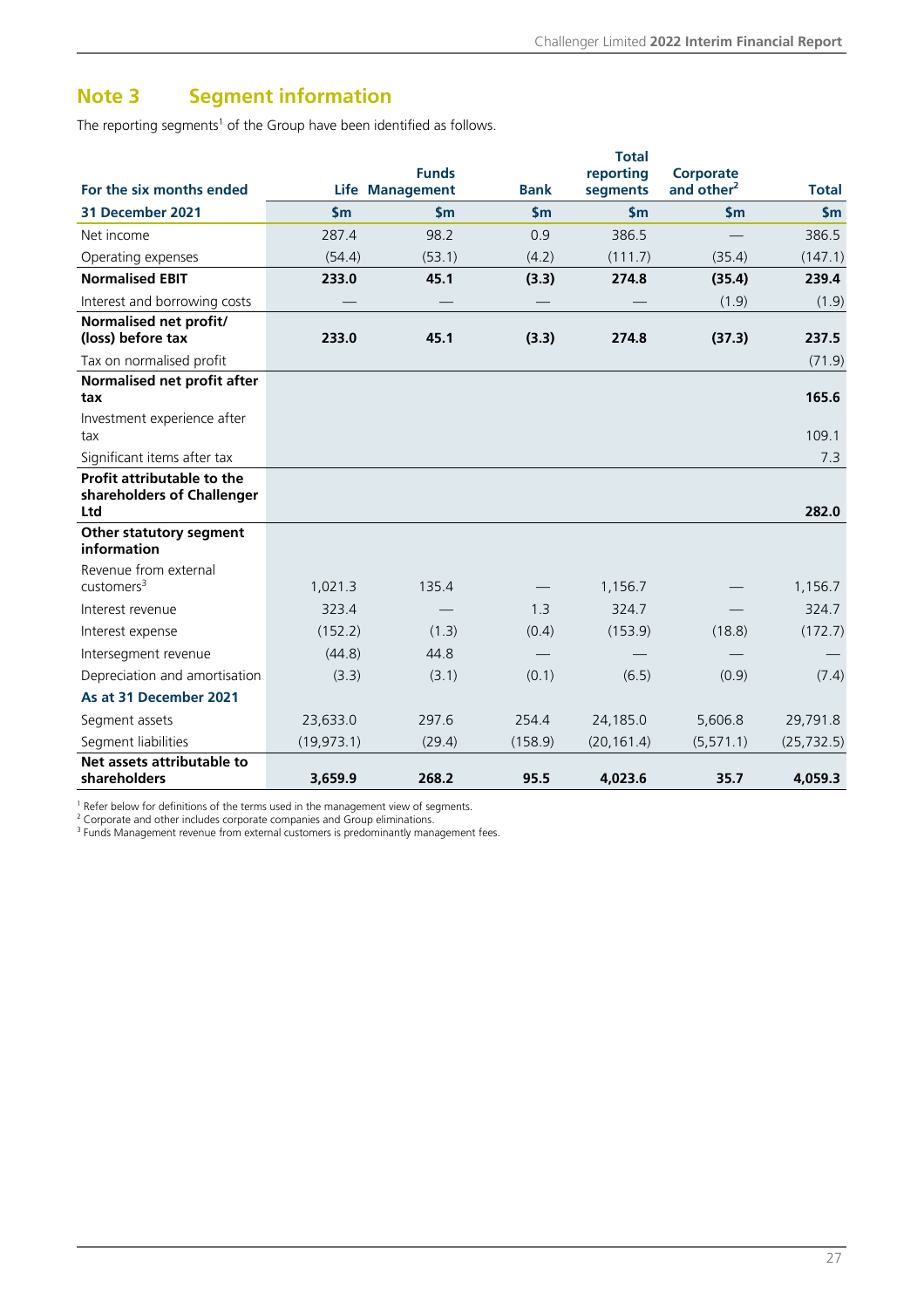### **Note 3 Segment information (continued)**

|                                                              |                |                   | <b>Total</b>  |                        |              |
|--------------------------------------------------------------|----------------|-------------------|---------------|------------------------|--------------|
|                                                              |                | <b>Funds</b>      | reporting     | Corporate              |              |
| For the six months ended                                     | Life           | <b>Management</b> | segments      | and other <sup>2</sup> | <b>Total</b> |
| 31 December 2020                                             | $\mathsf{S}$ m | $\mathsf{Sm}$     | $\mathsf{sm}$ | $\mathsf{S}$ m         | \$m          |
| Net income                                                   | 244.0          | 81.3              | 325.3         |                        | 325.3        |
| Operating expenses                                           | (51.2)         | (46.0)            | (97.2)        | (29.6)                 | (126.8)      |
| <b>Normalised EBIT</b>                                       | 192.8          | 35.3              | 228.1         | (29.6)                 | 198.5        |
| Interest and borrowing costs                                 |                |                   |               | (2.3)                  | (2.3)        |
| Normalised net profit/(loss) before tax                      | 192.8          | 35.3              | 228.1         | (31.9)                 | 196.2        |
| Tax on normalised profit                                     |                |                   |               |                        | (59.4)       |
| Normalised net profit after tax                              |                |                   |               |                        | 136.8        |
| Investment experience after tax                              |                |                   |               |                        | 87.1         |
| Significant items after tax                                  |                |                   |               |                        | (1.1)        |
| Profit attributable to the shareholders<br>of Challenger Ltd |                |                   |               |                        | 222.8        |
| Other statutory segment information                          |                |                   |               |                        |              |
| Revenue from external customers <sup>3</sup>                 | 849.7          | 101.9             | 951.6         |                        | 951.6        |
| Interest revenue                                             | 337.9          |                   | 337.9         |                        | 337.9        |
| Interest expense                                             | (128.0)        | (0.6)             | (128.6)       | (15.7)                 | (144.3)      |
| Intersegment revenue                                         | (22.3)         | 22.3              |               |                        |              |
| Depreciation and amortisation                                | (3.7)          | (2.8)             | (6.5)         | (0.9)                  | (7.4)        |
| As at 31 December 2020                                       |                |                   |               |                        |              |
| Segment assets                                               | 20,530.0       | 278.2             | 20,808.2      | 7,636.1                | 28,444.3     |
| Segment liabilities                                          | (17, 365.2)    | (24.0)            | (17, 389.2)   | (7, 542.3)             | (24, 931.5)  |
| Net assets attributable to                                   |                |                   |               |                        |              |
| shareholders                                                 | 3,164.8        | 254.2             | 3,419.0       | 93.8                   | 3,512.8      |

#### **Definitions**

#### **Operating segments**

The following segments are identified and reported based on the Group's organisational and management structures, the nature of profit generated and services provided. The operating segments comprise component parts of the Group that are regularly reviewed by senior management in order to allocate resources and assess performance. During the period ending 31 December 2021, a new segment, 'Bank', was created following the acquisition of MyLife MyFinance Limited. The division is responsible for the provision of a range of banking products and services to customers in Australia.

#### **Life**

The Life segment principally includes the annuity and life insurance business carried out by CLC. CLC offers fixed rate and other retirement and superannuation products that are designed for Australian investors who are seeking a low-risk, fixed term or lifetime investment and reliable income. CLC also offers fixed term and lifetime investments to investors in Japan through its reinsurance arrangement with MS Primary. CLC invests in assets providing long-term income streams for customers.

#### **Funds Management**

Funds Management earns fees from its Fidante Partners and CIPAM operations, providing an end-to-end funds management business. Funds Management has equity investments in a number of the Fidante Partners boutique fund managers and, through the CIPAM business, offers a range of managed investments across fixed income and property.

#### **Bank**

The Bank provides retail financial services and banking products to consumers in Australia, in the form of deposit and loan products. The Bank provides Challenger with access to a wide range of customers through multiple distribution channels, including direct and intermediated channels.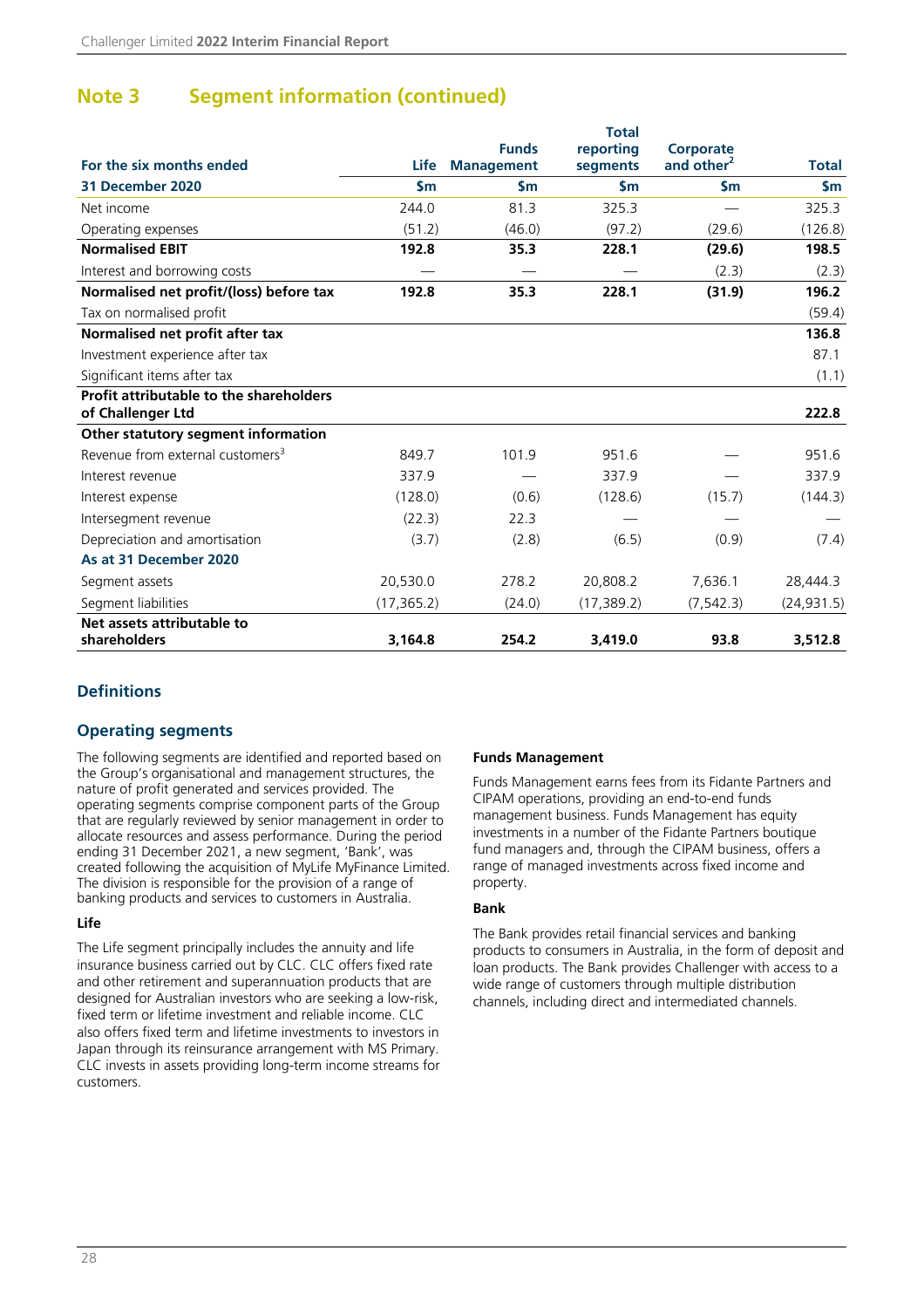### **Note 3 Segment information (continued)**

#### **Definitions (continued)**

#### **Corporate and other**

The Corporate and other segment, which is not considered an operating segment of the Group, is used to reconcile the total segment results back to the consolidated results and consists of other income and costs that fall outside the day-to-day operations of the reportable segments. These include the costs of the Group CEO and CFO, shared services across the Group, long-term incentive costs, Directors' fees, corporate borrowings and associated borrowing costs, and shareholder registry services. To reconcile to Group results, the Corporate and other segment also includes eliminations and non-core activities of the Group.

#### **Transactions between segments**

All transactions and transfers between segments are determined on an arm's length basis and are included within the relevant categories of income and expense. These transactions eliminate on consolidation.

#### **Normalised vs. statutory results**

Net income and operating expenses differ from revenue and expenses as disclosed in the Statement of comprehensive income as certain direct costs (including distribution expenses, property expenses and management fees) included in expenses are netted off against revenues in deriving the management view of net income above. Net income consists of the following sub-categories of management views of revenue:

- normalised cash operating earnings (Life segment);
- net interest margin (Bank segment)
- net income (Funds Management segment); and
- other income (Corporate and other segment).

Revenue also includes investment gains and losses which are excluded from the management view as they form part of investment experience (refer below).

#### **Normalised cash operating earnings**

This is calculated as cash earnings plus normalised capital growth (refer below). Cash earnings represent the sum of investment yield (being the management view of revenue from investment assets, such as net rental income, dividends and interest), interest expense, distribution expenses and fees.

#### **Normalised EBIT**

Normalised earnings before interest and tax (EBIT) comprises net income less operating expenses, as defined above. It excludes investment experience, corporate interest and borrowing costs, tax and any significant items (refer below).

#### **Tax on normalised profit**

This represents the consolidated statutory tax expense or benefit for the period, less tax attributable to non-controlling interests, investment experience and significant items.

#### **Investment experience after tax**

The Group is required by accounting standards to value applicable assets and liabilities supporting the life insurance business at fair value. This can give rise to fluctuating valuation movements being recognised in the Statement of comprehensive income, particularly during periods of market volatility.

As the Group is generally a long-term holder of assets, due to assets being held to match the term of life contract liabilities, the Group takes a long-term view of the expected capital growth of the portfolio rather than focusing on short-term volatility. Investment experience is a mechanism employed to isolate the volatility arising from asset and liability valuation within the results so as to more accurately reflect the underlying performance of the Group.

Investment experience is calculated as the difference between the actual investment gains/losses (both realised and unrealised) and the normalised capital growth (refer below) plus life contract valuation changes and new business strain. Investment experience after tax is investment experience net of tax at the prevailing income tax rate.

#### **Normalised capital growth**

This is determined by multiplying the normalised capital growth rate for each asset class by the average investment assets for the period. The normalised growth rates represent the Group's medium to long-term capital growth expectations for each asset class over the investment cycle.

The annual normalised growth rates are +4.0% for equity and infrastructure, +2.0% for property, 0.0% for alternatives and -0.35% for cash and fixed income.

#### **Life contract valuation experience**

Life contract valuation experience represents the impact of changes in macroeconomic variables including bond yields and inflation factors, illiquidity premium, expense assumptions and other factors applied in the valuation of life contract liabilities. It also includes the attribution of the corresponding interest rate, foreign exchange and inflation derivatives used for hedging.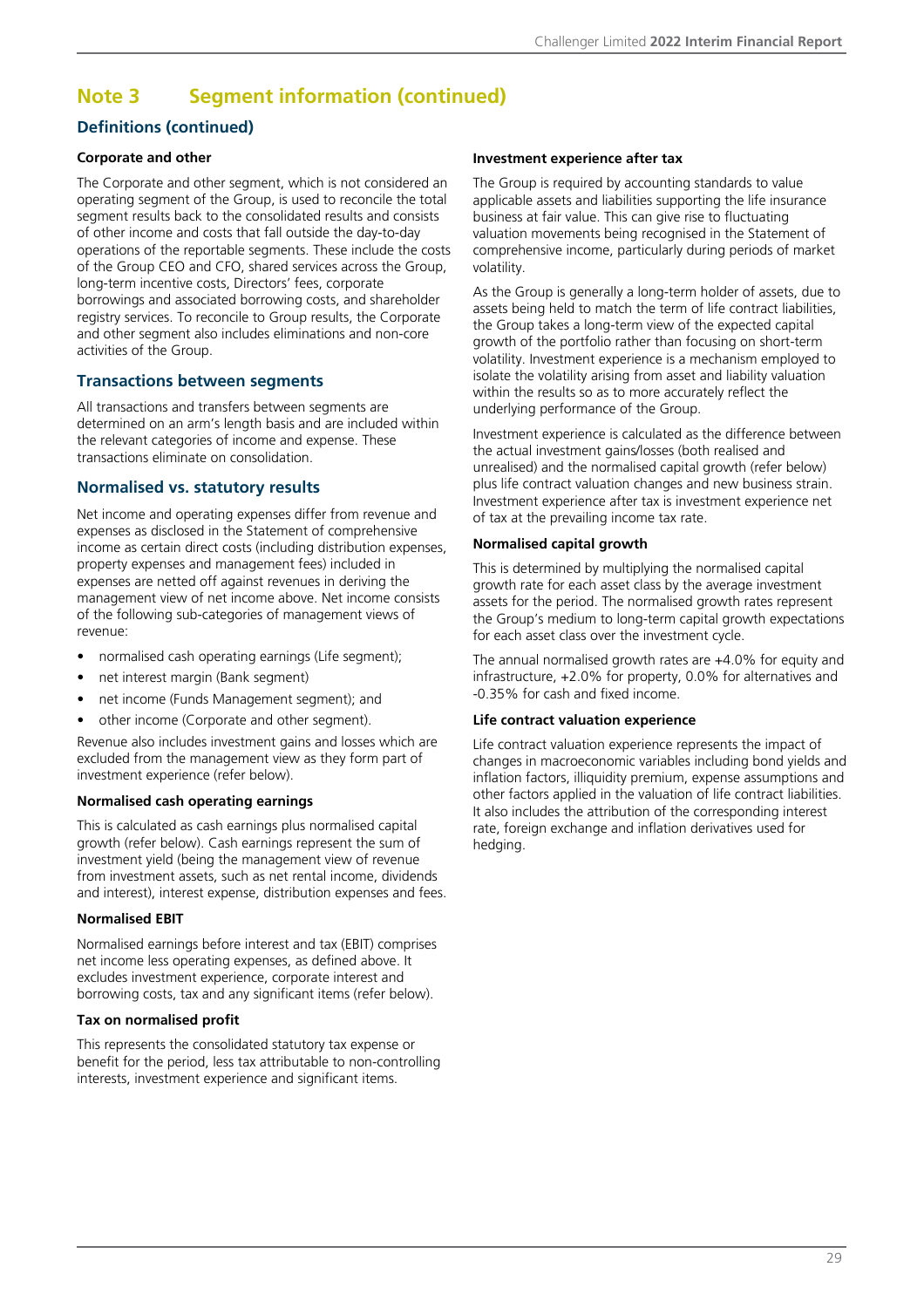### **Note 3 Segment information (continued)**

### **Definitions (continued)**

#### **New business strain**

New business strain is a non-cash valuation adjustment recognised when annuity rates on new business are higher than the risk-free rate used to fair value life contracts. Maintenance expense allowances over the expected future term of the new business are also included in the life contract valuation. New business strain reported in the period represents the valuation loss on new sales generated in the current period net of the reversal of new business strain of prior period sales.

#### **Significant items after tax**

The Group presents additional non-IFRS financial information to the market to provide meaningful insights into the financial condition of the business. Due consideration has been given to ensure that disclosure of Challenger's normalised profit framework is explained, reconciled and calculated consistently period-on-period. Within this framework, Challenger defines significant items as non-recurring or abnormal income or expense items.

#### **Major customers**

No individual customer amounted to greater than 10% of the Group's segment as defined above.

#### **Geographical areas**

The Group operates predominantly in Australia, hence no geographical split is provided to the chief operating decision maker. Reinsurance of annuities issued by MS Primary accounted for \$417.9 million of the Group's life insurance premium income in the period to 31 December 2021 out of total life insurance premium income of \$638.7 million (31 December 2020: \$542.1 million out of a total of \$888.6 million) and comprised 16.1% of total policy liabilities outstanding as at 31 December 2021 (30 June 2021: 15.2%). While the underlying annuitant resides in Japan, the reinsurance service provided by CLC is considered to be Australian business and is therefore not recognised as a geographically separate segment.

|                                                                                      | 31 Dec        | 31 Dec  |
|--------------------------------------------------------------------------------------|---------------|---------|
|                                                                                      | 2021          | 2020    |
|                                                                                      | $\mathsf{Sm}$ | \$m     |
| Reconciliation of management to statutory view of after-tax profit                   |               |         |
| Operating segments normalised net profit before tax                                  | 274.8         | 228.1   |
| Corporate and other normalised net loss before tax                                   | (37.3)        | (31.9)  |
| Normalised net profit before tax (management view of pre-tax profit)                 | 237.5         | 196.2   |
| Tax on normalised profit                                                             | (71.9)        | (59.4)  |
| Normalised net profit after tax                                                      | 165.6         | 136.8   |
| Investment experience after tax                                                      | 109.1         | 87.1    |
| Significant items after tax                                                          | 7.3           | (1.1)   |
| Statutory view of profit after tax                                                   | 282.0         | 222.8   |
| Reconciliation of management view of revenue to statutory revenue                    |               |         |
| Operating segments                                                                   | 386.5         | 325.3   |
| Net income (management view of revenue)                                              | 386.5         | 325.3   |
| <b>Expenses and finance costs offset against revenue</b>                             |               |         |
| SPV expenses and finance costs offset against SPV income                             | 1.4           | 1.8     |
| Bank expenses and finance costs offset against Bank income                           | 0.3           |         |
| Distribution expenses offset against related income                                  | 25.9          | 25.5    |
| Change in life contract liabilities and reinsurance contracts recognised in expenses | 633.0         | 577.3   |
| Property related expenses offset against property income                             | 37.9          | 39.2    |
| Interest and loan amortisation costs                                                 | 153.3         | 125.5   |
| Management fee expenses                                                              | 88.5          | 67.1    |
| Adjustment for other items                                                           | (1.3)         | (4.0)   |
| Difference between management view of investment experience and                      |               |         |
| statutory recognition                                                                |               |         |
| Actual capital growth                                                                | 130.3         | 245.3   |
| Normalised capital growth                                                            | (22.7)        | (16.3)  |
| Life contract valuation experience                                                   | 84.5          | (108.4) |
| New business strain                                                                  | (36.1)        | 3.9     |
| <b>Statutory revenue (refer Note 1 Revenue)</b>                                      | 1,481.5       | 1,282.2 |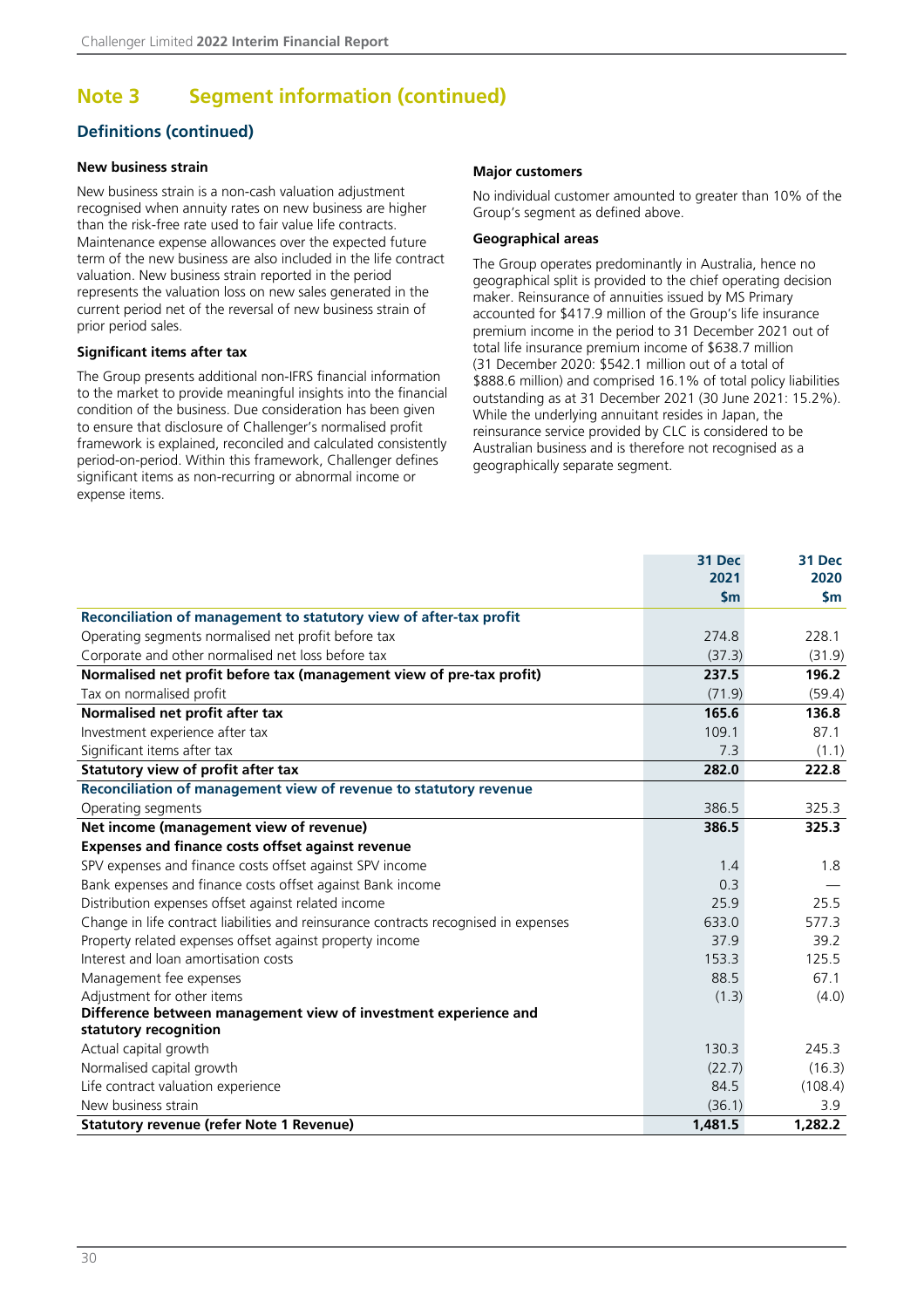### <span id="page-32-0"></span>**Note 4 Income tax**

|                                                                                | 31 Dec<br>2021 | <b>31 Dec</b><br>2020 |
|--------------------------------------------------------------------------------|----------------|-----------------------|
| <b>Reconciliation of income tax expense</b>                                    | $\mathsf{Sm}$  | \$m                   |
| Profit before income tax                                                       | 391.4          | 312.4                 |
| Prima facie income tax based on the Australian company tax rate of 30%         | (117.4)        | (93.7)                |
| Tax effect of amounts not assessable/deductible in calculating taxable income: |                |                       |
| - Challenger Capital Notes distributions                                       | (4.1)          | (3.8)                 |
| - non-assessable and non-deductible items                                      | 13.5           | 7.6                   |
| - other items                                                                  | (1.4)          | 0.3                   |
| Income tax expense                                                             | (109.4)        | (89.6)                |
| Underlying effective tax rate                                                  | 28.0%          | 28.7%                 |
|                                                                                |                |                       |
|                                                                                | 31 Dec         | 31 Dec                |
|                                                                                | 2021           | 2020                  |
| Analysis of income tax expense                                                 | <b>Sm</b>      | <b>Sm</b>             |
| Current income tax expense for the period                                      | (106.0)        | (19.6)                |
| Current income tax benefit prior period adjustment                             | 7.7            |                       |
| Deferred income tax expense                                                    | (1.9)          | (70.1)                |
| Deferred income tax (expense)/benefit prior period adjustment                  | (9.2)          | 0.1                   |
| Income tax expense                                                             | (109.4)        | (89.6)                |
| Income tax (expense)/benefit on translation of foreign entities                | (0.7)          | 13.0                  |
| Income tax benefit/(expense) on hedge of net investment in foreign entities    | 1.7            | (17.0)                |

|                                         | 31 Dec        | 30 Jun |
|-----------------------------------------|---------------|--------|
|                                         | 2021          | 2021   |
| <b>Recognised deferred tax balances</b> | $\mathsf{Sm}$ | Sm     |
| Tax consolidated group losses           | 9.0           | 0.8    |
| Non-tax consolidated group losses       | 1.5           | 5.3    |
| Deferred tax asset on losses            | 10.5          | 6.1    |

**Income tax benefit/(expense) from other comprehensive income 1.0** (4.0)

|                                                          | 31 Dec        | 30 Jun |
|----------------------------------------------------------|---------------|--------|
|                                                          | 2021          | 2021   |
| <b>Unrecognised deferred tax balances</b>                | $\mathsf{Sm}$ | Sm.    |
| Non-tax consolidated group revenue losses - tax effected | 9.6           | 7.6    |
| Tax consolidated group capital losses - tax effected     | 56.4          | 56.4   |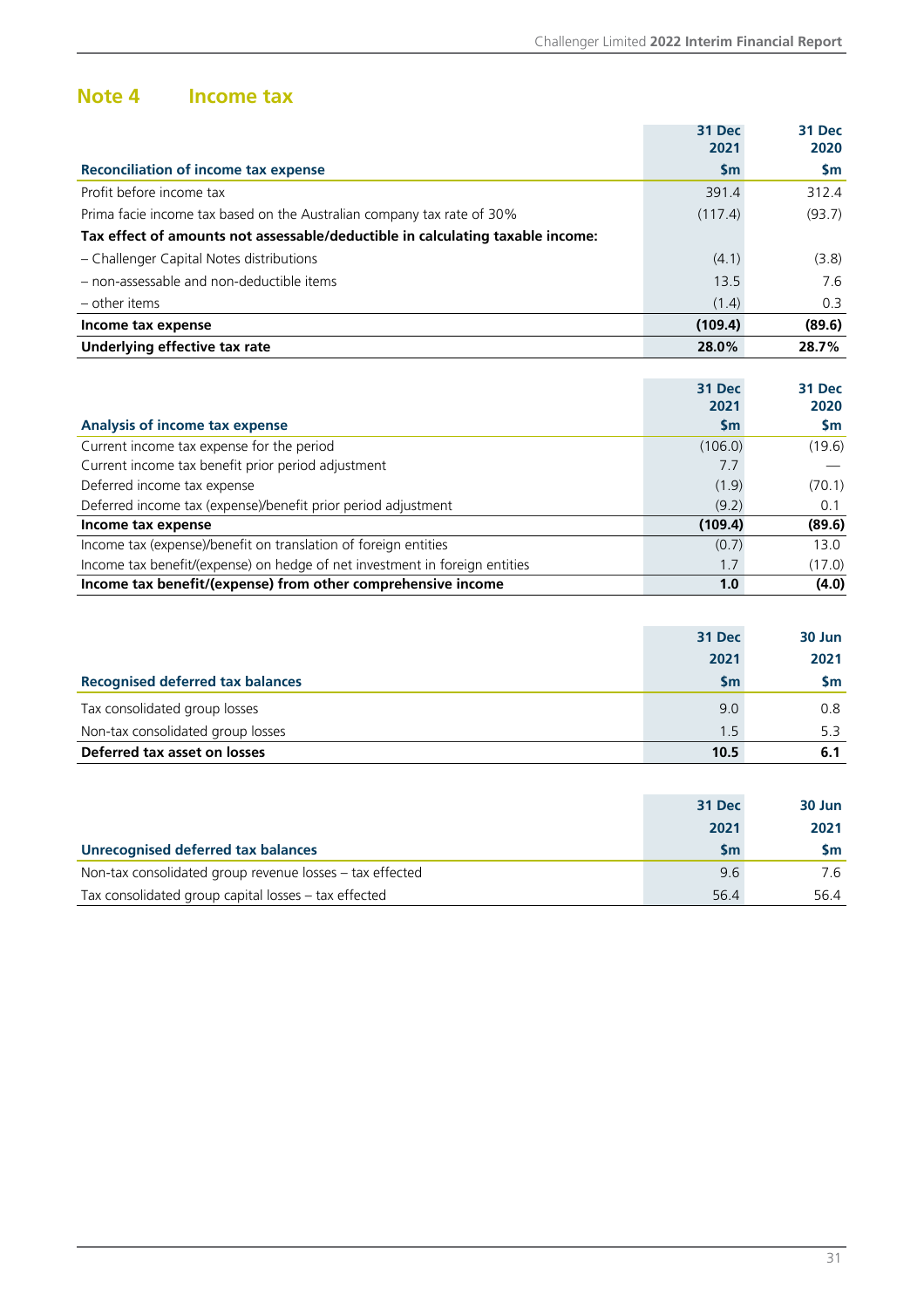### <span id="page-33-0"></span>**Note 5 Investment assets**

|                                                              | <b>31 Dec</b><br>2021 | 30 Jun<br>2021 | 31 Dec<br>2020 |
|--------------------------------------------------------------|-----------------------|----------------|----------------|
| Held at fair value through profit and loss                   | \$m                   | $\mathsf{Sm}$  | <b>Sm</b>      |
| Domestic sovereign bonds and semi-government bonds           | 5,172.1               | 6,054.8        | 8,178.3        |
| Floating rate notes and corporate bonds                      | 5,750.1               | 6,576.3        | 4,793.6        |
| Residential mortgage and asset-backed securities             | 8,633.3               | 7,653.6        | 6,367.1        |
| Non-SPV/ADI mortgage assets                                  | 106.2                 | 112.2          | 121.1          |
| <b>Fixed income securities</b>                               | 19,661.7              | 20,396.9       | 19,460.1       |
| Shares in listed and unlisted corporations                   | 192.9                 | 143.1          | 83.6           |
| Unit trusts, managed funds and other                         | 1,343.5               | 1,201.3        | 1,098.6        |
| <b>Equity securities</b>                                     | 1,536.4               | 1,344.4        | 1,182.2        |
| Units in listed and unlisted infrastructure trusts           | 54.6                  | 48.8           | 51.3           |
| Other infrastructure investments                             | 275.4                 | 296.6          | 315.8          |
| Infrastructure investments                                   | 330.0                 | 345.4          | 367.1          |
| Indirect property investments in listed and unlisted trusts  | 93.3                  | 88.0           | 85.5           |
| <b>Property securities</b>                                   | 93.3                  | 88.0           | 85.5           |
| Hedged commodities <sup>1</sup>                              | 658.6                 |                |                |
| <b>Other investment assets</b>                               | 658.6                 |                |                |
| Total investment assets – fair value through profit and loss | 22,280.0              | 22,174.7       | 21,094.9       |

<sup>1</sup> The precious metals commodities strategy provides Challenger an opportunity to earn a spread between the price of physical commodities and the price of short futures contracts, resulting in an immaterial exposure to the underlying commodities price.

|                                             | 31 Dec<br>2021 | 30 Jun<br>2021 <sup>1</sup> |
|---------------------------------------------|----------------|-----------------------------|
| <b>Held at amortised cost</b>               | $\mathsf{Sm}$  | <b>Sm</b>                   |
| Floating rate notes                         | 27.3           |                             |
| Negotiable certificates of deposits         | 31.0           |                             |
| Term deposits                               | 11.5           |                             |
| Corporate and government bonds              | 6.0            |                             |
| Deposits with credit unions/ADIs            | 1.1            |                             |
| <b>Fixed income securities</b>              | 76.9           |                             |
| Total investment assets - amortised $cost2$ | 76.9           |                             |

<sup>1</sup> No investment assets held at amortised cost prior to the acquisition of MyLife MyFinance on 30 July 2021.

<sup>2</sup> The fair values of assets held at amortised cost are materially in line with their amortised cost values due to the short duration of these investments. These assets would be classified as Level 2.

### **Note 6 Investment and development property**

|                                                        | 31 Dec<br>2021<br><b>Sm</b> | 30 Jun<br>2021<br><b>Sm</b> | 31 Dec<br>2020<br>Sm. |
|--------------------------------------------------------|-----------------------------|-----------------------------|-----------------------|
| Investment property held for sale <sup>1</sup>         | 388.0                       | 388.0                       |                       |
| Investment property in use                             | 3.496.2                     | 3.389.7                     | 3.656.7               |
| Development property held for sale <sup>2,3</sup>      |                             | 8.0                         | 6.7                   |
| Total investment and development property <sup>4</sup> | 3,884.2                     | 3,785.7                     | 3,663.4               |

<sup>1</sup> Investment property held for sale: County Court (30 June 2021: County Court), expected settlement in May 2022.

<sup>2</sup> No development property held for sale (30 June 2021: Maitland).

<sup>3</sup> Development property held for sale is recognised at fair value.

4 Investment and development property held for sale is considered current. All other investment property is considered non-current.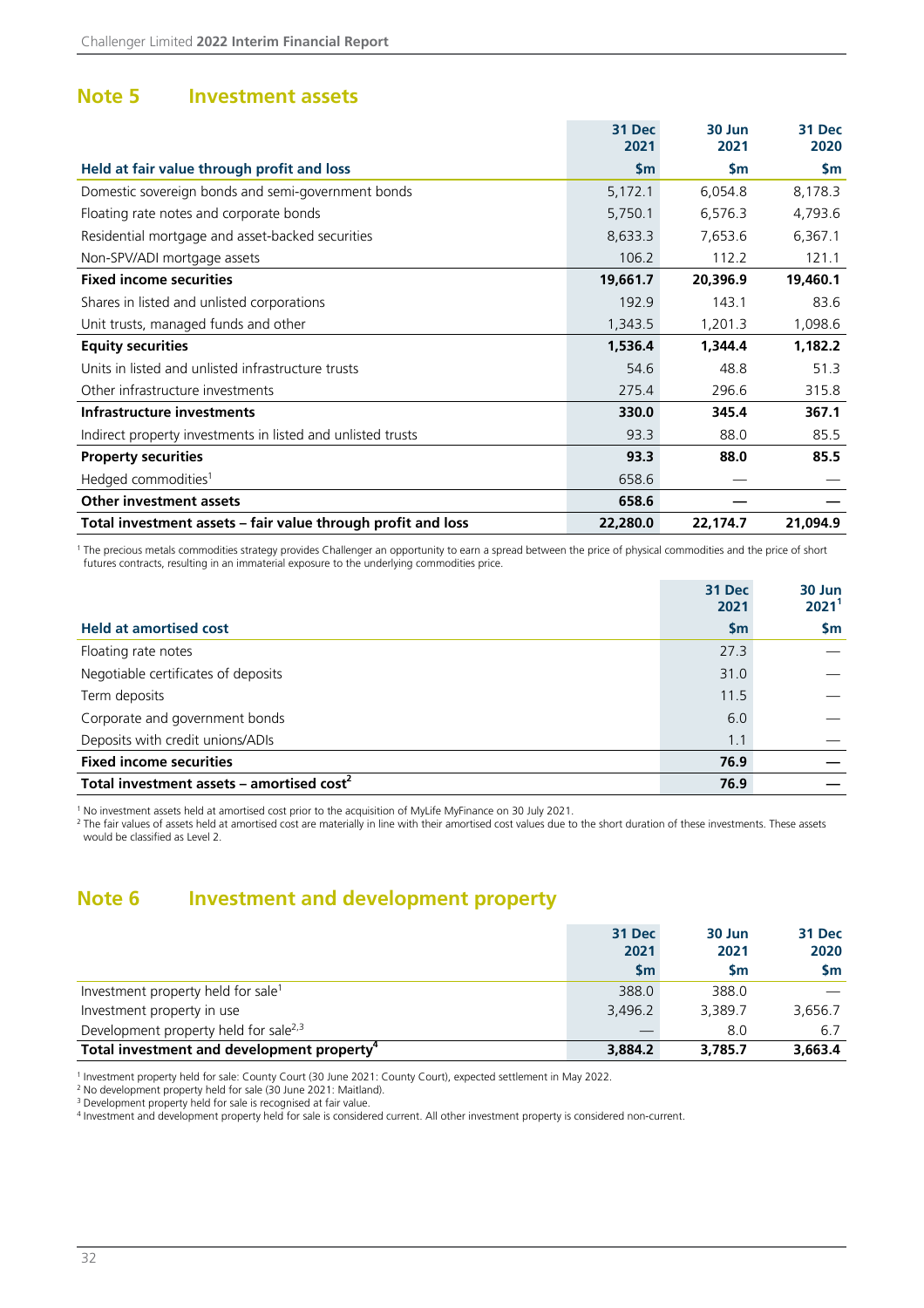### <span id="page-34-0"></span>**Note 7 Loan assets**

|                                    | 31 Dec    | 30 Jun | 31 Dec    |
|------------------------------------|-----------|--------|-----------|
|                                    | 2021      | 2021   | 2020      |
| Loan assets                        | <b>Sm</b> | Sm     | <b>Sm</b> |
| Residential mortgages <sup>1</sup> | 453.8     | 421.8  | 465.2     |
| Investment loans <sup>2</sup>      | 152.4     | 160.3  | 184.7     |
| Reverse mortgages <sup>3</sup>     | 4.2       |        |           |
| Personal loans <sup>4</sup>        | 0.7       |        |           |
| Less: provision for impairment     | (11.0)    | (11.8) | (12.0)    |
| Balance at the end of the period   | 600.1     | 570.3  | 637.9     |

<sup>1</sup> Residential mortgages are held both by MLMF and CLC. The CLC book is held within Special Purpose Vehicle (SPV) trusts that hold residential mortgage-backed assets and issue securitised financial liabilities. The trusts are entities that fund pools of residential mortgage-backed securities (RMBS). All borrowings of these SPVs are limited in recourse to the assets of the SPV. MLMF mortgages are core investment assets that are funded by term deposits of the business and include owner occupied loans.

<sup>2</sup> Investment loans are loans to resident households for the purpose of housing, where the funds are used for a residential property that is not owner occupied.

<sup>3</sup> Reverse mortgages represent loans provided by MLMF to individuals to supplement income while in retirement and are secured over residential property.

<sup>4</sup> Personal loans represent secured and unsecured loans provided by MLMF to individuals for the financing of such items as the acquisition of a new vehicle, funding renovations or the consolidation of debt.

#### **Accounting policy**

Loans and advances are non-derivative financial loan assets with fixed or determinable payments that are not quoted in an active market. They are recognised net of any credit loss provision. These are held at amortised cost.

#### **Key estimates and assumptions**

The Group continues to primarily apply the historical provisioning methodology which is considered to be materially consistent with the provision estimated under the expected credit loss (ECL) impairment model. In estimating ECL for individual mortgage loans, the Group makes judgements and assumptions in relation to expected repayments, the realisable value of the secured property, the prospects of the customer, the value of any mortgage insurance and the likely cost and duration of a workout process.

Judgements and assumptions in respect of these matters have been updated to reflect the potential impact of COVID-19. The Group has also considered historical probabilities of default, the relative age of the mortgage loan portfolio and the loan to valuation ratios applicable to the mortgage loans, and has determined that the current provision estimated by the ECL impairment model is adequate and no further overlay for the impact of COVID-19 is required.

|                                                                               | 31 Dec<br>2021 | 30 Jun<br>2021 | 31 Dec<br>2020 |
|-------------------------------------------------------------------------------|----------------|----------------|----------------|
| Analysis of loan assets impairment provision                                  | <b>Sm</b>      | <b>Sm</b>      | <b>Sm</b>      |
| Balance at the beginning of the period                                        | 11.8           | 11.5           | 11.5           |
| Increase in provision                                                         | 0.1            | 0.5            | 0.9            |
| Utilisation of provision against incurred losses and adjustments to estimates | (0.9)          | (0.2)          | (0.4)          |
| Balance at the end of the period <sup>1</sup>                                 | 11.0           | 11.8           | 12.0           |

<sup>1</sup> Impairment provision balance includes provision of \$0.04 million related to the Bank loan assets.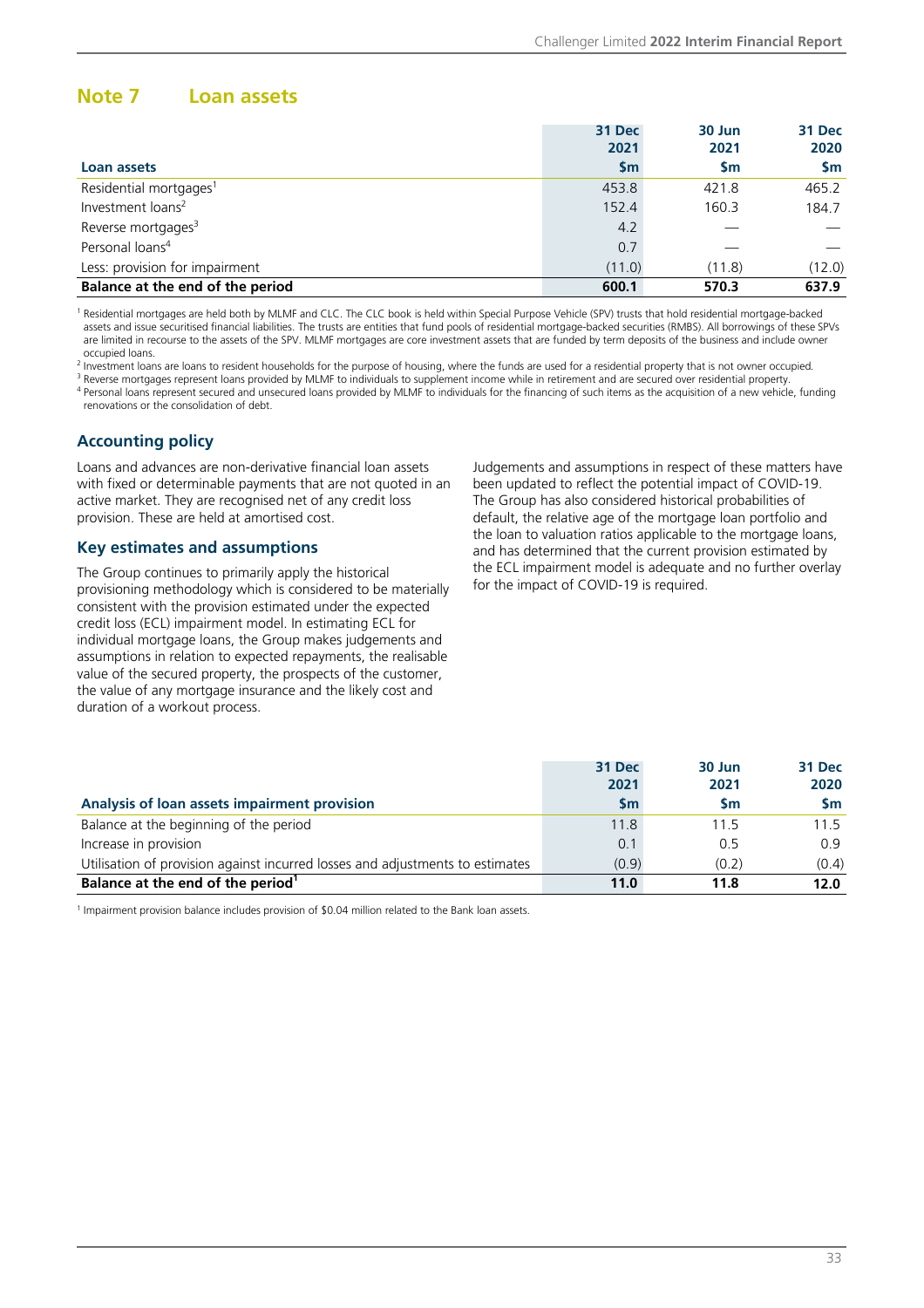### <span id="page-35-0"></span>**Note 8 Life contract liabilities**

|                                                                         | 31 Dec    | 30 Jun    | 31 Dec    |
|-------------------------------------------------------------------------|-----------|-----------|-----------|
|                                                                         | 2021      | 2021      | 2020      |
| Fair value of life contract liabilities                                 | <b>Sm</b> | <b>Sm</b> | <b>Sm</b> |
| Life investment contract liabilities – at fair value                    | 6.565.7   | 6.230.4   | 5.520.5   |
| Life insurance contract liabilities – at margin on services value       | 7.527.4   | 7.440.5   | 7.250.0   |
| Outwards reinsurance contract liabilities – at margin on services value | (0.6)     | (1.0)     | (0.8)     |
| <b>Total life contract liabilities</b>                                  | 14,092.5  | 13,669.9  | 12,769.7  |

|                                                        | Life investment<br>contract liabilities |                             |                                 | <b>Outwards</b><br>Life insurance<br>reinsurance<br>contract liabilities<br>contract liabilities |                                        |                       | <b>Total life contract</b><br><b>liabilities</b> |                       |
|--------------------------------------------------------|-----------------------------------------|-----------------------------|---------------------------------|--------------------------------------------------------------------------------------------------|----------------------------------------|-----------------------|--------------------------------------------------|-----------------------|
| <b>Movement in life contract</b><br><b>liabilities</b> | 31 Dec<br>2021<br>$\mathsf{Sm}$         | 31 Dec<br>2020<br><b>Sm</b> | 31 Dec<br>2021<br>$\mathsf{Sm}$ | <b>31 Dec</b><br>2020<br>\$m                                                                     | <b>31 Dec</b><br>2021<br>$\mathsf{Sm}$ | 31 Dec<br>2020<br>\$m | 31 Dec<br>2021<br><b>Sm</b>                      | 31 Dec<br>2020<br>\$m |
| Balance at the beginning of the<br>period              | 6,230.4                                 | 5,867.8                     | 7,440.5                         | 6,714.4                                                                                          | (1.0)                                  | (1.0)                 | 13,669.9                                         | 12,581.2              |
| Deposits and premium receipts                          | 1.877.6                                 | 1.302.3                     | 653.6                           | 904.0                                                                                            |                                        | $\hspace{0.05cm}$     | 2,531.2                                          | 2,206.3               |
| Payments and withdrawals                               | (1, 535.9)                              | (1,730.7)                   | (508.1)                         | (461.6)                                                                                          |                                        | $\hspace{0.05cm}$     | (2,044.0)                                        | (2, 192.3)            |
| Revenue per Note 1                                     | (76.4)                                  | 23.8                        | (621.6)                         | (426.8)                                                                                          | 0.4                                    | 0.2                   | (697.6)                                          | (402.8)               |
| Expense per Note 2                                     | 70.0                                    | 57.3                        | 563.0                           | 520.0                                                                                            |                                        | $\hspace{0.05cm}$     | 633.0                                            | 577.3                 |
| <b>Balance at the end of</b><br>the period             | 6,565.7                                 | 5,520.5                     | 7,527.4                         | 7,250.0                                                                                          | (0.6)                                  | (0.8)                 | 14,092.5                                         | 12,769.7              |

#### **Accounting policy**

The operations of the Group include the selling and administration of life contracts through Challenger Life Company Limited (CLC). These contracts are governed under the *Life Insurance Act 1995* (the Life Act) and are classified as either life insurance contracts or life investment contracts. Life insurance and life investment contract liabilities are collectively referred to as life contract liabilities or policy liabilities.

#### **Life investment contract liabilities**

Life investment contracts are contracts regulated under the Life Act but which do not meet the definition of life insurance contracts under AASB 1038 *Life Insurance Contracts,* and similar contracts issued by entities operating outside of Australia.

For fixed term policies, the liability is based on the fair value of the income payments and associated expenses, being the net present value of the payments and expenses using an appropriate discount rate curve as determined by the Appointed Actuary.

For cash business, the liability is determined using an accumulation approach.

#### **Life insurance contract liabilities**

Life insurance contracts are contracts regulated under the Life Act that involve the acceptance of significant insurance risk. Insurance risk is defined as significant if, and only if, an insured event could cause an insurer to pay significant additional benefits in any scenario, excluding scenarios that lack commercial substance (i.e. have no discernible effect on the economics of the transaction).

The financial reporting methodology used to determine the value of life insurance contract liabilities is referred to as margin on services (MoS). Under MoS, the excess of premiums received over payments to customers and expenses (the margin) is recognised over the life of the contract in a manner that reflects the pattern of risk accepted from the policyholder (the service) unless future margins are negative, in which case the future losses are recognised in the Statement of comprehensive income immediately. The planned release of this margin is recognised in the Statement of comprehensive income as part of the movement in life insurance contract liabilities.

Life insurance contract liabilities are usually determined using a projection method, whereby estimates of policy cash flows (premiums, payments and expenses) are projected into the future. The liability is calculated as the net present value of these projected cash flows using a risk-free discount rate curve.

The key areas of judgement in the determination of the liabilities are actuarial assumptions for mortality, surrenders, acquisition and maintenance expenses, and economic assumptions for discount and inflation rates.

#### **Life insurance premium revenue**

Life insurance premiums are recognised as revenue when risk is transferred to the Group.

#### **Life insurance claims expense**

Life insurance claims expense is recognised in expenses when the liability to the policyholder under the contract has been established.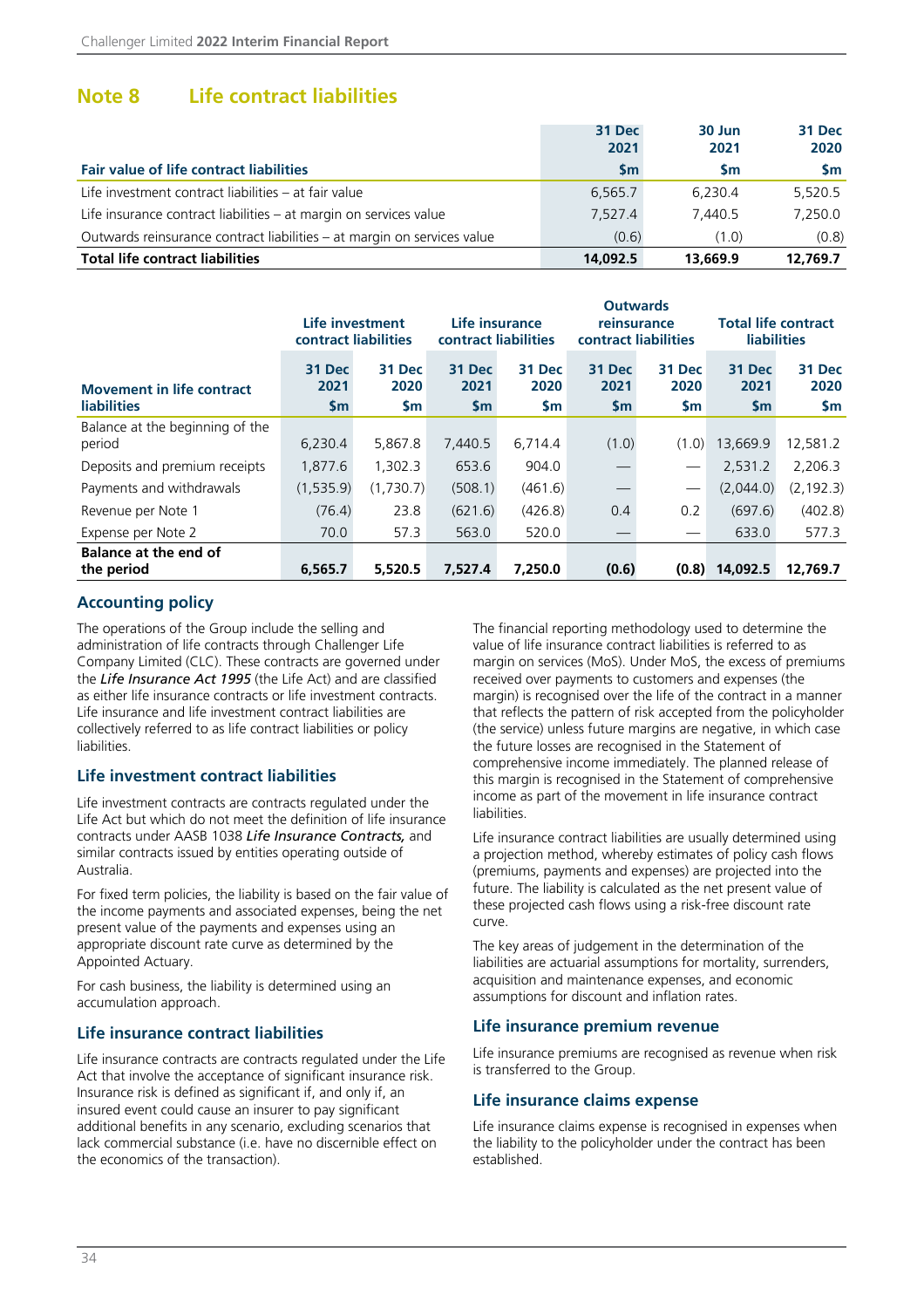### **Note 8 Life contract liabilities (continued)**

#### **Inwards reinsurance**

The Group has maintained inwards reinsurance arrangements during the period that meet the definition of a life insurance contract. The MoS methodology requires the present value of future cash flows arising from reinsurance contracts to be included in the calculation of life insurance contract liabilities.

#### **Valuation**

The MoS valuation, calculated in accordance with APRA Prudential Standards and AASB 1038 *Life Insurance Contracts* results in the systematic release of planned margins over the life of the policy via a 'profit carrier'. The Group maintains life insurance contracts, including individual lifetime annuities, wholesale mortality, wholesale morbidity, longevity reinsurance and wholesale lifetime annuities. Annuity payments are used as the profit carrier for lifetime annuities and premium receipts or best estimate claim payments, are used as the profit carrier for wholesale mortality, wholesale morbidity and longevity reinsurance.

#### **Key assumptions applied in the valuation of life contract liabilities**

#### **Tax rates**

The bases of taxation (including deductibility of expenses) are assumed to continue in accordance with legislation current at the reporting date.

#### **Discount rates**

Under APRA Prudential Standards and AASB 1038 *Life Insurance Contract*s, life insurance contract liabilities are calculated by discounting expected future cash flows at a riskfree rate, set at the Commonwealth Government Bond curve plus an illiquidity premium where applicable, or for foreigndenominated liabilities, a curve derived from the yields of highly liquid AAA-rated sovereign risk securities in the currency of the policy liabilities plus an illiquidity premium where applicable. The illiquidity premium is determined by reference to observable market rates including Australian sovereign debt, corporate, securitised and collateralised debt publicly placed in the domestic market, and market swap rates.

Life investment contract liabilities are calculated under the fair value through profit and loss provisions of AASB 9 *Financial Instruments*. The discount rates are determined based on the current observable, objective rates that relate to the nature, structure and term of the future liability cash flows.

For both insurance and investment contracts the approach is the same as adopted at June 2021. Discount rates applied for Australian liabilities were between 0.6% - 2.9% per annum (30 June 2021: 0.3% - 2.8%).

#### **Expenses**

Forecasted expenses for the next year are allocated between acquisition, maintenance and investment based on the nature of the expense. Forecasted maintenance expenses then are converted to a per-contract unit cost or percentage of account balance, depending on the nature of the expense.

#### **Inflation**

Inflation estimates are based on long-term expectations and reviewed at least annually for changes in the market environment based on a comparison of real and nominal yields of instruments of equivalent term and credit risk. The current assumption for Australia is 2.4% per annum for shortterm inflation and 2.4% per annum for long-term inflation (30 June 2021: 2.0% short-term, 2.3% long-term).

#### **Surrenders**

For life investment contracts, no surrenders or voluntary discontinuances are assumed. For Australian life insurance contracts where a surrender value is payable on withdrawal, a rate of surrenders is assumed in line with Challenger's own experience on these products, currently between 0.0% - 2.1% per annum (30 June 2021: 0.0% - 2.1%). For inwards reinsurance of Japanese business a rate of surrenders is assumed in line with local experience in relation to similar contracts, currently 3.5% per annum (30 June 2021: 3.5%).

Where policyholders have the option to commute a life insurance contract, the value of this option is included within the life contract liabilities. We also assume surrender rates based on past experience for this business which vary by product types and duration in-force for the contract.

#### **Mortality**

Base mortality rates for individual lifetime annuities are determined as a multiple of annuitant experience based on LML08 and LFL08 tables, adjusted for Challenger's own recent experience. LML08 and LFL08 are mortality tables developed by the Continuous Mortality Investigation (CMI) based on United Kingdom annuitant lives experience from 2007–2010. The tables refer to male and female lives respectively. Rates are adjusted for expected future mortality improvements based on observed and expected improvements. For the age ranges and cash flow projection periods that contribute the majority of CLC's exposure, rates of future mortality improvement applied are between 0.3% - 2.4% per annum (30 June 2021: 0.3% - 2.5%).

Base mortality rates for wholesale mortality and longevity reinsurance are determined as a multiple of pensioner mortality rates (based on the self-administered pension schemes or SAPS3 tables mortality investigation developed by the Institute and Faculty of Actuaries (UK) using United Kingdom data collected between 2009–2016). Rates are adjusted for expected future mortality improvements based on observed and expected improvements. For the age ranges and cash flow projection periods that contribute the majority of CLC's exposure, rates of future mortality improvement applied are between 0.2% - 2.3% per annum (30 June 2021: 0.2% -  $2.3\%$ ).

Base mortality rates for the inwards reinsurance of Japanese business are determined as a multiple of Japanese population mortality rates.

Mortality assumptions have been reviewed but not adjusted in light of the COVID-19 pandemic.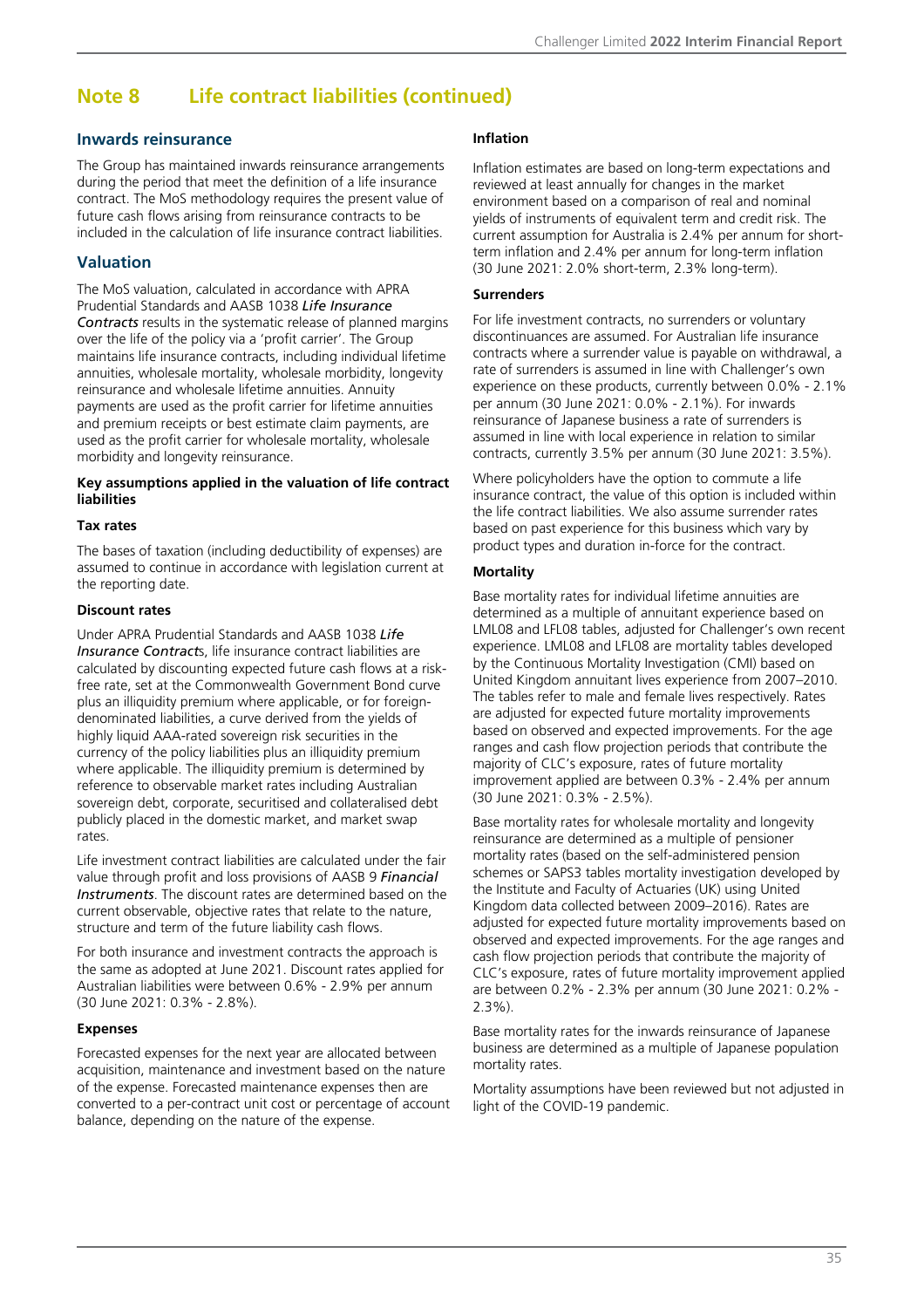### **Note 8 Life contract liabilities (continued)**

#### **Valuation (continued)**

#### **Impact of changes in assumptions on life insurance contracts**

Under MoS, changes in actuarial assumptions are recognised by adjusting the value of future profit margins in life insurance contract liabilities. Changes in future profit margins are released over future periods unless that product group is in an expected net loss position (loss recognition), in which case changes in assumptions are recognised in the Statement of comprehensive income in the period in which they occur. The valuation impact of changes to discount rate assumptions as a result of market and economic conditions, such as changes in benchmark market yields, are recognised in the Statement of comprehensive income in the period in which the changes occur.

#### **Restrictions on assets**

Investment assets held in the Group can only be used within the restrictions imposed under the Life Insurance Act 1995 (the Life Act). The main restrictions are that the assets in a statutory fund can only be used to meet the liabilities and expenses of that statutory fund, to acquire investments to further the business of the statutory fund or as distributions when capital adequacy requirements are met.

#### **Statutory fund information**

The life contract operations of CLC are conducted within four separate statutory funds. Both the shareholders' and policyholders' interests in these statutory funds are reported in aggregate in the financial report of the Group. Fund 1 is a non-investment-linked fund and Fund 3 is investment-linked. Both of these are closed to new business. Funds 2 and 4 are the principal operating funds of the Group. Fund 2 contains non-investment-linked contracts, including the Group's term annuity business, lifetime annuity policies and the related outwards reinsurance, plus the wholesale mortality, wholesale morbidity and longevity inwards reinsurance. Fund 4 contains inwards reinsurance of annuity business written in Japan.

Life contract liabilities for Statutory Funds 1, 2, 3 and 4 are set out below.

|                            | 31 Dec<br>2021 | 30 Jun<br>2021 |
|----------------------------|----------------|----------------|
| Life contract liabilities  | $\mathsf{S}$ m | $\mathsf{S}$ m |
| <b>Statutory Fund 1</b>    | 1.5            | 1.5            |
| Statutory Fund 2           | 11,824.8       | 11,582.4       |
| Statutory Fund 3           | 29             | 3.0            |
| Statutory Fund 4           | 2,263.3        | 2,083.0        |
| <b>Total life contract</b> |                |                |
| liabilities                | 14,092.5       | 13,669.9       |

#### **Current/non-current split for total life contracts**

There is a fixed settlement date for the majority of life contract liabilities. Approximately \$3,940.0 million on a discounted basis (30 June 2021: \$3,099.3 million) of life contract liabilities have a contractual maturity within 12 months of the reporting date. Based on assumptions applied for the 31 December 2021 valuation of life contract liabilities, \$4,490.1 million of principal payments on fixed term and lifetime business are expected in the year to 31 December 2022 (expected in the year to 30 June 2022 \$3,685.7 million).

#### **Life insurance risk**

The Group is exposed to longevity risk on its individual lifetime annuities (both direct and reinsured) and wholesale longevity reinsurance. Longevity risk is the risk that policyholders may live longer than expectations. The Group is exposed to mortality risk on the wholesale mortality reinsurance and reinsurance of fixed term business written in Japan. This is the risk that death rates in the reference portfolios exceed expectations. The Group is also exposed to morbidity risk on the wholesale morbidity reinsurance. That is the risk that morbidity rates in the reference portfolios exceed expectations.

The Group manages the longevity risk by regular reviews of the portfolio to confirm continued survivorship of policyholders receiving income plus regular review of longevity experience to ensure that longevity assumptions remain appropriate.

In addition, the Group maintains a reinsurance arrangement to manage longevity risk in respect of part of the closed book of individual lifetime annuities.

The Group manages the mortality and morbidity risk by regular reviews of the portfolio to ensure that mortality and morbidity assumptions remain appropriate. The Company's insurance risk policy is approved by the Board and sets out the relevant risk limits for insurance exposures, to ensure the insurance risk portfolio is appropriately diversified and contains no significant concentrations of insurance risk.

#### **Actuarial information**

Mr A Kapel FIAA, as the Appointed Actuary of CLC, is satisfied as to the accuracy of the data used in the valuations of life contract liabilities in the financial report and the tables in this note.

The life contract liabilities have been determined at the reporting date in accordance with the Life Act, APRA Prudential Standards, AASB 1038 *Life Insurance Contracts*, and AASB 9 *Financial Instruments*.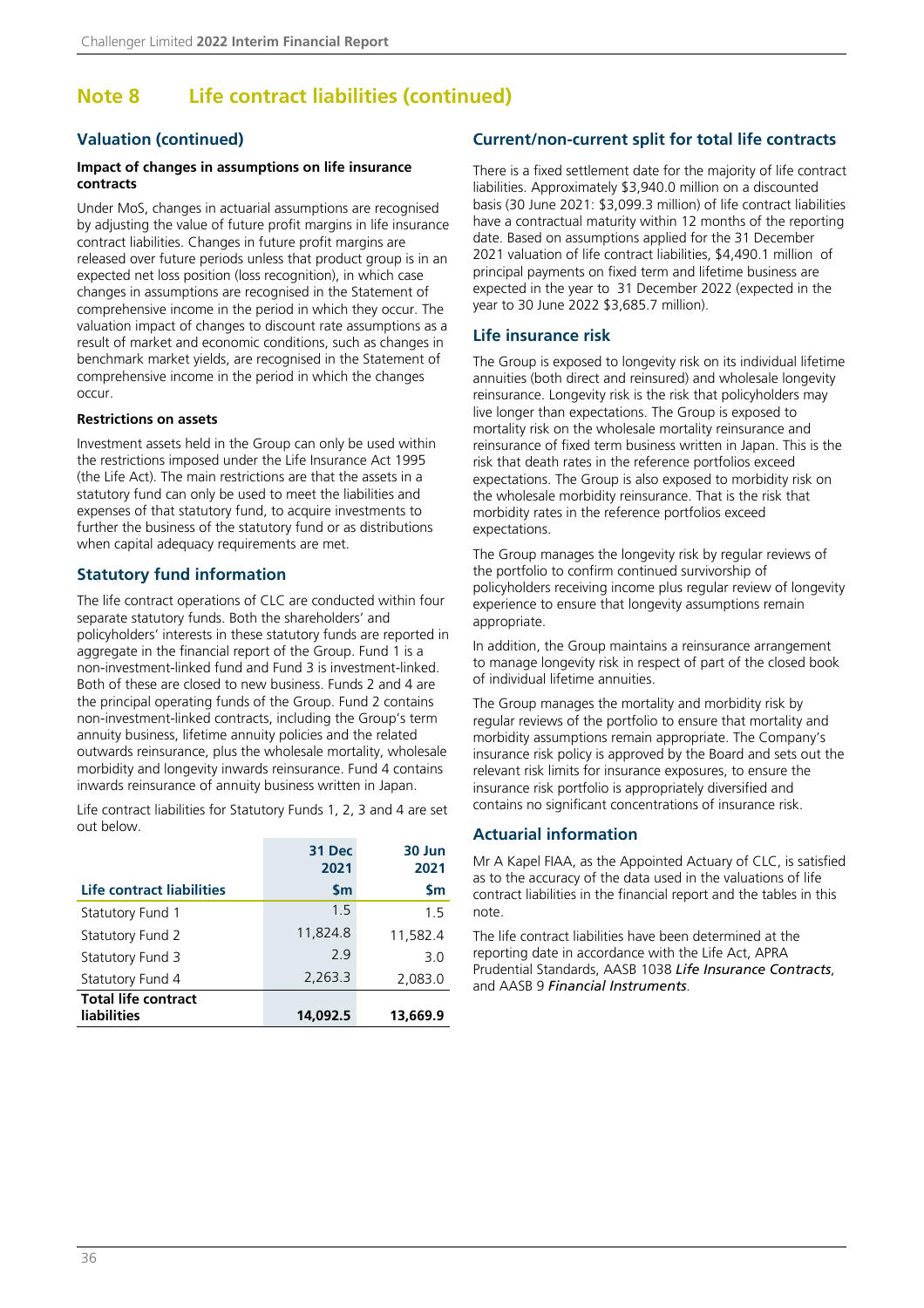### <span id="page-38-0"></span>**Note 9 Notes to Statement of cash flows**

|                                                                 | 31 Dec<br>2021 | 31 Dec<br>2020 |
|-----------------------------------------------------------------|----------------|----------------|
| Reconciliation of profit to operating cash flow                 | $\mathsf{Sm}$  | \$m            |
| Profit for the period                                           | 282.0          | 222.8          |
| <b>Adjusted for</b>                                             |                |                |
| Net realised and unrealised losses/(gains) on investment assets | (160.2)        | (278.8)        |
| Share of associates' net profit                                 | (21.0)         | (16.1)         |
| Change in life contract liabilities <sup>1</sup>                | (64.6)         | 174.5          |
| Depreciation and amortisation expense                           | 7.4            | 7.4            |
| Impairment of associate                                         | 0.1            |                |
| Share-based payments                                            | 7.4            | 7.7            |
| Dividends from associates                                       | 26.0           | 16.1           |
| Change in operating assets and liabilities                      |                |                |
| Decrease in receivables                                         | 42.4           | 35.5           |
| Decrease/(increase) in other assets                             | 3.5            | (1.5)          |
| Decrease in payables                                            | (11.1)         | (25.9)         |
| Increase/(decrease) in provisions                               | 3.6            | (3.7)          |
| Increase in life contract liabilities                           | 487.2          | 14.0           |
| Increase in external unit holders' liabilities                  | 749.6          | 615.7          |
| Increase in net tax liabilities                                 | 2.2            | 82.8           |
| Net cash flows from operating activities                        | 1,354.5        | 850.5          |

<sup>1</sup> Changes relate to movements through the Statement of comprehensive income.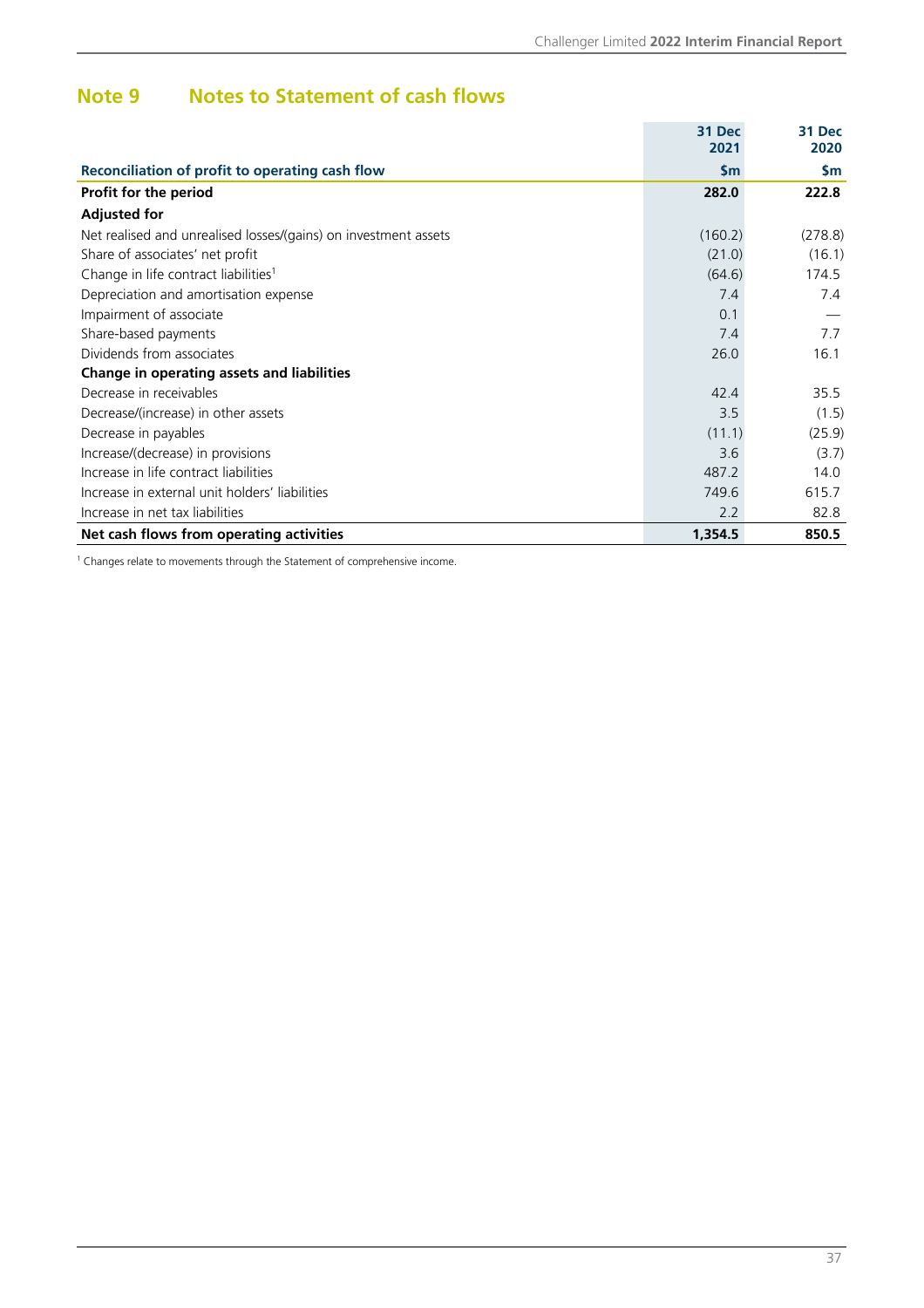### <span id="page-39-0"></span>**Note 10 Contributed equity**

|                                                             | 31 December 2021      |                                             | 30 June 2021                 |                                  |                       | 31 December 2020                 |  |
|-------------------------------------------------------------|-----------------------|---------------------------------------------|------------------------------|----------------------------------|-----------------------|----------------------------------|--|
|                                                             | No. of<br>shares<br>m | <b>Value of</b><br>shares<br>$\mathsf{S}$ m | No. of<br><b>shares</b><br>m | <b>Value of</b><br>shares<br>\$m | No. of<br>shares<br>m | Value of<br><b>shares</b><br>\$m |  |
| Analysis of contributed equity                              |                       |                                             |                              |                                  |                       |                                  |  |
| Ordinary shares issued and fully paid                       | 678.1                 | 2,475.8                                     | 676.0                        | 2,462.4                          | 675.6                 | 2,459.5                          |  |
| CPP Trust shares treated as Treasury<br>shares <sup>1</sup> | (0.9)                 | (9.6)                                       | (1.4)                        | (14.6)                           | (1.4)                 | (14.6)                           |  |
| CPP deferred share purchases treated as<br>Treasury shares  | (1.2)                 | (14.4)                                      | (2.0)                        | (22.3)                           | (2.0)                 | (22.3)                           |  |
| <b>Total contributed equity</b>                             | 676.0                 | 2,451.8                                     | 672.6                        | 2,425.5                          | 672.2                 | 2,422.6                          |  |
| <b>Movements in contributed equity</b>                      |                       |                                             |                              |                                  |                       |                                  |  |
| <b>Ordinary shares</b>                                      |                       |                                             |                              |                                  |                       |                                  |  |
| Balance at the end of the period                            | 676.0                 | 2,462.4                                     | 667.5                        | 2,424.7                          | 667.5                 | 2,424.7                          |  |
| Equity placement                                            |                       |                                             | 8.1                          | 34.8                             | 8.1                   | 34.8                             |  |
| Issued under dividend reinvestment plan                     | 2.1                   | 13.4                                        | 0.4                          | 2.9                              |                       |                                  |  |
| Balance at the end of the period                            | 678.1                 | 2,475.8                                     | 676.0                        | 2,462.4                          | 675.6                 | 2,459.5                          |  |
| <b>CPP Trust</b>                                            |                       |                                             |                              |                                  |                       |                                  |  |
| Balance at the end of the period                            | 1.4                   | 14.6                                        | 2.4                          | 24.8                             | 2.4                   | 24.8                             |  |
| Shares purchased (including settled                         |                       |                                             |                              |                                  |                       |                                  |  |
| forwards)                                                   | 0.8                   | 7.9                                         |                              |                                  |                       |                                  |  |
| Vested shares released to employees                         | (1.3)                 | (12.9)                                      | (1.0)                        | (10.2)                           | (1.0)                 | (10.2)                           |  |
| Balance at the end of the period                            | 0.9                   | 9.6                                         | 1.4                          | 14.6                             | 1.4                   | 14.6                             |  |
| <b>CPP share purchases</b>                                  |                       |                                             |                              |                                  |                       |                                  |  |
| Balance at the end of the period                            | 2.0                   | 22.3                                        | 2.0                          | 22.3                             | 2.0                   | 22.3                             |  |
| Settled forward purchases                                   | (0.8)                 | (7.9)                                       |                              |                                  |                       |                                  |  |
| Balance at the end of the period                            | 1.2                   | 14.4                                        | 2.0                          | 22.3                             | 2.0                   | 22.3                             |  |

<sup>1</sup> Includes 0.8 million shares to which the CPP Trust has legal rights but not beneficial ownership.

#### **Capital management**

A company is generally limited in the risk-taking activities that it can engage in by the amount of capital it holds, with capital acting as a buffer against risk, ensuring that there are sufficient resources to enable the company to continue normal business in the event of an unexpected loss.

The prudentially-regulated Challenger Life Company Limited (CLC) manages capital via an Internal Capital Adequacy Assessment Process (ICAAP). Under the prudential standards, a life company must have in place an ICAAP, documented in an ICAAP Summary Statement. CLC complied with these requirements at all times during the period.

The objective of the ICAAP is to ensure that CLC maintains adequate capital in respect of the risks to which it is exposed so that it can fulfil its obligations to policy owners (in particular, the duty to give priority to the interests of owners and prospective owners of policies referable to a fund). The ICAAP also enables CLC to invest both strategically and tactically in opportunities that deliver a return on equity above the cost of capital for shareholders.

During the period, management enhanced the presentation of minimum capital requirements and capital base to encompass the addition of the new operating segment – Bank. For completeness, Funds Management and Corporate was also included, which has resulted in a Group-wide view of the capital position as detailed on the following page.

Other than the change above, there were no material changes to the Group's capital management process during the period.

All of the Group's regulated entities have at all times during the current and prior financial period complied with the externally imposed capital requirements to which they are subject.

#### **Prescribed capital amount (PCA)**

PCA refers specifically to CLC's regulatory capital requirements.

CLC holds capital in order to ensure that under a range of adverse scenarios it can continue to meet its obligations to its customers. CLC is regulated by APRA and is required to hold a minimum level of regulatory capital. CLC's regulatory capital base and PCA have been calculated based on the prudential standards issued by APRA.

#### **CLC's target surplus**

CLC maintains a target level of capital representing APRA's PCA plus a target surplus. The target surplus is a management guide to the level of excess capital that CLC seeks to hold over and above APRA's minimum requirements. CLC's target surplus is set to ensure that it provides a buffer against adverse market conditions and having regard to CLC's credit rating. CLC uses internal capital models to determine its target surplus, which are risk-based and are responsive to changes in CLC's asset allocation and market conditions.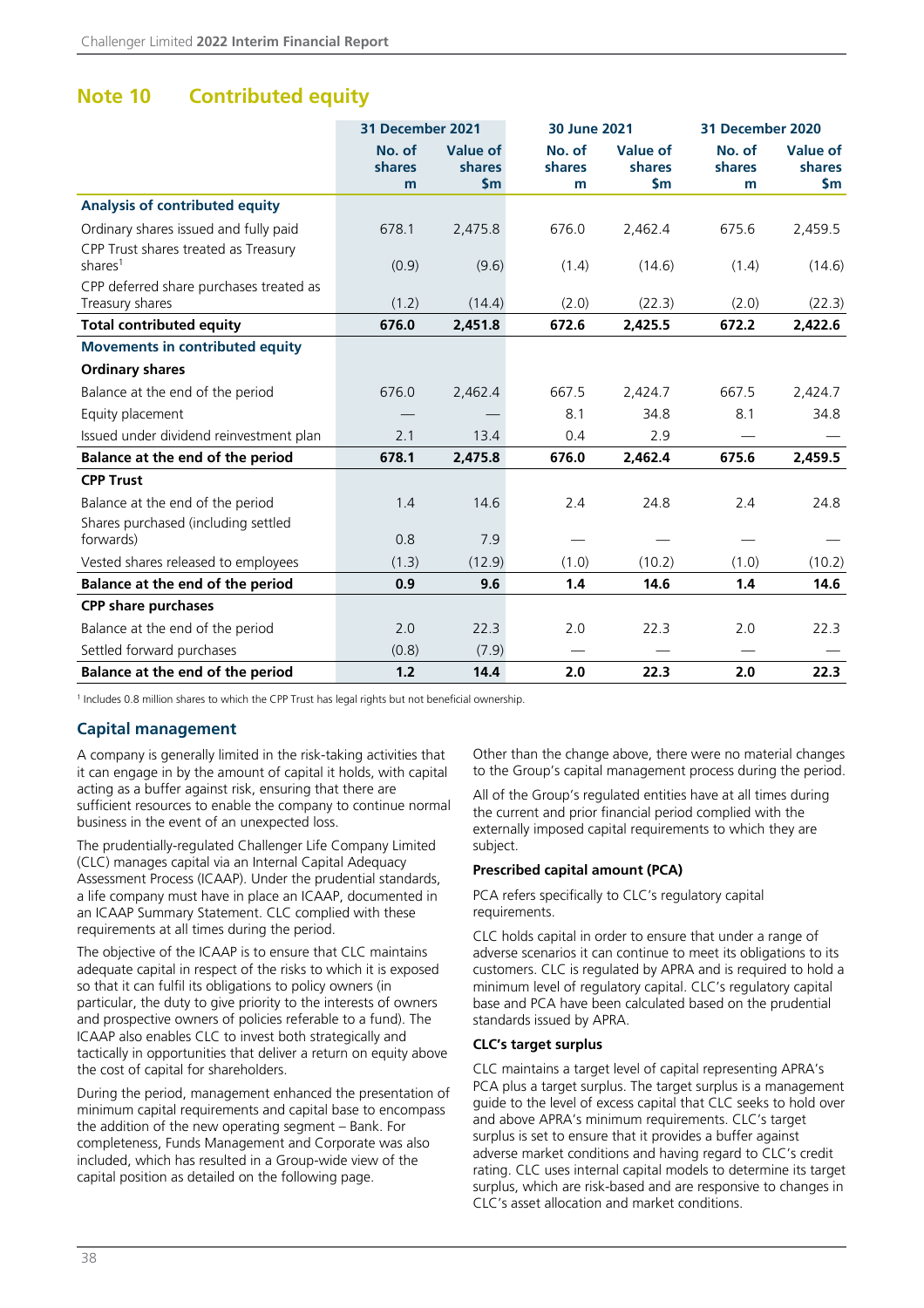### **Note 10 Contributed equity (continued)**

#### **Capital management (continued)**

#### **CLC's target surplus (continued)**

CLC's internal capital models currently result in a target PCA ratio range of 1.3 to 1.7 times. This range can change over time and is dependent on numerous factors.

The PCA ratio at 31 December 2021 was 1.69 times (30 June 2021: 1.63 times), within the range of 1.3 to 1.7 times. The CET1 ratio was 1.20 times at 31 December 2021 up from 1.14 times at 30 June 2021.

#### **Bank regulatory capital**

The Bank is an authorised deposit-taking institution regulated by APRA under the authority of the *Banking Act 1959*. APRA sets minimum regulatory capital requirements for banks based on the Basel Committee on Banking Supervision guidelines.

For the purposes of meeting capital adequacy as prescribed by APRA, certain items such as intangibles and deferred tax assets do not qualify as capital and are excluded from the calculation.

Regulatory capital is divided into Common Equity Tier 1 (CET1), Additional Tier 1 Capital and Tier 2 Capital. The Bank's regulatory capital base at 31 December 2021 was \$76.5 million and predominantly represents CET1 regulatory capital and an immaterial amount of Tier 2 regulatory capital, and is in compliance with APRA minimum capital adequacy requirements. The capital adequacy ratio of 72.9% reflects this capital as a percentage of total risk weighted assets.

To manage its capital, management reviews its adequacy continuously and reports its capital position to the Executive Leadership Team and Asset and Liability Committee on a monthly basis.

#### **Funds Management and Other capital**

In addition to CLC's and MLMF's excess regulatory capital, Challenger maintains cash and tangible assets within the Funds Management and Corporate legal entities. These assets can be used to meet regulatory capital requirements. Challenger also has a Corporate debt facility of \$400.0 million in place, which provides additional financial flexibility. The facility was undrawn as at 31 December 2021.

| Capital as at                                             | CLC <sup>1</sup> | $MLMF2$ Management) <sup>3</sup> | <b>Other</b><br>(including<br><b>Funds</b> | <b>Group</b>  |
|-----------------------------------------------------------|------------------|----------------------------------|--------------------------------------------|---------------|
| 31 December 2021                                          | $\mathsf{Sm}$    | $\mathsf{S}$ m                   | $\mathsf{Sm}$                              | $\mathsf{Sm}$ |
| <b>Regulatory capital base</b>                            |                  |                                  |                                            |               |
| Shareholder equity                                        | 3,419.4          | 76.5                             | 563.4                                      | 4,059.3       |
| Goodwill and other intangibles                            | (75.6)           |                                  | (531.8)                                    | (607.4)       |
| Other adjustments <sup>4</sup>                            | (223.6)          | (0.5)                            | 127.3                                      | (96.8)        |
| Eligible regulatory debt                                  | 1,275.2          | 0.5                              |                                            | 1,275.7       |
| <b>Total capital base</b>                                 | 4,395.4          | 76.5                             | 158.9                                      | 4,630.8       |
| Minimum Regulatory Requirement <sup>1,2</sup>             | 2,593.8          | 11.0                             | 35.9                                       | 2,640.7       |
| <b>Excess over Minimum Regulatory Requirement</b>         | 1,801.6          | 65.5                             | 123.0                                      | 1,990.1       |
| Common Equity Tier 1 (CET1) regulatory capital            | 3,120.3          | 76.0                             |                                            | 3,196.3       |
| Additional Tier 1 capital                                 | 872.7            |                                  |                                            | 872.7         |
| <b>Total Tier 1 regulatory capital</b>                    | 3,993.0          | 76.0                             |                                            | 4,069.0       |
| Tier 2 capital <sup>5</sup>                               | 402.4            | 0.5                              |                                            | 402.9         |
| <b>Total capital base</b>                                 | 4,395.4          | 76.5                             | 158.9                                      | 4,630.8       |
| CET1 capital ratio (times) <sup>6</sup>                   | 1.20             | 6.90                             |                                            |               |
| Tier 1 capital ratio (times) $7$                          | 1.54             | 6.90                             |                                            |               |
| Minimum Regulatory Requirement ratio (times) <sup>8</sup> | 1.69             | 6.95                             | 4.43                                       | 1.75          |

<sup>1</sup> Minimum Regulatory Requirement is equivalent to PCA for CLC.

<sup>2</sup> Minimum Regulatory Requirement for MLMF represents total capital requirements of 8% (of risk weighted assets) plus the capital conservation buffer of 2.5% (of risk weighted assets), as stipulated under APS 110 Capital Adequacy.

<sup>3</sup> Includes Funds Management, Corporate and other Life/Bank entities. Funds Management Minimum Regulatory Requirement (MRR) for capital based on

requirements set by ASIC and regulators in other foreign jurisdictions. Challenger Retirement and Investment Services Limited MRR based on APRA and ASIC requirements.

<sup>4</sup>Other adjustments predominantly related to intercompany items.

 $5$  Refers to subordinated debt for CLC and general credit loss reserve for Bank.

 $6$  CET1 capital ratio is Common Equity Tier  $\overline{1}$  regulatory capital divided by Minimum Regulatory Requirement.

 $7$ Tier 1 capital ratio is Total Tier 1 regulatory capital divided by Minimum Regulatory Requirement.

<sup>8</sup> Minimum Regulatory Requirement ratio is total capital base divided by Minimum Regulatory Requirement.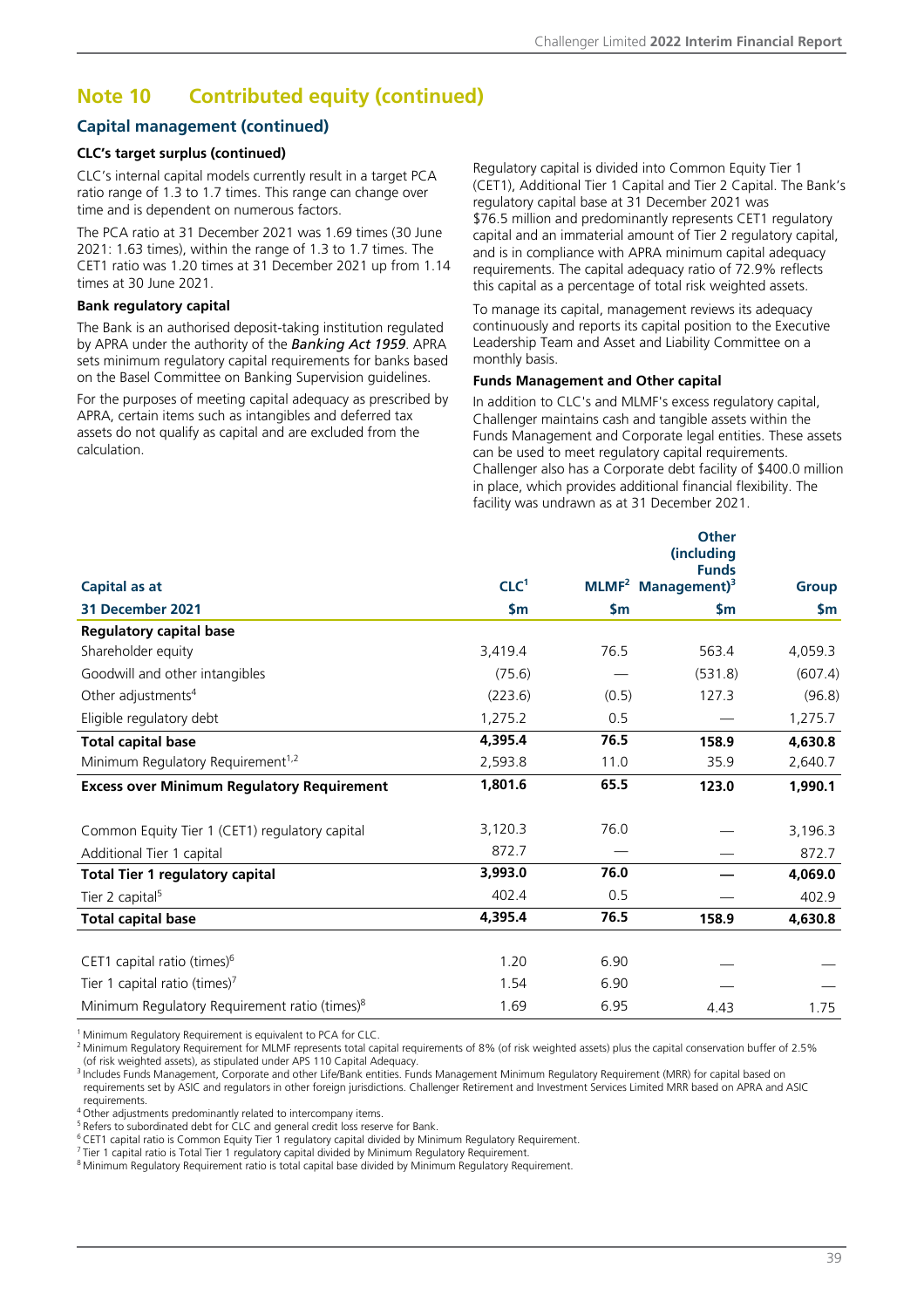### <span id="page-41-0"></span>**Note 10 Contributed equity (continued)**

#### **Dividend Reinvestment Plan (DRP)**

The Company resumed the DRP for the 2021 final dividend, and on 22 September 2021 issued 2,109,802 ordinary shares to satisfy the plan.

The DRP issue price per share for the 2021 final dividend was \$6.4010 and represented the volume weighted average share price over the 10 trading days from 2 September 2021 to 15 September 2021.

The final DRP participation rate was 19.0% of all issued shares, resulting in proceeds of \$13.5 million.

### **Note 11 Interest bearing financial liabilities**

|                                           | 30 June 2021                      |                             |                                               | <b>Non-cash movements</b>        |                                           |                         | 31 December 2021                   |                                  |
|-------------------------------------------|-----------------------------------|-----------------------------|-----------------------------------------------|----------------------------------|-------------------------------------------|-------------------------|------------------------------------|----------------------------------|
|                                           | <b>Facility</b><br>$\mathsf{S}$ m | <b>Opening</b><br><b>Sm</b> | <b>Cash flow</b><br>balance repayments<br>\$m | Foreign<br>exchange<br><b>Sm</b> | <b>Fair value</b><br>changes<br><b>Sm</b> | Other<br>$\mathsf{S}$ m | <b>Closing</b><br>balance<br>\$m\$ | <b>Facility</b><br>$\mathsf{Sm}$ |
| <b>Bank loans</b>                         |                                   |                             |                                               |                                  |                                           |                         |                                    |                                  |
| Corporate <sup>1</sup>                    | 400.0                             |                             |                                               |                                  |                                           |                         |                                    | 400.0                            |
| Controlled property trusts <sup>2,3</sup> | 394.9                             | 392.3                       | (8.8)                                         | (2.0)                            | 0.4                                       | 0.7                     | 382.6                              | 382.6                            |
| Controlled infrastructure<br>trusts $3$   | 179.3                             | 179.3                       | (3.6)                                         |                                  |                                           |                         | 175.7                              | 175.7                            |
| Term funding <sup>4</sup>                 |                                   |                             |                                               |                                  |                                           | 5.4                     | 5.4                                | 5.4                              |
| Repurchase agreements                     | 4,111.1                           | 4,111.1                     | (568.6)                                       |                                  |                                           | $\hspace{0.05cm}$       | 3,542.5                            | 3,542.5                          |
| <b>Total bank loans</b>                   | 5,085.3                           | 4,682.7                     | (581.0)                                       | (2.0)                            | 0.4                                       | 6.1                     | 4,106.2                            | 4,506.2                          |
| <b>Non-bank loans</b>                     |                                   |                             |                                               |                                  |                                           |                         |                                    |                                  |
| Subordinated debt                         | 400.0                             | 404.5                       |                                               |                                  | (2.9)                                     |                         | 401.6                              | 400.0                            |
| Challenger Capital Notes 1 <sup>3</sup>   | 27.7                              | 27.7                        |                                               |                                  |                                           | $\hspace{0.05cm}$       | 27.7                               | 27.7                             |
| Challenger Capital Notes 2 <sup>3</sup>   | 460.0                             | 456.3                       |                                               |                                  |                                           | 1.0                     | 457.3                              | 460.0                            |
| Challenger Capital Notes 3 <sup>3</sup>   | 385.0                             | 379.0                       |                                               |                                  |                                           | 0.6                     | 379.6                              | 385.0                            |
| Loan notes - SPV                          | 373.3                             | 373.3                       | (75.0)                                        |                                  |                                           | $\qquad \qquad$         | 298.3                              | 298.3                            |
| <b>Total non-bank loans</b>               | 1,646.0                           | 1,640.8                     | (75.0)                                        |                                  | (2.9)                                     | 1.6                     | 1,564.5                            | 1,571.0                          |
| <b>Total interest bearing</b>             |                                   |                             |                                               |                                  |                                           |                         |                                    |                                  |
| financial liabilities                     | 6,731.3                           | 6,323.5                     | (656.0)                                       | (2.0)                            | (2.5)                                     | 7.7                     | 5,670.7                            | 6,077.2                          |
| Current                                   |                                   | 4,310.0                     |                                               |                                  |                                           |                         | 3,738.4                            |                                  |
| Non-current                               |                                   | 2,013.5                     |                                               |                                  |                                           |                         | 1,932.3                            |                                  |
|                                           |                                   | 6,323.5                     |                                               |                                  |                                           |                         | 5,670.7                            |                                  |

<sup>1</sup> No amounts were drawn from the facility in the period.

<sup>2</sup> Total facility limit consists of non-redraw loan facilities limits totalling \$382.6 million (30 June 2021: \$394.9 million).

<sup>3</sup> Held at amortised cost except for the controlled property trust loan in respect of County Court. The fair value of these are: Challenger Capital Notes 1 \$28.0 million (30 June 2021: \$27.8 million), Challenger Capital Notes 2 \$476.1 million (30 June 2021: \$480.8 million), and Challenger Capital Notes 3 \$408.7 million (30 June 2021: \$407.9 million); controlled property trusts \$386.0 million (30 June 2021: \$396.3 million); controlled infrastructure trusts \$179.3 million (30 June 2021: \$182.3 million).

4 Reserve Bank of Australia (RBA) Term Funding Facility made available to ADIs. Balance taken on as part of MLMF's acquisition. MLMF accessed its allowance to the facility in two tranches: in September 2020 with a repurchase date in September 2023 and in June 2021 with repurchase date in June 2024.

#### **Repurchase agreements**

CLC has entered into repurchase agreements with certain counterparties whereby fixed income securities are sold for cash, while simultaneously agreeing to repurchase the fixed income security at a fixed price and fixed date in the future. These agreements finance bonds held for hedging purposes and are interest bearing, with interest factored into the price at which the bonds are repurchased and paid on repurchase. All agreements as at 31 December 2021 are current and all mature by March 2022. They will continue to be rolled into new agreements in the future.

CLC uses Australian Government and Semi-Government Bonds with repurchase agreements, interest rate swaps and bond futures to hedge movements in interest rates on its asset portfolio, annuity policy liabilities, Guaranteed Index Return mandates and the Challenger Index Plus Fund.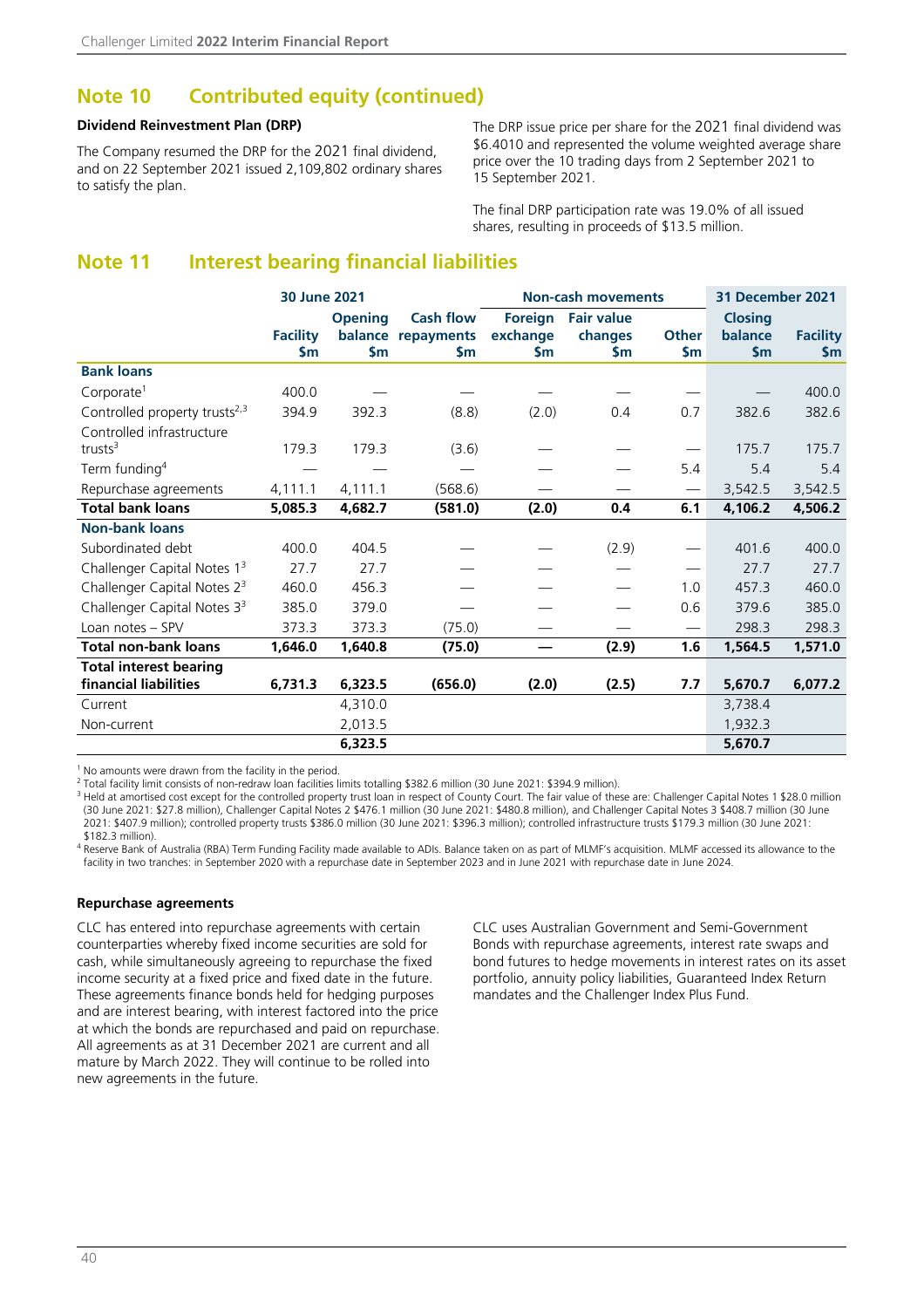### <span id="page-42-0"></span>**Note 12 Deposits from customers**

|                                      | 31 Dec<br>2021 | 30 Jun<br>2021 |
|--------------------------------------|----------------|----------------|
| <b>Deposits from customers</b>       | <b>Sm</b>      | Sm             |
| At call                              | 68.8           |                |
| Term deposits                        | 83.8           |                |
| <b>Total deposits from customers</b> | 152.6          |                |
|                                      |                |                |

|                                      | 31 Dec<br>2021 | 30 Jun<br>2021 |
|--------------------------------------|----------------|----------------|
| <b>Maturity analysis</b>             | \$m\$          | <b>Sm</b>      |
| At call                              | 68.8           |                |
| Up to 3 months (excluding at call)   | 24.2           |                |
| From 3 to 6 months                   | 16.0           |                |
| From 6 to 12 months                  | 38.2           |                |
| From 1 to 3 years                    | 5.4            |                |
| <b>Total deposits from customers</b> | 152.6          |                |

#### **Accounting policy**

All deposits from customers are initially recognised at the fair value of the amount received, adjusted for any directly attributable transaction costs, and are subsequently measured at amortised cost using the effective interest rate method.

Financial liabilities are classified and measured at amortised cost unless they are held for trading or designated by the entity as being at fair value through profit and loss (FVTPL).

Deposits from customers are held at amortised cost as they are not held for trading nor designated as being at FVTPL.

Interest expense incurred is recognised in the Statement of comprehensive income on an accrual basis.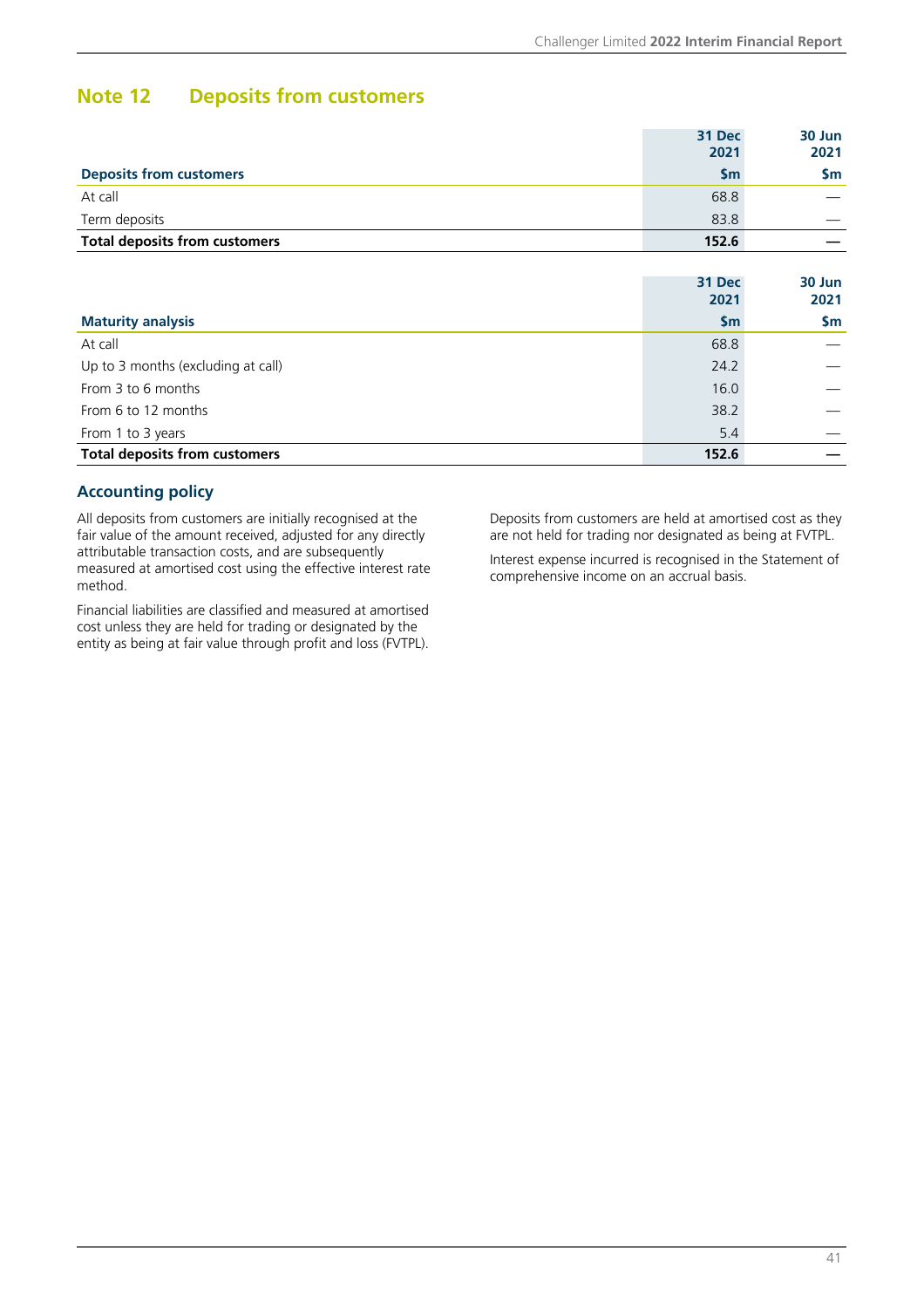### <span id="page-43-0"></span>**Note 13 Dividends paid and proposed**

|                                                                          | 31 Dec<br>2021 | 31 Dec<br>2020 |
|--------------------------------------------------------------------------|----------------|----------------|
|                                                                          | <b>Sm</b>      | <b>Sm</b>      |
| Dividends declared and paid during the year                              |                |                |
| Final 30 June 2021 100% franked dividend: 10.5 cents (30 June 2020: nil) | 70.7           |                |
| Dividend proposed (not recognised as a liability at 31 December 2021)    |                |                |
| 2022 interim 100% franked dividend: 11.5 cents (2021 interim: 9.5 cents) | 78.0           | 64.0           |

A DRP will be in operation for the 2022 interim dividend.

#### **Dividend franking credits**

Franking credits available to shareholders are \$172.8 million (30 June 2021: \$118.8 million), based on a tax rate of 30%. The amount is calculated from the balance of the franking account as at the end of the reporting period, adjusted for franking credits that will arise after the end of the reporting

period from the settlement of current liabilities for income tax and franking debits in respect of interest on Challenger Capital Notes 1, 2 and 3. The impact of the proposed dividend will be to reduce the balance of the franking account by \$33.3 million. All dividends are franked at a tax rate of 30%.

### **Note 14 Earnings per share**

|                                                                      | 31 Dec        | <b>31 Dec</b> |
|----------------------------------------------------------------------|---------------|---------------|
|                                                                      | 2021          | 2020          |
|                                                                      | cents         | cents         |
| Basic earnings per share                                             | 41.8          | 33.2          |
| Diluted earnings per share                                           | 33.9          | 27.3          |
|                                                                      |               |               |
|                                                                      | \$m\$         | $\mathsf{Sm}$ |
| Profit attributable to ordinary shareholders                         | 282.0         | 222.8         |
| Add back interest expense on Challenger Capital Notes 1, 2 and 3     | 13.8          | 12.6          |
| Add back interest expense net of tax on CLC Subordinated Notes       | 3.0           | 3.1           |
| Total earnings used in the calculation of diluted earnings per share | 298.8         | 238.5         |
|                                                                      |               |               |
| <b>Number of shares</b>                                              | <b>Number</b> | <b>Number</b> |
| Weighted average of ordinary shares issued                           | 677,214,590   | 674,558,206   |
| Weighted average of Treasury shares                                  | (2, 565, 984) | (3,710,222)   |
| Weighted average ordinary shares for basic earnings per share        | 674,648,606   | 670,847,984   |
|                                                                      |               |               |
| Adjusted for potential ordinary shares:                              |               |               |
| Weighted average effect of Challenger Performance Plan               | 13,337,571    | 5,870,879     |
| Weighted average effect of Challenger Capital Notes 1, 2 and 3       | 133,366,647   | 136,328,771   |
| Weighted average effect of CLC Subordinated Notes                    | 59,070,235    | 59,070,235    |
| Weighted average ordinary shares for diluted earnings per share      | 880,423,059   | 872,117,869   |

#### **Accounting policy**

Basic earnings per share is calculated by dividing the total profit for the period attributable to equity holders of the Company by the weighted average number of ordinary shares outstanding during the financial period. The number of ordinary shares outstanding is net of Treasury shares held by the Challenger Performance Plan (CPP) Trust or under CPP deferred share purchase agreements in respect of equity incentive plan awards to employees.

The weighted average number of Treasury shares for the period was 2,565,984 (31 December 2020: 3,710,222).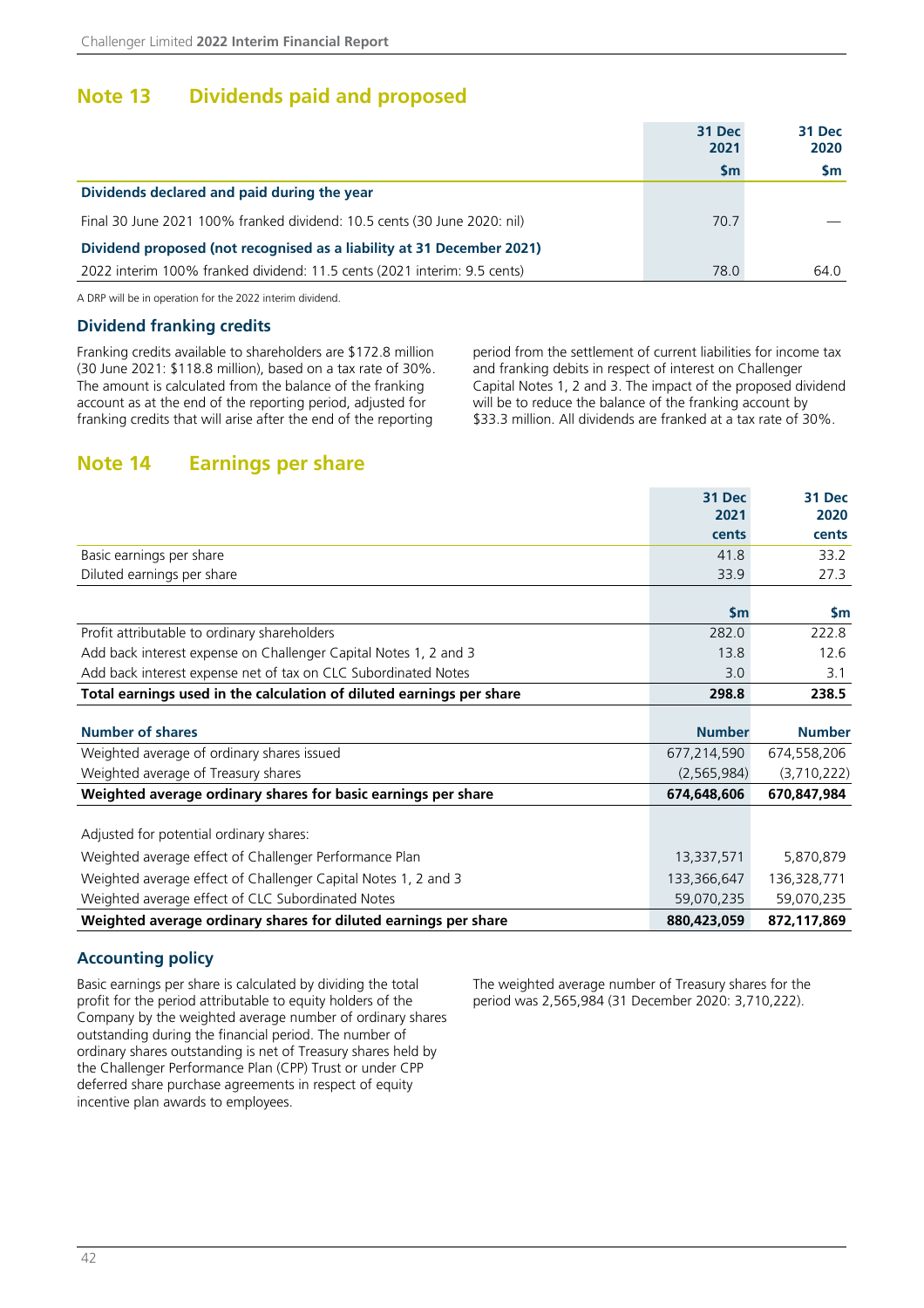### **Note 14 Earnings per share (continued)**

#### **Accounting policy (continued)**

#### **Accounting treatment of Capital Notes and subordinated debt**

Challenger Capital Notes 1, 2 and 3 and subordinated debt are an effective source of funding for Challenger.

Each of the Capital Notes 1, 2, 3 and subordinated debt have convertibility features that would result in these instruments converting to ordinary shares under certain circumstances, including APRA determining CLC to be non-viable.

With the exception of Challenger Notes 1, it is Challenger's current intention to refinance each of these instruments at their respective call dates, or prior to the Mandatory Conversion Date, and therefore conversion to ordinary shares is unlikely. The remaining Capital Notes 1 will mandatorily convert to ordinary Challenger shares on May 2022. In the interim, they will continue to receive quarterly distribution payments up until their conversion.

Under AASB 133 *Earnings per Share*, convertible debt is considered dilutive whenever the interest per potential ordinary share for each of these instruments is less than Challenger's basic EPS for the period. As such, a test is required at each reporting period to determine if they are included in the dilutive share count.

Diluted earnings per share is calculated by dividing the total adjusted profit attributable to equity holders of the Company by the weighted average number of ordinary shares outstanding during the period adjusted for the effects of dilutive shares that may be converted under the terms of Challenger Capital Notes 1, 2 and 3 (Notes), CLC Subordinated Notes and shares granted under the Challenger Performance Plan (CPP).

The dilutive share count for Challenger's convertible debt (Challenger Capital Notes 1, 2 and 3 and subordinated debt) is based on the following formula:

Face value of debt

Conversion factor x Challenger's 20-day VWAP<sup>1</sup> share price

The conversion factor on all Challenger's convertible debt is 99% of the weighted average Challenger share price over the last 20 days of trading (subject to a minimum VWAP floor) in each reporting period.

An assessment of the dilutive impact of convertible securities is usually done by reference to the determination as to whether the interest received would be more or less than the earnings per share and whether it would be rational for a holder to receive coupon from the convertible security or dividends from holding the shares.

The profit attributable to ordinary shareholders is adjusted by \$16.8 million interest on the Notes and CLC Subordinated Notes (31 December 2020: \$15.7 million adjustment) for the diluted calculation when the Notes and CLC Subordinated Notes are considered dilutive.

There have been no other transactions involving ordinary shares or potential ordinary shares between the reporting date and the date of authorisation of these financial statements.

<sup>&</sup>lt;sup>1</sup> Volume-weighted average share price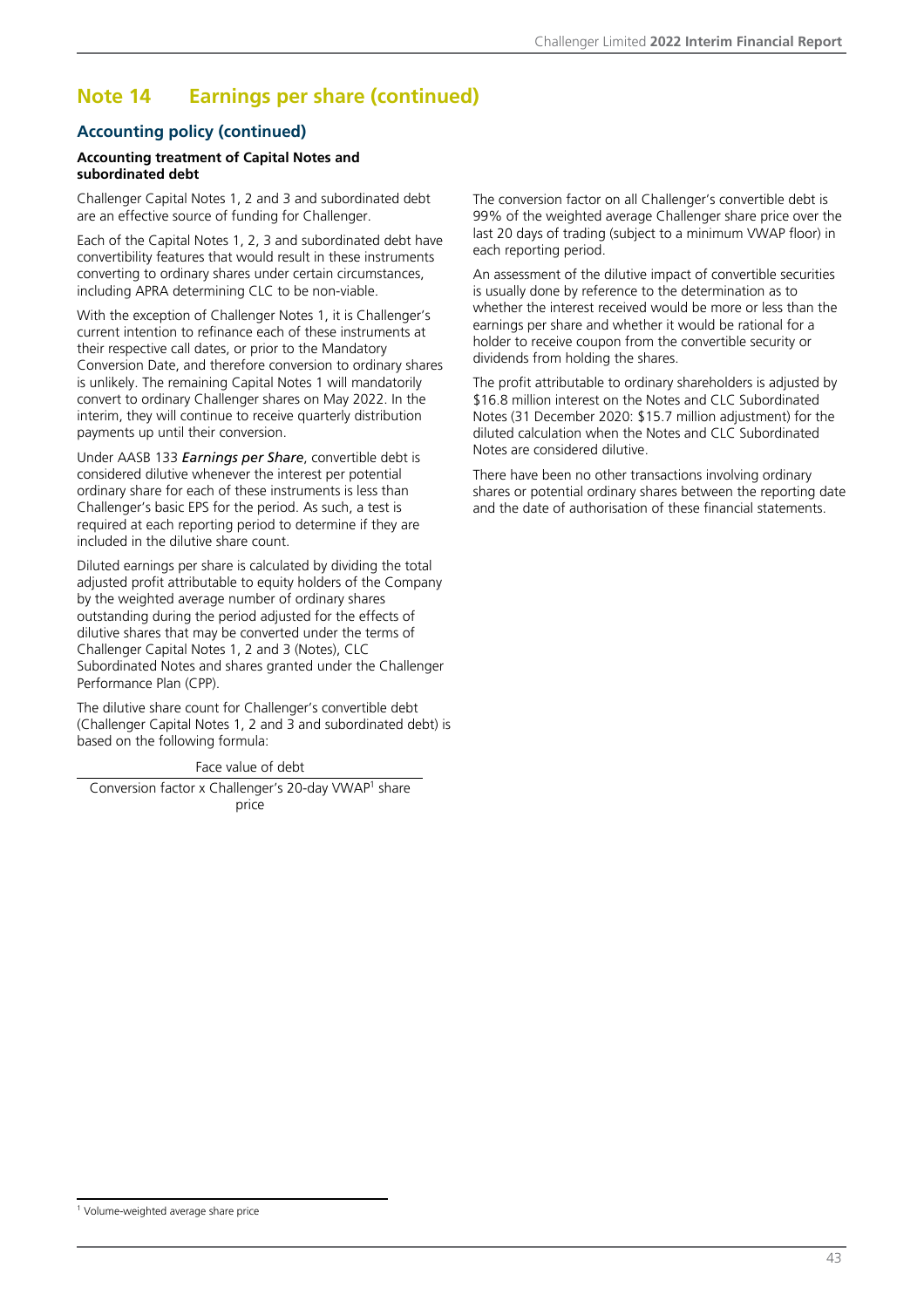### <span id="page-45-0"></span>**Note 15 Fair values of investment assets and liabilities**

#### **Fair value determination and classification**

Fair value reflects the price that would be received on sale of an asset or paid to transfer a liability in an orderly transaction between market participants at the measurement date. The majority of the Group's financial instruments are held in the life insurance statutory funds of CLC and, as a result, are required by AASB 1038 *Life Insurance Contracts* to be designated at fair value through profit and loss where this is permitted under AASB 9 *Financial Instruments.*

Financial instruments measured at fair value are categorised under a three level hierarchy, reflecting the availability of observable market inputs when estimating the fair value. If different levels of inputs are used to measure a financial instrument's fair value, the classification within the hierarchy is based on the lowest level that is significant to the fair value measurement. The three levels are set out below.

- Level 1 Unadjusted quoted prices in active markets are the valuation inputs for identical assets or liabilities (i.e. listed securities).
- Level 2 Valuation inputs other than quoted prices included within Level 1 that are observable for the asset or liability, either directly (as prices) or indirectly (derived from prices) are used.
- Level 3 There are valuation inputs for the asset or liability that are not based on observable market data (unobservable inputs).

The unobservable inputs into the valuation of the Group's Level 3 assets and liabilities are determined based on the best information available, including the Group's own assessment of the assumptions that market participants would use in pricing the asset or liability. Examples of unobservable inputs are estimates about the timing and amount of cash flows, discount rates, earnings multiples and internal credit ratings.

#### **Valuation techniques**

The majority of the Group's listed and unlisted fixed income securities, over-the-counter derivative financial instruments and interest bearing liabilities including the subordinated debt issuance are classified as Level 2. This recognises the availability of a quoted price but not from an active market as defined by the accounting standard.

Fixed income securities where market observable inputs are not available are classified as Level 3. The Group's derivative financial instruments are traded over-the-counter so, while they are not exchange traded, there is a market observable price. Most of the fixed income securities and all of the government/semi-government securities have market observable prices.

Externally rated unlisted fixed income securities are valued by applying market observable credit spreads on similar assets with an equivalent credit rating and are classified as Level 2. Internally-rated fixed income securities are classified as Level 3 as the determination of an equivalent credit rating is a significant non-observable input.

Equity, infrastructure and property securities that are exchange traded are generally classified as Level 1. Where quoted prices are available, but are not from an active market, they are classified as Level 2. If market observable inputs are not available, they are classified as Level 3. Valuations can make use of cash flow forecasts discounted using the applicable yield curve, earnings-multiple valuations or, for managed funds, the net assets of the trust per the most recent financial report.

External unit holders' liabilities are valued at the face value of the amounts payable, being an approximation of fair value, and classified as Level 2. The portion of life investment contract liabilities classified as Level 2 represents products or product options for which the liability is determined based on an account balance, rather than a discounted cash flow as applied to the rest of the portfolio.

Cash and cash equivalents are carried at amortised cost. To determine a fair value where the asset is liquid or maturing within three months, the fair value is approximate to the carrying amounts. This assumption is applied to liquid assets and the short-term elements of all other investment assets and liabilities.

The mortgage SPVs have total equity attributable to residual income unitholders (RIU) at amortised cost of \$0.3 million (30 June 2021: \$0.4 million). The fair value of this RIU holders' asset is \$25.2 million (30 June 2021: \$31.3 million) and would be classified as Level 3 in the fair value hierarchy.

The loan assets attributable to the Bank are carried at amortised cost. The carrying amount of those assets less ECL is considered a reasonable approximation of their fair value.

Challenger Capital Notes 1, 2 and 3 have carrying values (inclusive of unamortised issue costs) of \$27.7 million, \$457.3 million and \$379.6 million respectively. The fair value of these notes is \$28.0 million, \$476.1 million and \$408.7 million respectively and they are classified as Level 1 in the fair value hierarchy.

#### **Valuation process**

For financial instruments and investment properties categorised within Level 3 of the fair value hierarchy, the valuation process applied in valuing such instruments is governed by the CLC Practice Note on Investment Asset and Financial Liability Valuation. The Practice Note outlines the Valuation Committee's responsibilities in the governance of the valuation of investment assets and financial liabilities for the purposes of financial reporting. All significant Level 3 financial instruments are referred to the Valuation Committee which generally meets monthly, or more frequently if required.

The table on the following page summarises the financial instruments and investment properties measured at fair value at each level of the fair value hierarchy as at the Statement of financial position date.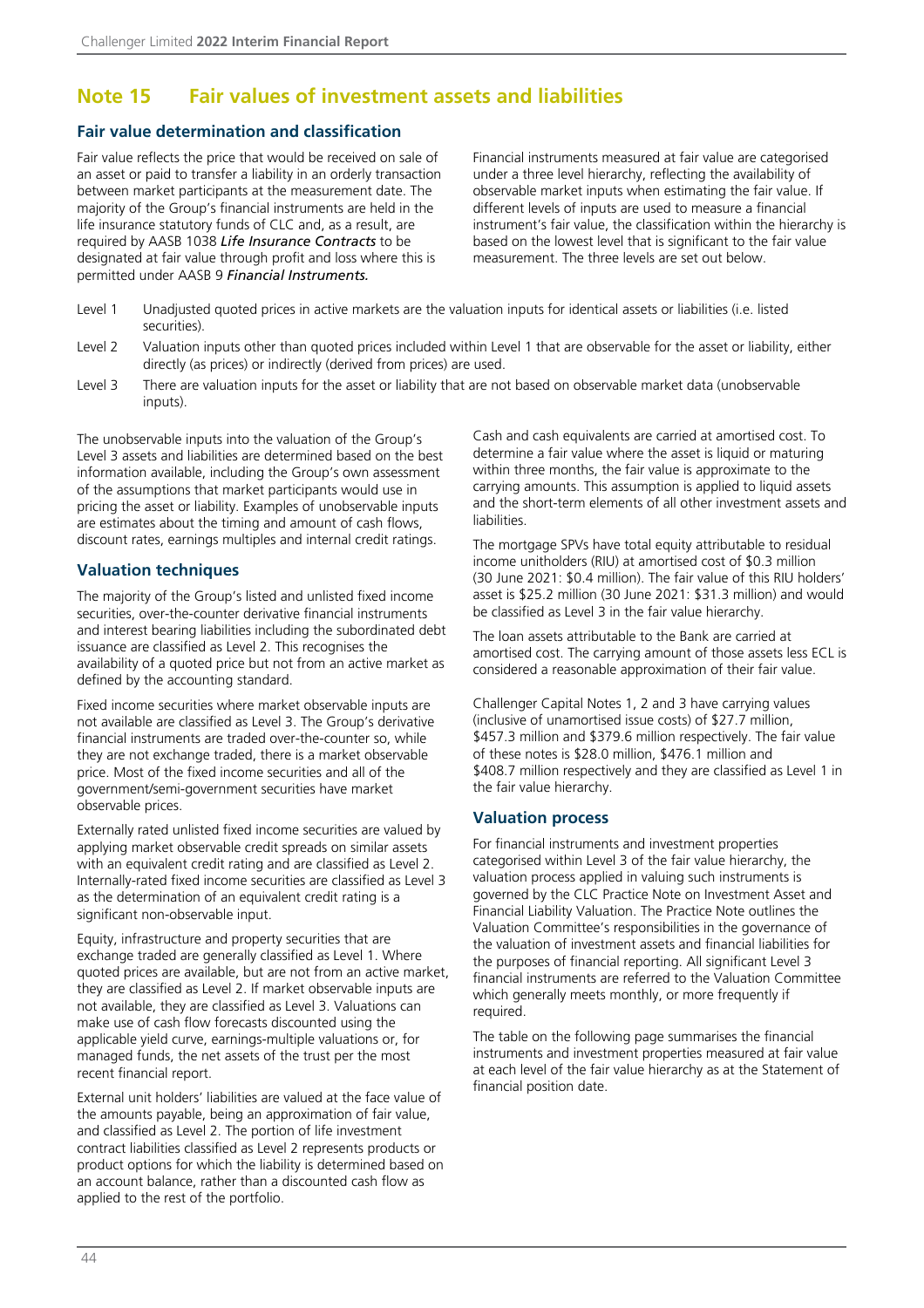### **Note 15 Fair values of investment assets and liabilities (continued)**

#### **Valuation process (continued)**

|                                                  | Level 1<br>\$m | Level <sub>2</sub><br>\$m | Level 3<br>$\mathsf{sm}$ | <b>Total</b><br>\$m |
|--------------------------------------------------|----------------|---------------------------|--------------------------|---------------------|
| 31 Dec 2021                                      |                |                           |                          |                     |
| Derivative assets                                |                | 620.3                     |                          | 620.3               |
| Fixed income securities <sup>1</sup>             |                | 17,874.2                  | 1,787.5                  | 19,661.7            |
| Equity and other alternatives                    | 1.3            | 1,383.5                   | 151.6                    | 1,536.4             |
| Infrastructure investments <sup>1</sup>          |                | 0.1                       | 329.9                    | 330.0               |
| Hedged commodities                               | 658.6          |                           |                          | 658.6               |
| Property securities                              |                |                           | 93.3                     | 93.3                |
| Investment and development property <sup>2</sup> |                | 388.0                     | 3,496.2                  | 3,884.2             |
| <b>Total assets</b>                              | 659.9          | 20,266.1                  | 5,858.5                  | 26,784.5            |
| Derivative liabilities                           | 1.6            | 404.2                     |                          | 405.8               |
| Interest bearing financial liabilities           | 912.8          | 408.5                     |                          | 1,321.3             |
| External unit holders' liabilities               |                | 4,381.8                   |                          | 4,381.8             |
| Life investment contract liabilities             |                | 43.0                      | 6,522.7                  | 6,565.7             |
| <b>Total liabilities</b>                         | 914.4          | 5,237.5                   | 6,522.7                  | 12,674.6            |
| 30 Jun 2021                                      |                |                           |                          |                     |
| Derivative assets                                |                | 738.3                     |                          | 738.3               |
| Fixed income securities                          |                | 18,522.1                  | 1,874.8                  | 20,396.9            |
| Equity and other alternatives                    | 1.2            | 1,188.2                   | 155.0                    | 1,344.4             |
| Infrastructure investments <sup>1</sup>          |                |                           | 345.4                    | 345.4               |
| Property securities                              |                |                           | 88.0                     | 88.0                |
| Investment and development property <sup>2</sup> |                | 396.0                     | 3,389.7                  | 3,785.7             |
| <b>Total assets</b>                              | 1.2            | 20,844.6                  | 5,852.9                  | 26,698.7            |
| Derivative liabilities                           | 0.8            | 506.8                     |                          | 507.6               |
| Interest bearing financial liabilities           | 916.5          | 418.2                     |                          | 1,334.7             |
| External unit holders' liabilities               |                | 3,632.2                   |                          | 3,632.2             |
| Life investment contract liabilities             |                | 47.2                      | 6,183.2                  | 6,230.4             |
| <b>Total liabilities</b>                         | 917.3          | 4,604.4                   | 6,183.2                  | 11,704.9            |
| 31 Dec 2020                                      |                |                           |                          |                     |
| Derivative assets                                |                | 1,042.4                   |                          | 1,042.4             |
| Fixed income securities                          |                | 17,681.1                  | 1,779.0                  | 19,460.1            |
| Equity and other alternatives                    | 1.8            | 930.4                     | 250.0                    | 1,182.2             |
| Infrastructure investments <sup>1</sup>          |                |                           | 367.1                    | 367.1               |
| Property securities                              |                |                           | 85.5                     | 85.5                |
| Investment and development property <sup>2</sup> |                |                           | 3,663.4                  | 3,663.4             |
| <b>Total assets</b>                              | 1.8            | 19,653.9                  | 6,145.0                  | 25,800.7            |
| Derivative liabilities                           |                | 682.3                     |                          | 682.3               |
| Interest bearing financial liabilities           | 919.4          | 422.1                     |                          | 1,341.5             |
| External unit holders' liabilities               |                | 3,031.5                   |                          | 3,031.5             |
| Life investment contract liabilities             |                | 47.8                      | 5,472.7                  | 5,520.5             |
| <b>Total liabilities</b>                         | 919.4          | 4,183.7                   | 5,472.7                  | 10,575.8            |

<sup>1</sup> The Group has exposures to structured entities (entities designed so that voting or similar rights are not the dominant factor in determining who controls the entity, for example when any voting rights relate purely to administrative tasks) via investments in asset-backed finance vehicles (where it may act as a lender or purchaser of notes and/or residual income units) and securitisations (such as mortgages, finance leases and other types of collateralised vehicles). The Company assesses, at inception and at each reporting date, whether a structured entity should be consolidated based on the accounting policy. The maximum exposure to loss is limited to the reported fair value of the underlying securities plus any guaranteed undrawn commitments to the counterparties. At 31 December 2021, the carrying value of asset-backed financing assets was \$54.5 million (30 June 2021: \$76.7 million) with \$58.1 million undrawn commitments (30 June 2021: \$56.4 million) and securitisations was \$5,114.4 million (30 June 2021: \$4,517.9 million) plus \$56.4 million undrawn commitments (30 June 2021: \$20.4 million).

 $2$  Refer to Note 6 Investment and development property for valuation techniques and key unobservable inputs.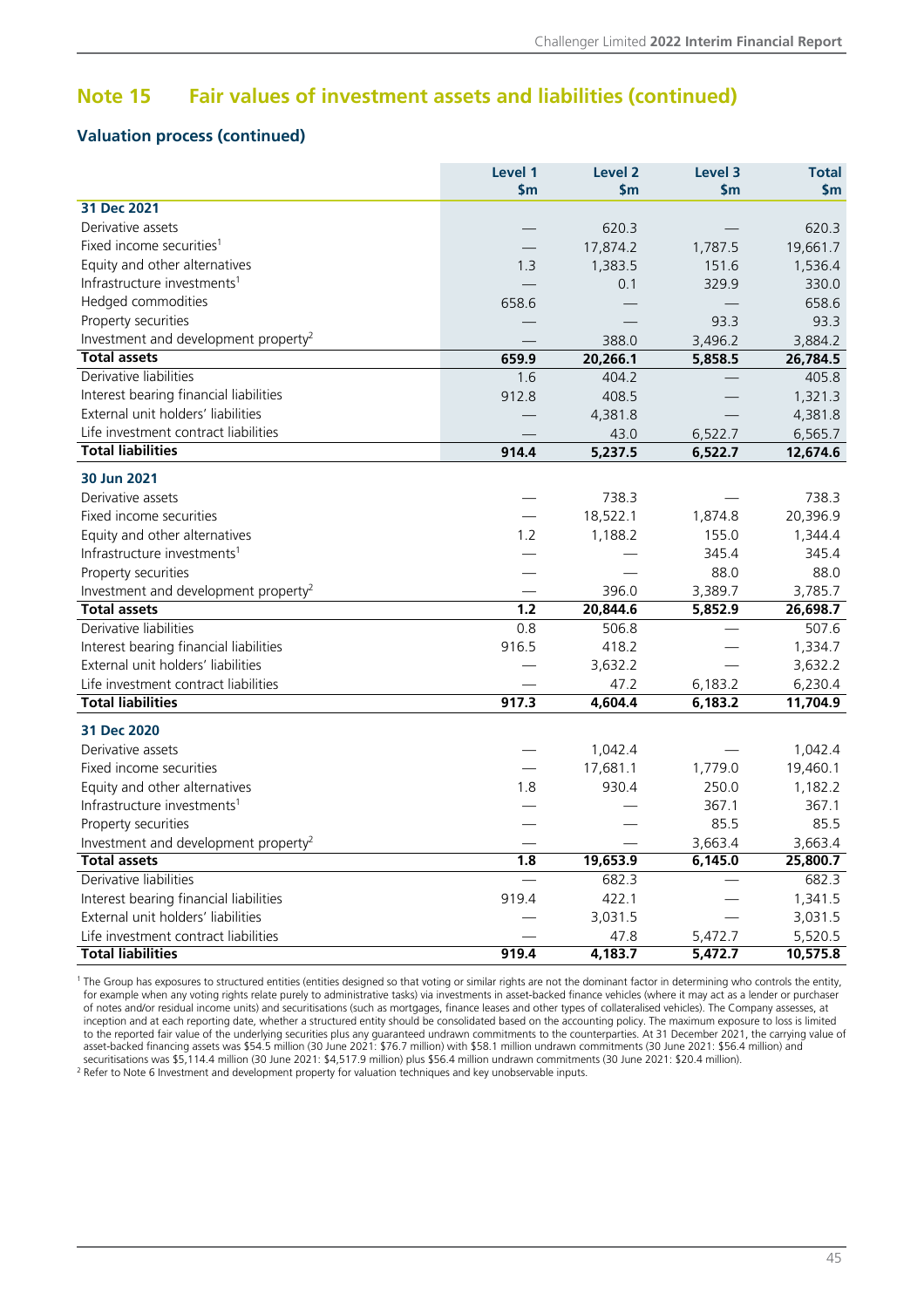### **Note 15 Fair values of investment assets and liabilities (continued)**

#### **Level 3 sensitivities**

The following table shows the sensitivity of Level 3 financial instruments to a reasonably possible change in alternative assumptions in respect of the non-observable inputs into the fair value calculation.

|                                        | value <sup>1</sup><br><b>Sm</b> | impact<br>$\mathsf{Sm}$ | <b>Level 3 Positive Negative</b><br>impact | \$m Valuation technique                                              | Reasonably possible change in<br>non-observable input <sup>2,3</sup> |
|----------------------------------------|---------------------------------|-------------------------|--------------------------------------------|----------------------------------------------------------------------|----------------------------------------------------------------------|
| 31 Dec 2021                            |                                 |                         |                                            |                                                                      |                                                                      |
| Fixed income securities                | 1,787.5                         | 12.3                    |                                            | (33.0) Discounted cash flow                                          | Primarily credit spreads                                             |
| Equity and other alternatives          | 151.6                           | 11.5                    |                                            | (12.5) Discounted cash flow,<br>external financial report valuation  | Mortality rate, 5% change in                                         |
| Infrastructure investments             | 329.9                           | 4.3                     |                                            | (4.2) Discounted cash flow,<br>external financial report flow models | Primarily discount rate on cash                                      |
| Property securities <sup>4</sup>       | 93.3                            | 4.7                     |                                            | (4.7) External financial report 5% change in valuation               |                                                                      |
| Investment contract liabilities        | (6, 522.7)                      | 2.2                     |                                            | (2.2) Discounted cash flow                                           | Primarily expense assumptions                                        |
| Investment and development<br>property | 3,496.2                         | 170.5                   |                                            | (125.7) Market capitalisation,<br>Discounted cash flow               | Primarily capitalisation rate                                        |
| <b>Total Level 3</b>                   | (664.2)                         | 205.5                   | (182.3)                                    |                                                                      |                                                                      |
| 30 Jun 2021                            |                                 |                         |                                            |                                                                      |                                                                      |
| Fixed income securities                | 1,874.8                         | 13.5                    |                                            | (54.0) Discounted cash flow                                          | Primarily credit spreads                                             |
| Equities and other alternatives        | 155.0                           | 12.0                    |                                            | (13.0) Discounted cash flow,<br>external financial report valuation  | Mortality rate, 5% change in                                         |
| Infrastructure investments             | 345.4                           | 4.3                     |                                            | (4.2) Discounted cash flow,<br>external financial report flow models | Primarily discount rate on cash                                      |
| Property securities                    | 88.0                            | 4.4                     |                                            | (4.4) External financial report 5% change in valuation               |                                                                      |
| Life investment contract liabilities   | (6, 183.2)                      | 2.4                     |                                            | (2.4) Discounted cash flow                                           | Primarily expense assumptions                                        |
| Investment and development<br>property | 3,389.7                         | 152.3                   |                                            | (124.9) Market capitalisation,<br>Discounted cash flow               | Primarily capitalisation rate                                        |
| <b>Total Level 3</b>                   | (330.3)                         | 188.9                   | (202.9)                                    |                                                                      |                                                                      |
| 31 Dec 2020                            |                                 |                         |                                            |                                                                      |                                                                      |
| Fixed income securities                | 1,779.0                         | 11.7                    |                                            | (51.4) Discounted cash flow                                          | Primarily credit spreads                                             |
| Equity and other alternatives          | 250.0                           | 16.6                    |                                            | (17.8) Discounted cash flow,<br>external financial report valuation  | Mortality rate, 5% change in                                         |
| Infrastructure investments             | 367.1                           | 2.7                     |                                            | (2.7) Discounted cash flow,<br>external financial report flow models | Primarily discount rate on cash                                      |
| Property securities <sup>4</sup>       | 85.5                            | 4.3                     |                                            | (4.3) External financial report 5% change in valuation               |                                                                      |
| Investment contract liabilities        | (5,472.7)                       | 2.3                     |                                            | (2.3) Discounted cash flow                                           | Primarily expense assumptions                                        |
| Investment and development<br>property | 3,663.4                         | 166.5                   |                                            | (116.8) Market capitalisation,<br>Discounted cash flow               | Primarily capitalisation rate                                        |
| <b>Total Level 3</b>                   | 672.3                           | 204.1                   | (195.3)                                    |                                                                      |                                                                      |

<sup>1</sup> The fair value of the asset or liability would increase/decrease if the credit spread or discount rate decreases/increases or if expense assumptions and the other inputs increase/decrease.

<sup>2</sup> Specific asset valuations will vary from asset to asset as each individual industry profile will determine appropriate valuation inputs to be utilised.

<sup>3</sup> The effect of a change to reflect a reasonably possible alternative assumption was calculated by moving the credit band by one tier, adjusting the discount rates by between 50bps and 100bps, adjusting property capitalisation rates by 25bps (Australia) or 10bps (Japan), adjusting credit spreads by 50bps, changing the valuation of the unlisted schemes by 5% and adjusting the expense assumption allocation splits by 10%.

4 The effect of a change to reflect a reasonably possible alternative assumption was calculated by moving the capitalisation rate by 25bps (Australia) or 10bps (Japan).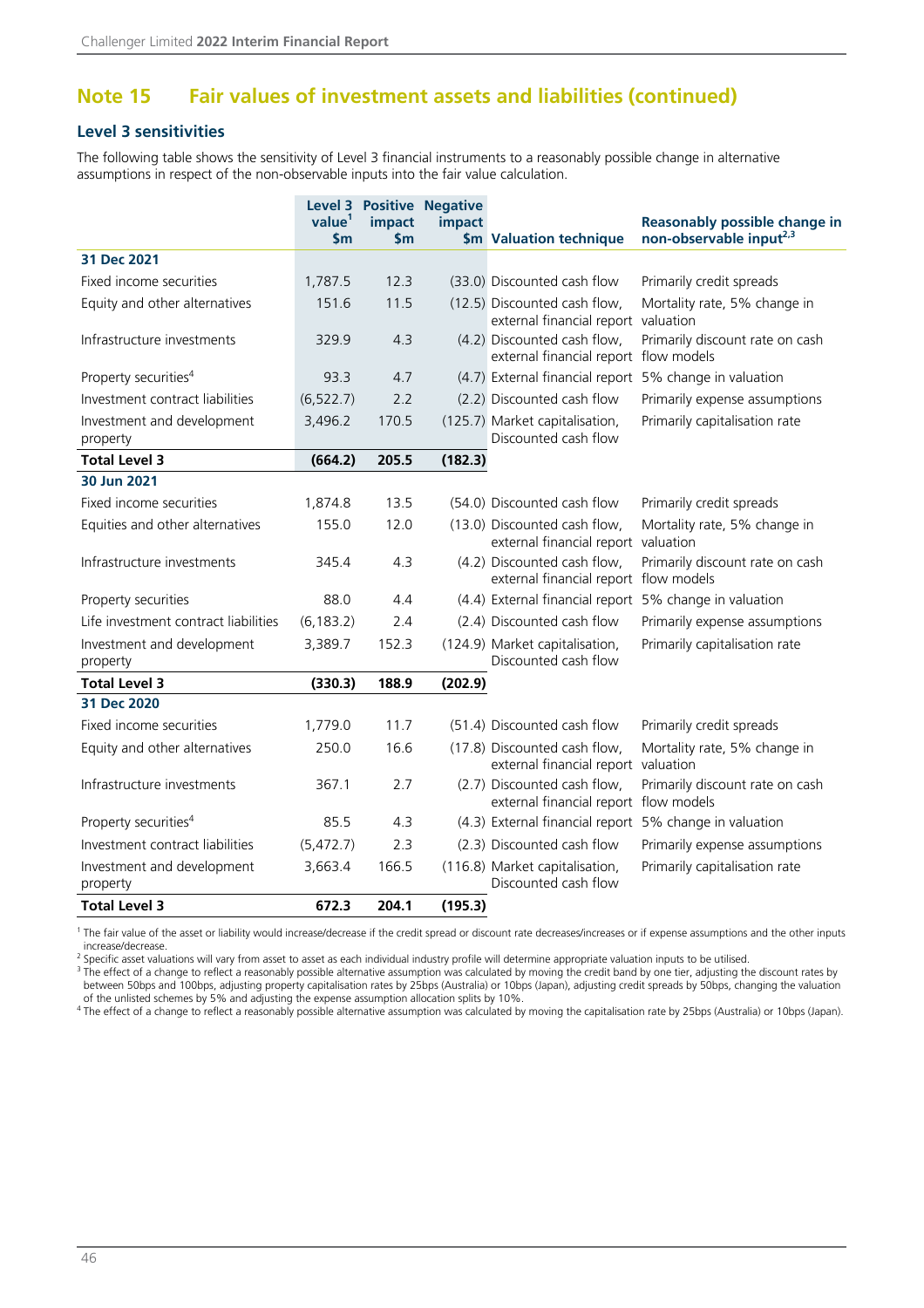### **Note 15 Fair values of investment assets and liabilities (continued)**

#### **Level 3 sensitivities (continued)**

#### **Level 3 reconciliation**

The following table shows a reconciliation of the movement in the fair value of financial instruments categorised within Level 3 of the fair value hierarchy during the period.

|                                                                                                                                                               | 31 Dec 2021         |                                  | 30 Jun 2021                |                                 | 31 Dec 2020         |                                 |
|---------------------------------------------------------------------------------------------------------------------------------------------------------------|---------------------|----------------------------------|----------------------------|---------------------------------|---------------------|---------------------------------|
|                                                                                                                                                               | <b>Assets</b><br>Sm | <b>Liabilities</b><br><b>Sm</b>  | <b>Assets</b><br><b>Sm</b> | <b>Liabilities</b><br><b>Sm</b> | <b>Assets</b><br>Sm | <b>Liabilities</b><br><b>Sm</b> |
| Balance at the beginning of the period                                                                                                                        | 5,852.9             | 6,183.2                          | 6,315.9                    | 5,817.9                         | 6,315.9             | 5,817.9                         |
| Fair value gains/(losses)                                                                                                                                     | 67.5                | (6.5)                            | (54.7)                     | 95.2                            | (80.2)              | 80.8                            |
| Acquisitions                                                                                                                                                  | 1.326.3             | 1.869.7                          | 1.688.0                    | 3.208.7                         | 634.6               | 1,305.8                         |
| Maturities and disposals                                                                                                                                      | (1.347.0)           | (1,523.7)                        | (1,688.5)                  | (2,938.6)                       | (725.3)             | (1,731.8)                       |
| Transfers to other categories <sup>1,2</sup>                                                                                                                  | (47.4)              | $\overbrace{\phantom{12322111}}$ | (407.8)                    |                                 |                     |                                 |
| Balance at the end of the period                                                                                                                              | 5,852.3             | 6,522.7                          | 5,852.9                    | 6,183.2                         | 6,145.0             | 5,472.7                         |
| Unrealised gains/(losses) included in the Statement<br>of comprehensive income for assets and liabilities<br>held at the Statement of financial position date | 67.5                | 6.5                              | (54.7)                     | (95.2)                          | (84.6)              | 137.6                           |

1 The Group transfers between levels of the fair value hierarchy when there is a change in the observability of the pricing inputs or a change to valuation methodology and are deemed to have occurred at the end of the reporting period. 2

Transfers to/from other categories are due to changes in the market observability of inputs used in the valuation of financial instruments. There were no transfers between Level 1 and Level 2 during the reporting period. There were no transfers into Level 3 (30 June 2021: nil) and there were \$47.4 million (30 June 2021: \$407.8 million) of transfers out of Level 3 and into Level 2 during the reporting period.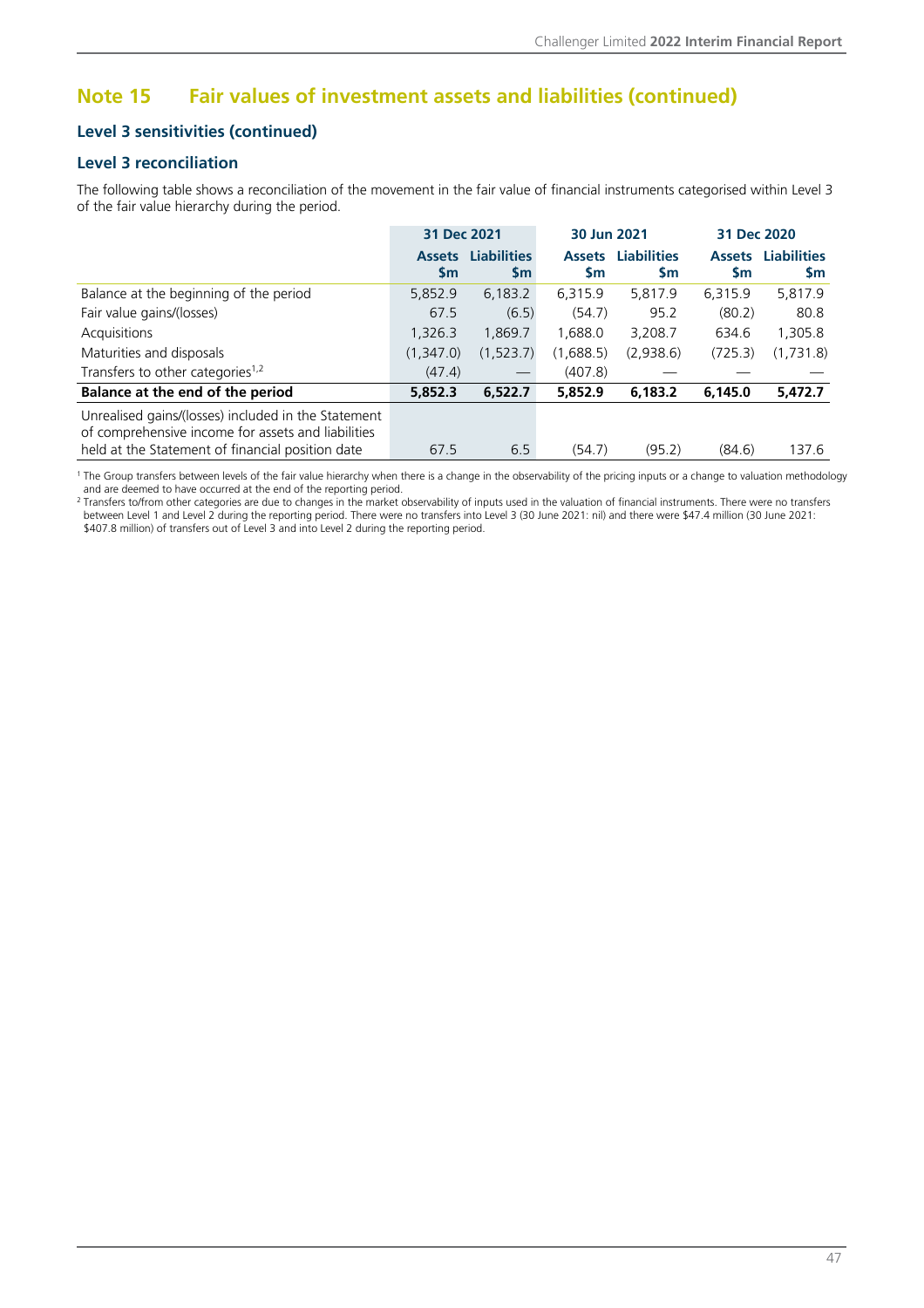### <span id="page-49-0"></span>**Note 16 Collateral arrangements**

#### **Accounting policy**

CLC receives collateral, where it is considered necessary, when entering into certain financial arrangements. The amount of collateral required is subject to management's credit evaluation of the counterparty which is performed on a caseby-case basis. As at 31 December 2021, \$204.3 million (30 June 2021: \$264.5 million) of cash received from third parties as collateral is recorded in payables and \$56.6 million (30 June 2021: \$74.6 million) of collateral assets received from counterparties was repledged by the Company to third parties.

Except in the event of default, collateral received can be called back by the counterparty in accordance with the financial arrangement. CLC is required to pledge collateral, as part of the standard terms of transactions, when entering into certain financial arrangements. Cash paid to third parties as collateral is recorded in receivables. Other investment assets transferred as collateral are not derecognised from the Statement of financial position as the risks and rewards of ownership remain with CLC. As at the reporting date, the fair value of cash and investment assets pledged are as follows.

|                                       | 31 Dec        | 30 Jun    |
|---------------------------------------|---------------|-----------|
|                                       | 2021          | 2021      |
| <b>Collateral pledged as security</b> | $\mathsf{Sm}$ | <b>Sm</b> |
| Cash                                  | 177.5         | 269.9     |
| Other investment assets <sup>1</sup>  | 6.499.1       | 6.675.5   |
| <b>Total collateral pledged</b>       | 6,676.6       | 6,945.4   |

<sup>1</sup> Includes assets sold under repurchase agreements. Refer to Note 11 Interest bearing financial liabilities for more information.

### **Note 17 Acquisitions and disposals of subsidiaries**

#### **Acquisition of MyLife MyFinance**

On 23 December 2020, Challenger Limited entered into an agreement to acquire 100% of the equity of MyLifeMyFinance Limited (MyLife MyFinance), a small ADI providing a suite of savings and lending products. The acquisition received formal approval from the Treasurer of the Commonwealth of Australia on 29 July 2021, with the transaction completing on 30 July 2021.

The acquisition of MyLife MyFinance provides the Group a highly strategic opportunity to significantly expand its secure retirement income offering, and access to Australia's term deposit market.

From the date of acquisition, MyLife MyFinance contributed \$1.3 million of revenue and a normalised loss of \$3.3 million before tax. Acquisition related transaction costs of \$0.7 million have been incurred and recorded in other expenses in the Statement of comprehensive income in the prior year. Details of the fair values of the assets and liabilities acquired and goodwill on acquisition are as follows, and may be adjusted during the measurement period (up to one year) should information be obtained which results in adjustments to identifiable assets acquired or liabilities assumed.

|                                                      | 31 Dec<br>2021 |
|------------------------------------------------------|----------------|
|                                                      | <b>Sm</b>      |
| Total purchase price consideration                   | 37.0           |
| Less: fair value of net identifiable assets acquired | (17.9)         |
| <b>Goodwill on acquisition</b>                       | 19.1           |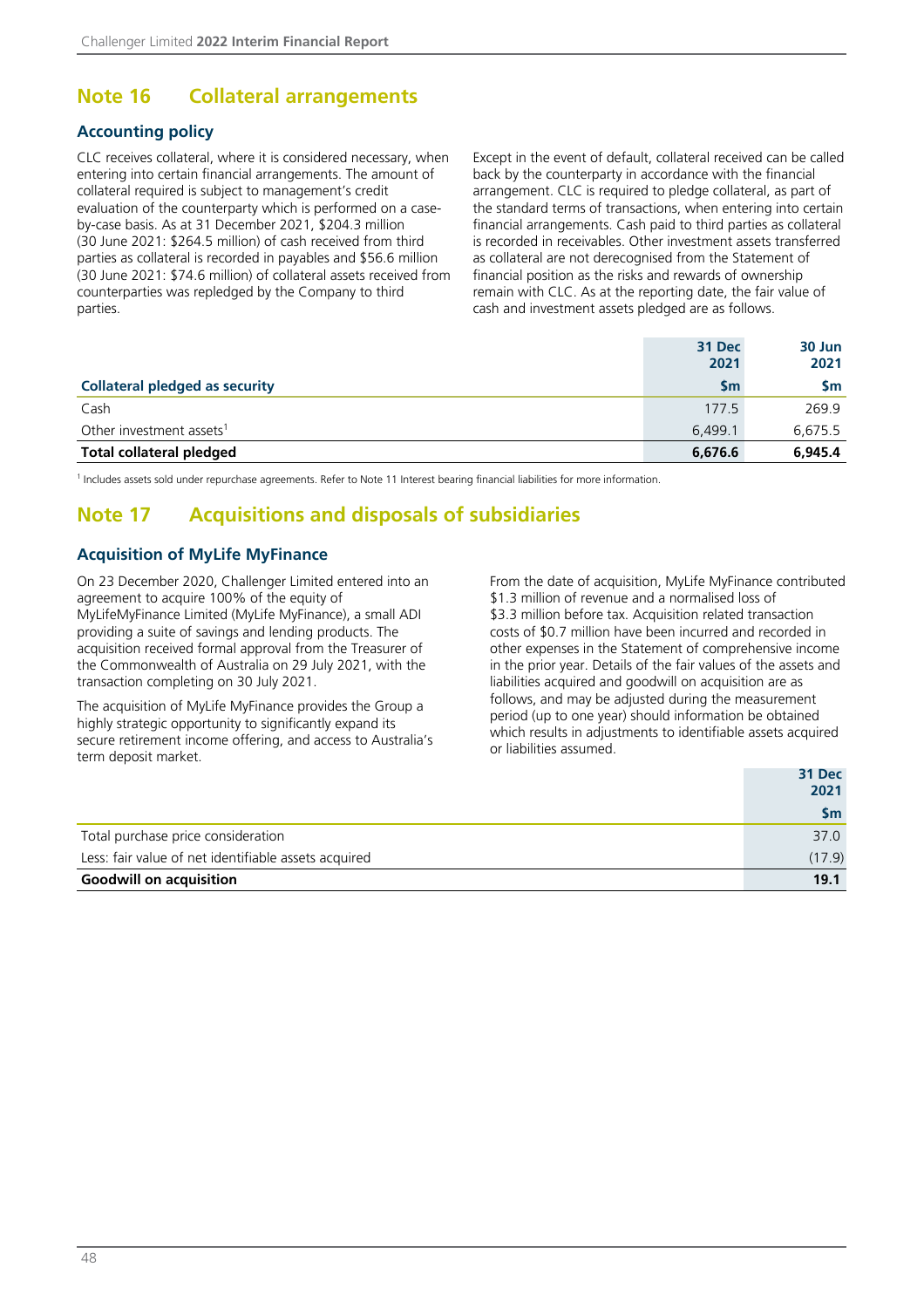### **Note 17 Acquisitions and disposals of subsidiaries (continued)**

#### **Acquisition of MyLife MyFinance (continued)**

|                                    | <b>Acquiree's</b><br>carrying |                   |
|------------------------------------|-------------------------------|-------------------|
|                                    | amount                        | <b>Fair value</b> |
|                                    | \$m\$                         | \$m               |
| <b>Assets</b>                      |                               |                   |
| Cash and cash equivalents          | 6.4                           | 6.4               |
| Investment assets – amortised cost | 37.4                          | 37.4              |
| Loan assets                        | 106.7                         | 106.7             |
| Receivables                        | 0.2                           | 0.2               |
| Deferred tax asset                 |                               | 7.7               |
| Other assets                       | 0.3                           | 0.3               |
| Property, plant and equipment      | 0.1                           | 0.1               |
| <b>Total assets</b>                | 151.1                         | 158.8             |
| <b>Liabilities</b>                 |                               |                   |
| Payables                           | 0.7                           | 0.7               |
| Provisions                         | 0.6                           | 0.6               |
| Deposits from customers            | 134.2                         | 134.2             |
| Interest bearing liabilities       | 5.4                           | 5.4               |
| <b>Total liabilities</b>           | 140.9                         | 140.9             |
| <b>Net assets</b>                  | 10.2                          | 17.9              |

#### **Disposal of Accurium**

On 1 November 2021, Challenger sold 100% of its equity in Accurium Pty Ltd and its parent entity Accurium Holdings Pty Ltd to CountPlus Limited for total purchase consideration of \$9.1 million.

At the time of sale, the combined tangible net assets of Accurium totalled \$0.2 million.

The Group recognised \$8.7 million profit before tax from the sale. The profit on the sale is calculated as proceeds less tangible net assets less the relative value of goodwill associated with the operation being disposed of, and less disposal costs incurred. The relative goodwill amount was assessed as immaterial.

|                                                | 31 Dec<br>2021 |
|------------------------------------------------|----------------|
|                                                | <b>Sm</b>      |
| Cash consideration                             | 9.1            |
| Less: carrying value of net assets of Accurium | (0.2)          |
| Less: disposal costs                           | (0.2)          |
| Total gain on disposal                         | 8.7            |

Other than the acquisition of MyLife MyFinance and the disposal of Accurium, there were no other significant acquisitions or disposals of controlled operating entities during the period.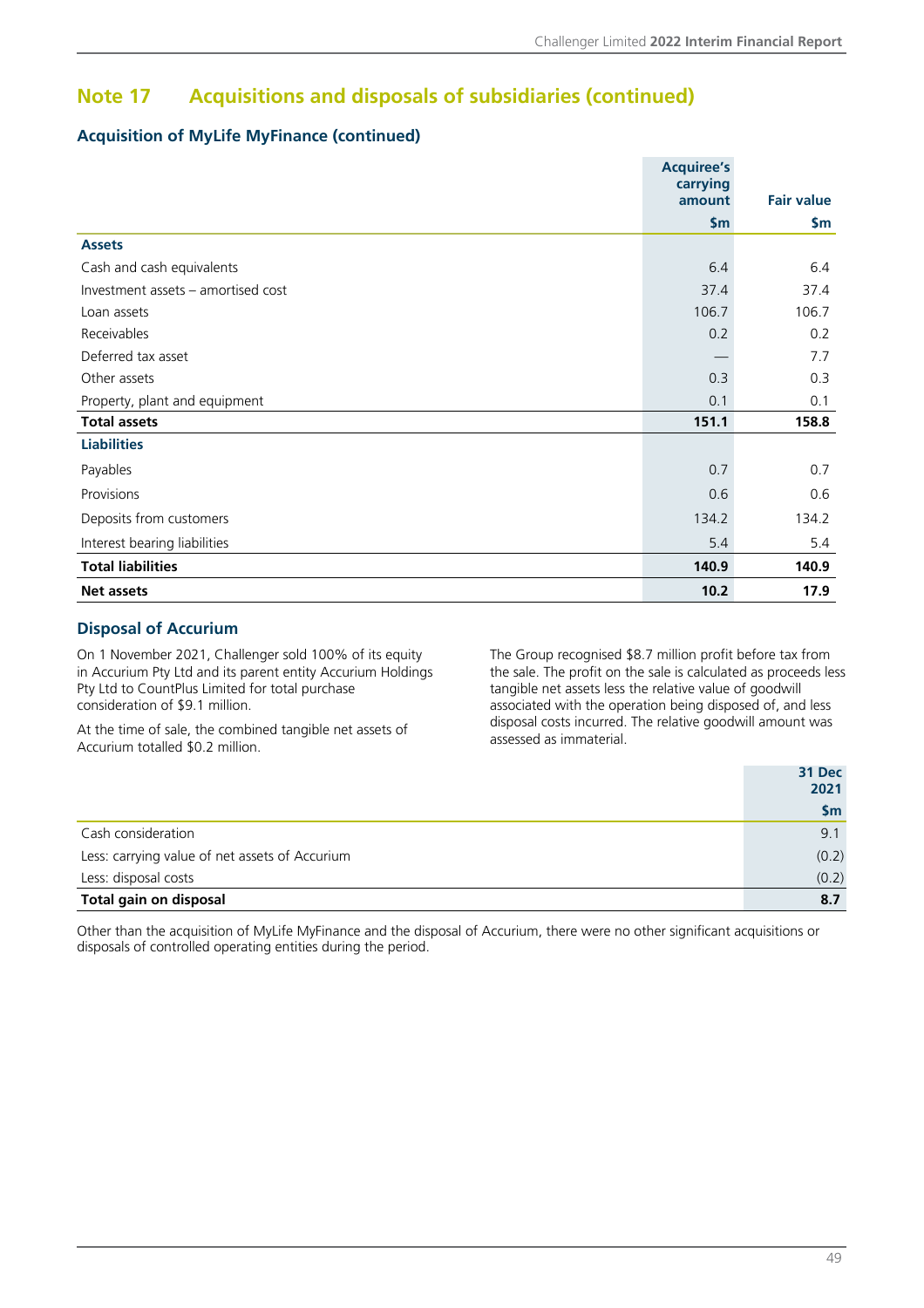### <span id="page-51-0"></span>**Note 18 Contingent liabilities, contingent assets and credit commitments**

#### **Warranties**

Over the course of its corporate activity the Group has given, as a seller of companies and as a vendor of assets, including real estate properties, warranties to purchasers on several agreements that are still outstanding as at 31 December 2021. Other than noted below, at the date of this report, no material claims against these warranties have been received by the Group.

#### **Parent entity guarantees and undertakings**

The Company has extended the following guarantees and undertakings to entities that form part of the Group:

- 1. a guarantee supporting the corporate banking facility and certain other financial commitments, such as hedging arrangements;
- 2. letters of support in respect of certain subsidiaries in the normal course of business. The letters recognise the Company's intention to provide support to those subsidiaries so that they can continue to meet their obligations;
- 3. Australian Financial Services Licence deeds of undertaking as an eligible provider; and
- 4. guarantees to support contractual commitments on warranties to certain third parties.

#### **Third party guarantees**

Bank guarantees have been issued by third party financial institutions on behalf of the Group and its subsidiaries for items in the normal course of business, such as rental contracts. The amounts involved are not considered to be material to the Group.

#### **Contingent future commitments**

CLC has made capital commitments to external counterparties for future investment opportunities such as development or investment purchases. As at 31 December 2021, there are potential future commitments totalling \$456.5 million (30 June 2021: \$867.9 million) in relation to these opportunities.

The Group has made capital commitments to associates to subscribe for up to \$10.1 million (30 June 2021: \$11.8 million) of non-redeemable preference shares to enable them to meet their working capital requirements. Contractual obligations for future property repairs and maintenance are in place but cannot be quantified until required.

#### **Subsidiary guarantees**

CLC has provided a guarantee to a third party regarding the performance of its subsidiary in respect of certain reinsurance arrangements.

#### **Contingent tax assets and liabilities**

From time to time the Group has interactions and matters under review, audit or dispute with the Australian Taxation Office in relation to the taxation treatments of various matters including reportable tax positions.

Any potential tax liability resulting from these interactions is only provided for when it is probable that an outflow will occur and a reliable estimate of the amount can be made. No specific contingent liability amounts have been disclosed in relation to these matters as it is considered that it would be prejudicial to their conduct and outcome.

#### **Other information**

In the normal course of business, the Group enters into various contracts that could give rise to contingent liabilities in relation to performance obligations under those contracts. At the date of this report, the possibility of any outflow in settlement is remote.

### **Note 19 Subsequent events**

On 13 September 2021, Challenger announced that it had entered into an agreement to sell its 30% equity interest in Whitehelm Capital Pty Ltd to PATRIZIA AG for €32.0 million (A\$51.1 million). The transaction settled on 1 February 2022 and Challenger's sale consideration was paid in full, in cash. The provisional results from the sale are set out below.

- The Group will record a \$44.6 million pre-tax gain on sale of an associate in the Statement of comprehensive income for the period ended 30 June 2022.The gain will be reported as a significant item in Note 3 Segment information in the 30 June 2022 Annual Report.
- The Group will derecognise \$6.5 million of investment in associates in the Statement of financial position.
- The Funds Management segment will derecognise \$5.2 billion of funds under management.

At the date of this financial report, no other matter or circumstance has arisen that has, or may, significantly affect the Group's operations, the results of those operations or the Group's state of affairs in future financial years which has not already been reflected in this report.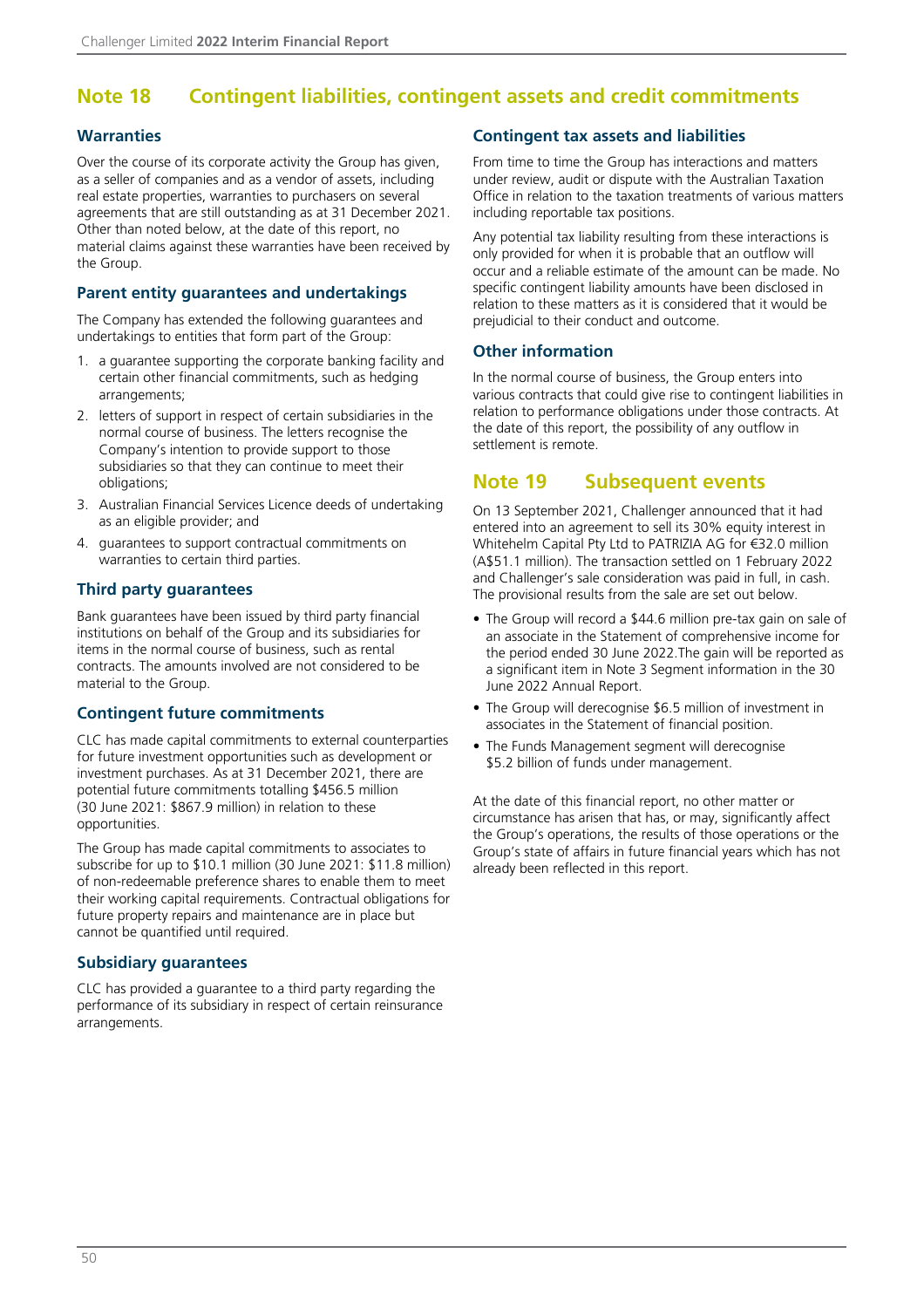# <span id="page-52-0"></span>Directors' declaration

In accordance with a resolution of the Directors of Challenger Limited, we declare that, in the opinion of the Directors:

- a) the financial statements and notes of Challenger Limited and its controlled entities (the Group) are in accordance with the *Corporations Act 2001* (Cth), including:
	- (i) giving a true and fair view of the Group's financial position as at 31 December 2021 and of its performance for the period ended on that date; and
	- (ii) complying with Australian Accounting Standards and the *Corporations Regulations 2001* (Cth);
- b) the financial statements and notes of the Group also comply with International Financial Reporting Standards as issued by the International Accounting Standards Board, which is disclosed in Section 1(i) Basis of preparation and statement of compliance;
- c) there are reasonable grounds to believe that the Group will be able to pay its debts as and when they become due and payable; and
- d) this declaration has been made after receiving the declarations required to be made to the Directors from the Chief Executive Officer and Chief Financial Officer in accordance with section 295A of the *Corporations Act 2001* (Cth) for the financial period ended 31 December 2021.

On behalf of the Board

P Polson N Hamilton

Jul Hull

Independent Chair **Managing Director and Chief Executive Officer** Independent Chair

16 February 2022 16 February 2022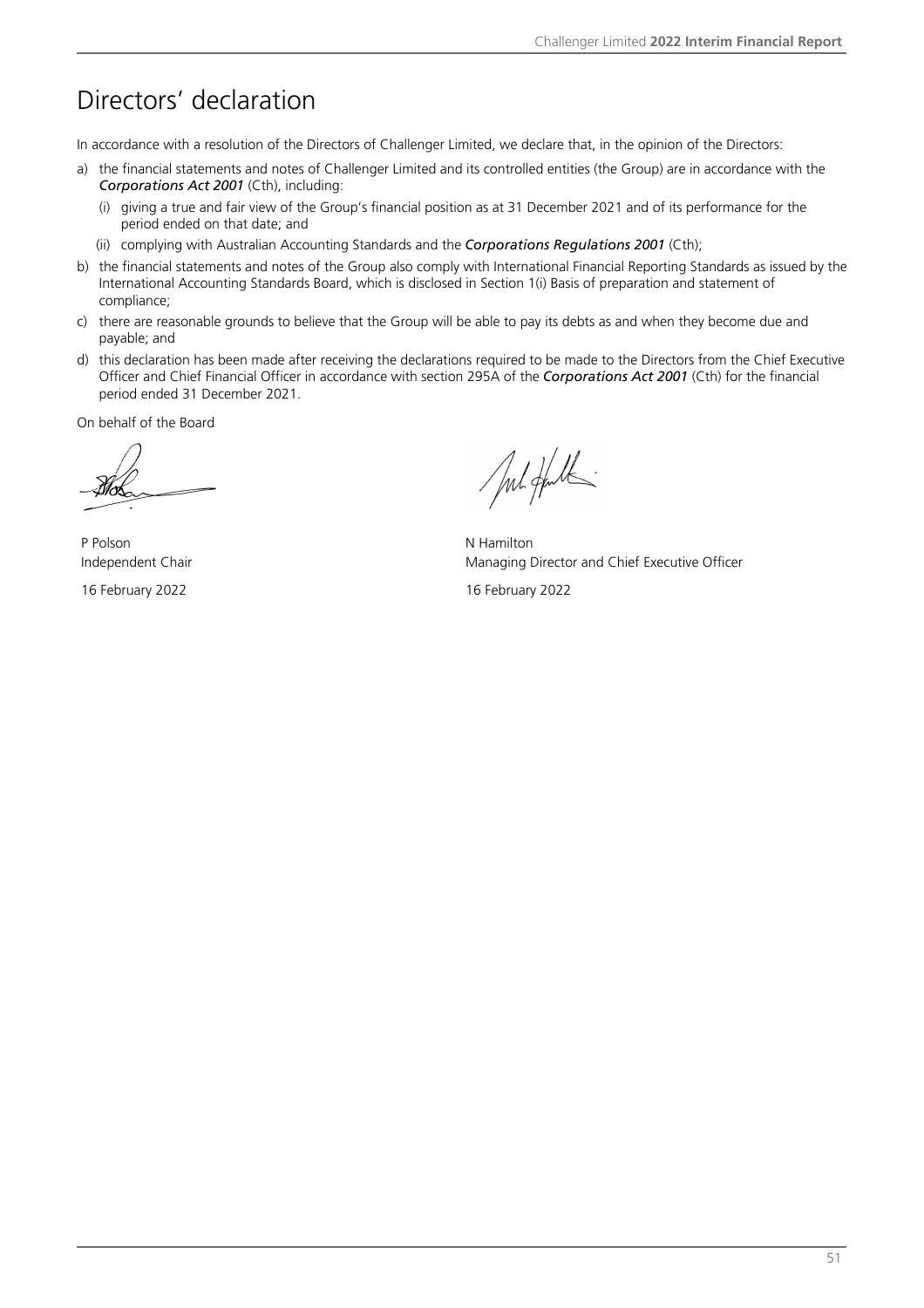<span id="page-53-0"></span>

Ernst & Young 200 George Street Sydney NSW 2000 Australia GPO Box 2646 Sydney NSW 2001 Tel: +61 2 9248 5555 Fax: +61 2 9248 5959 ey.com/au

# Independent auditor's review report to the Members of Challenger Limited

#### **Conclusion**

We have reviewed the accompanying half-year financial report of Challenger Limited (the Company) and its subsidiaries (collectively the Group), which comprises the statement of financial position as at 31 December 2021, the statement of comprehensive income, statement of changes in equity and statement of cash flows for the half-year ended on that date, notes comprising a summary of significant accounting policies and other explanatory information, and the directors' declaration. Based on our review, which is not an audit, we have not become aware of any matter that makes us believe that the half-year financial report of the Group does not comply with the *Corporations Act 2001*, including:

- a) giving a true and fair view of the consolidated financial position of the Group as at 31 December 2021 and of its consolidated financial performance for the half-year ended on that date; and
- b) complying with Australian Accounting Standar*d* AASB 134 *Interim Financial Reporting* and the *Corporations Regulations 2001*.

#### **Basis for Conclusion**

We conducted our review in accordance with ASRE 2410 *Review of a Financial Report Performed by the Independent Auditor of the Entity* (ASRE 2410). Our responsibilities are further described in the *Auditor's responsibilities for the review of the half-year financial report* section of our report. We are independent of the Group in accordance with the auditor independence requirements of the *Corporations Act 2001* and the ethical requirements of the Accounting Professional and Ethical Standards Board's APES 110 *Code of Ethics for Professional Accountants (including Independence Standards)* (the Code) that are relevant to our audit of the annual financial report in Australia. We have also fulfilled our other ethical responsibilities in accordance with the Code.

#### **Directors' Responsibility for the Half-Year Financial Report**

The directors of the Company are responsible for the preparation of the half-year financial report that gives a true and fair view in accordance with Australian Accounting Standards and the *Corporations Act 2001* and for such internal control as the directors determine is necessary to enable the preparation of the half-year financial report that gives a true and fair view and is free from material misstatement, whether due to fraud or error.

#### **Auditor's Responsibilities for the Review of the Half-year Financial Report**

Our responsibility is to express a conclusion on the half-year financial report based on our review. ASRE 2410 requires us to conclude whether we have become aware of any matter that makes us believe that the half-year financial report is not in accordance with the *Corporations Act 2001* including giving a true and fair view of the Group's financial position as at 31 December 2021 and its performance for the half-year ended on that date and complying with Accounting Standard AASB 134 *Interim Financial Reporting* and the *Corporations Regulations 2001*.

A review of a half-year financial report consists of making enquiries, primarily of persons responsible for financial and accounting matters, and applying analytical and other review procedures. A review is substantially less in scope than an audit conducted in accordance with Australian Auditing Standards and consequently does not enable us to obtain assurance that we would become aware of all significant matters that might be identified in an audit. Accordingly, we do not express an audit opinion.

 $E_{m}$  of  $\delta$   $\sim$   $\sim$ 

Ernst & Young

Graeme McKenzie Partner Sydney 16 February 2022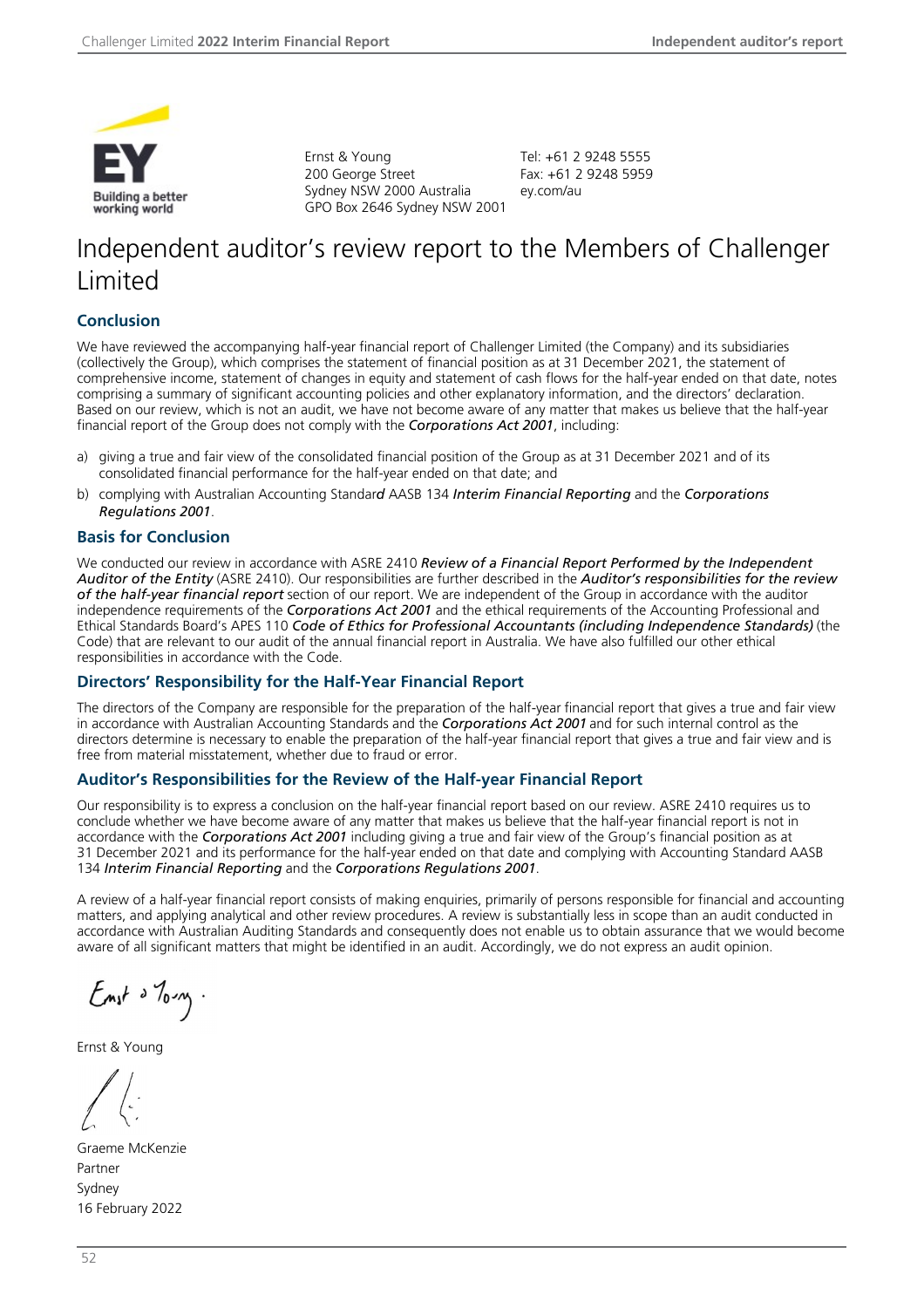# <span id="page-54-0"></span>Additional information

#### **Principal place of business and registered office in Australia**

Level 2 5 Martin Place Sydney NSW 2000

Telephone: 02 9994 7000 Facsimile: 02 9994 7777

Investor services: 13 35 66

#### **Directors**

Peter Polson (Chair) Nick Hamilton (Managing Director and Chief Executive Officer) John M Green Steven Gregg Masahiko Kobayashi Heather Smith JoAnne Stephenson Duncan West Melanie Willis

#### **Company secretary**

Linda Matthews

**Website**

> **challenger.com.au** 

#### **Manage your shareholding at Computershare Investor Services**

Computershare Investor Services Pty Limited Level 3, 60 Carrington Street Sydney NSW 2000 Telephone: 1800 780 782

#### > **computershare.com.au**

#### **Auditor**

Ernst & Young 200 George Street Sydney NSW 2000

#### **Go electronic**

Challenger can deliver all of your shareholder communications electronically, by updating your details via Computershare Investor Services.

#### **Online digital version of this report**

The 2022 Interim Report is available at:

#### > **challenger.com.au/interimreport2022**